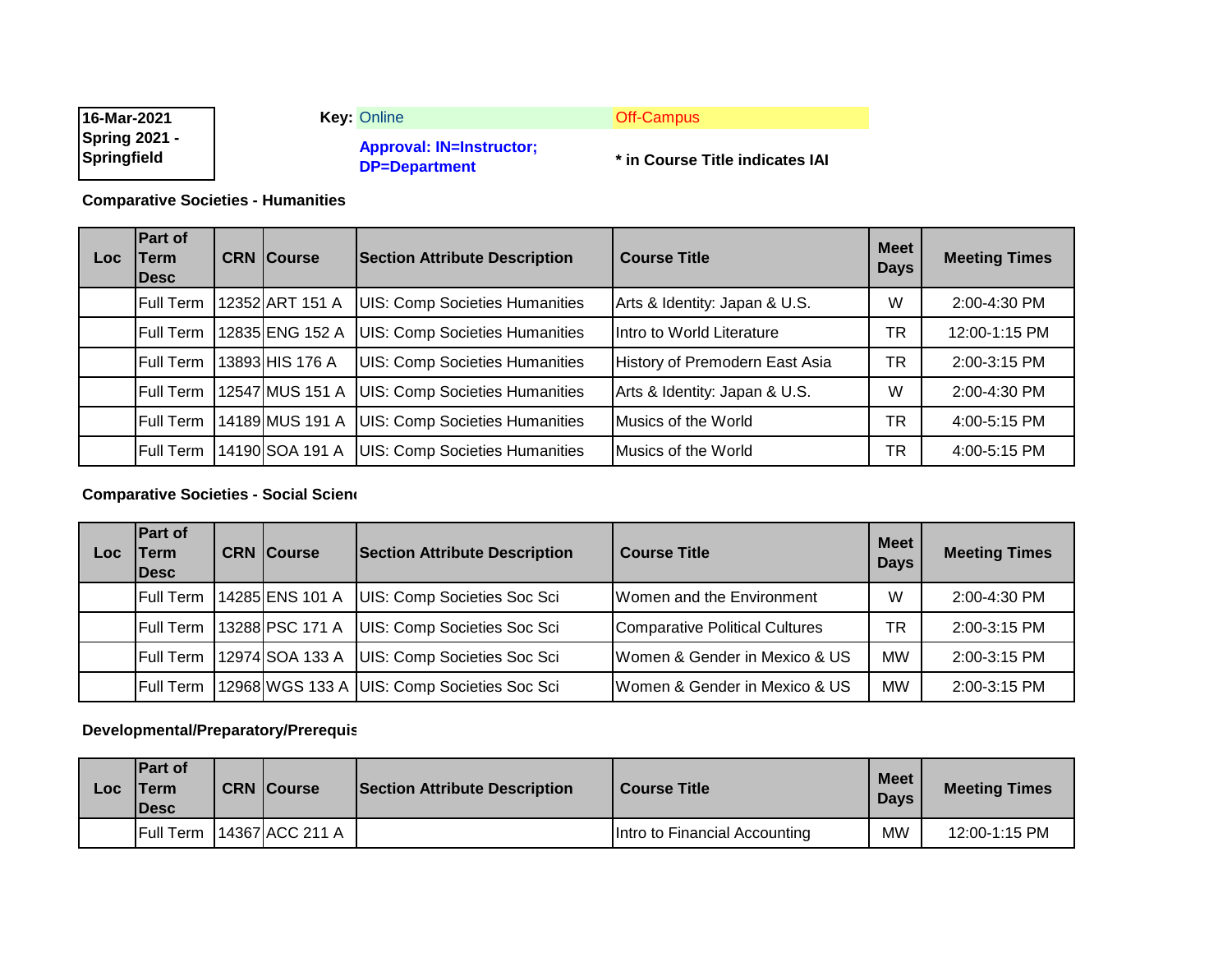| Online Full Term        | 15165 ACC 211 C                  | Intro to Financial Accounting       |           |                   |
|-------------------------|----------------------------------|-------------------------------------|-----------|-------------------|
| Full Term               | 12722 ACC 212 A                  | Intro To Managerial Accounting      | <b>MW</b> | 12:00-1:15 PM     |
| Full Term               | 10027 ACC 212 B                  | Intro To Managerial Accounting      | M         | 6:00-8:30 PM      |
| <b>Online Full Term</b> | 12417 ACC 212 C                  | Intro To Managerial Accounting      |           |                   |
| Full Term               | 13536 CSC 225 A                  | <b>Comp Programming Concepts I</b>  | T         | 6:00-7:15 PM      |
| Online Full Term        | 13539 CSC 225 B                  | <b>Comp Programming Concepts I</b>  |           |                   |
| Online Full Term        | 14053 CSC 225 C                  | <b>Comp Programming Concepts I</b>  |           |                   |
|                         | <b>Full Term 13540 CSC 275 A</b> | <b>Comp Programming Concepts II</b> | <b>TR</b> | 6:00-7:15 PM      |
|                         | Online Full Term 13541 CSC 275 B | <b>Comp Programming Concepts II</b> |           |                   |
|                         | Online Full Term 13829 CSC 275 C | <b>Comp Programming Concepts II</b> |           |                   |
|                         | <b>Full Term 12899 MAT 092 A</b> | <b>Arithmetic Review</b>            | <b>TR</b> | 12:00-1:15 PM     |
|                         | <b>Full Term 12921 MAT 094 B</b> | <b>Beginning Algebra</b>            | <b>MW</b> | 12:00-1:15 PM     |
|                         | <b>Full Term 12922 MAT 096 A</b> | <b>Intermediate Algebra</b>         | <b>TR</b> | 10:00-11:15 AM    |
|                         | Full Term 12925 MAT 096 C        | <b>Intermediate Algebra</b>         | <b>TR</b> | 4:00-5:15 PM      |
|                         | Online Full Term 14823 MAT 102 B | <b>College Algebra</b>              |           |                   |
| Online Full Term        | 15166 MAT 102 C                  | <b>College Algebra</b>              |           |                   |
|                         | Online Full Term 15071 MAT 103 B | <b>Trigonometry</b>                 |           |                   |
| Full Term               | 12867 UNI 103 A                  | Academic Success Workshop           | R         | $-1550$           |
| Full Term               | 13419 UNI 103 B                  | Academic Success Workshop           | <b>TR</b> | 12:00 Noon - 1250 |
| Full Term               | 13489 UNI 103 C                  | Academic Success Workshop           | T         | 12:00 Noon - 1250 |
| Full Term               | 14307 UNI 103 E                  | Academic Success Workshop           | T         | 8:00 AM - 0850    |

## **Engagement Experience**

| <b>IPart of</b><br>Meet  <br><b>CRN Course</b><br><b>Section Attribute Description</b><br><b>Course Title</b><br><b>ITerm</b><br>Loc<br><b>Days</b><br><b>IDesc</b> |  |  |  |  |  |  | <b>Meeting Times</b> |
|---------------------------------------------------------------------------------------------------------------------------------------------------------------------|--|--|--|--|--|--|----------------------|
|---------------------------------------------------------------------------------------------------------------------------------------------------------------------|--|--|--|--|--|--|----------------------|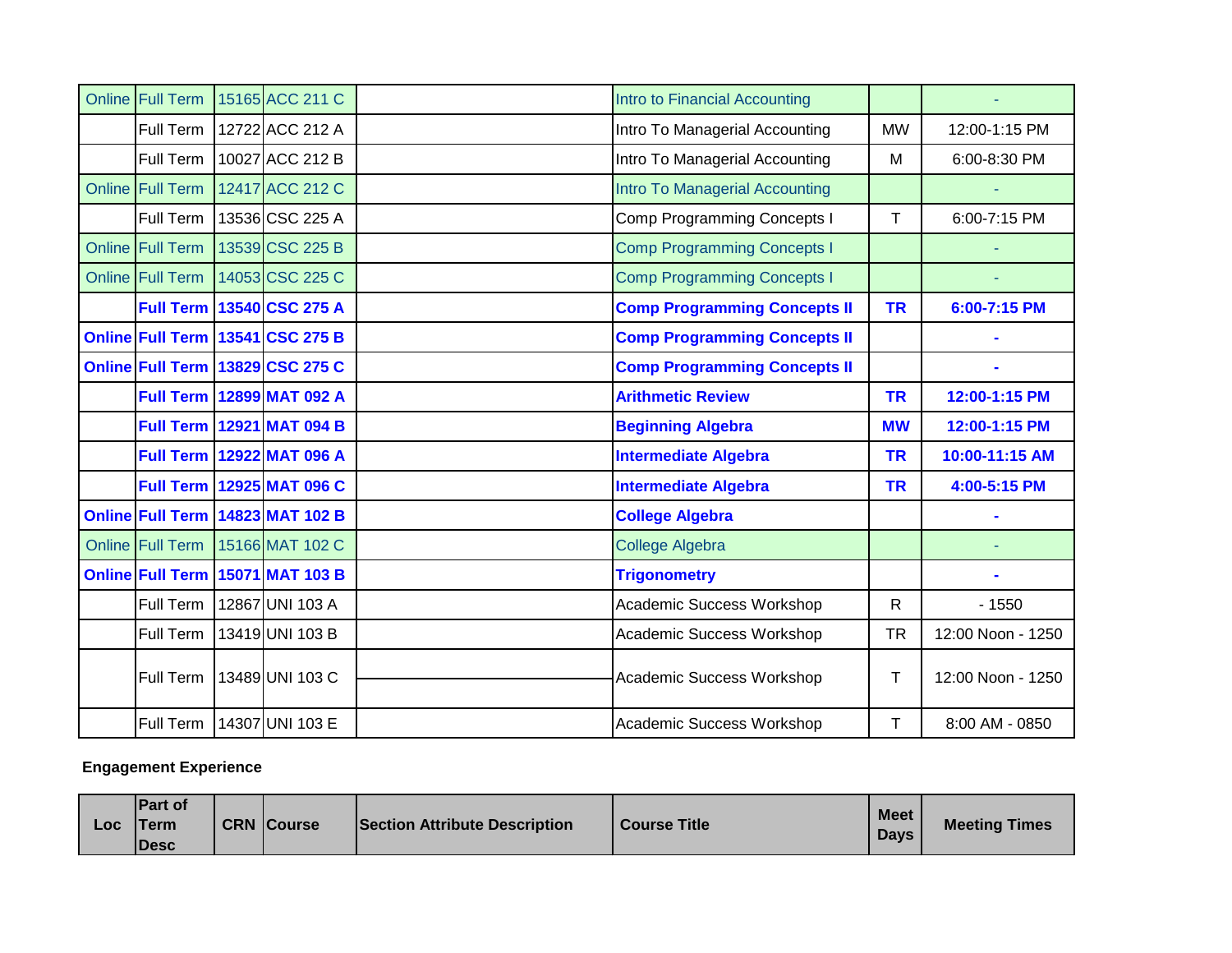|                                  | <b>Full Term 11636 ART 482 A</b> | UIS: Engagement Exp (ECCE) | <b>ECCE: Professional Skills</b>         | $\mathbf R$  | 6:00-8:30 PM      |
|----------------------------------|----------------------------------|----------------------------|------------------------------------------|--------------|-------------------|
|                                  | Full Term 11555 BIO 400 A        | UIS: Engagement Exp (ECCE) | <b>ECCE: Undergraduate Research</b>      | F            | 1:00 PM - 5:00 PM |
|                                  | Full Term 11558 BIO 400 B        | UIS: Engagement Exp (ECCE) | <b>ECCE: Undergraduate Research</b>      |              |                   |
|                                  | Full Term 13965 CAP 361 A        | UIS: Engagement Exp (ECCE) | <b>ECCE: Peer Tutoring</b>               | T            | $-1640$           |
| Full Term                        | 13963 CAP 371 A                  | UIS: Engagement Exp (ECCE) | <b>ECCE: Peer Mentoring</b>              | $\mathsf{R}$ | 4:00-5:40 PM      |
| Full Term                        | 14644 CHE 302 A                  | UIS: Engagement Exp (ECCE) | ECCE: Undergraduate Research             | <b>TR</b>    | 8:00 AM - 1050    |
|                                  |                                  | UIS: Engagement Exp (ECCE) |                                          |              | 12:00 Noon - 1250 |
| Full Term                        | 10825 CHE 400 A                  | UIS: Engagement Exp (ECCE) | ECCE: Undergraduate Research             |              |                   |
|                                  | Full Term   10828 CHE 400 B      | UIS: Engagement Exp (ECCE) | <b>ECCE: Undergraduate Research</b>      |              |                   |
|                                  | Full Term 10855 CHE 400 C        | UIS: Engagement Exp (ECCE) | <b>ECCE: Undergraduate Research</b>      |              |                   |
| Full Term                        | 15085 ENG 369 A                  | UIS: Engagement Exp (ECCE) | ECCE: Verbal Arts in the Commu           | <b>MW</b>    | 10:00-11:15 AM    |
| <b>Full Term</b>                 | 14547 IPL 300 A                  | UIS: Engagement Exp (ECCE) | <b>ECCE:InternshipAppliedLearning</b>    |              |                   |
|                                  |                                  | UIS: Engagement Exp (ECCE) | <b>ECCE:InternshipAppliedLearning</b>    |              |                   |
| Online Full Term 14548 IPL 300 B |                                  | UIS: Engagement Exp (ECCE) |                                          |              |                   |
|                                  | Online Full Term 14549 IPL 300 C | UIS: Engagement Exp (ECCE) | <b>ECCE:InternshipAppliedLearning</b>    |              |                   |
|                                  |                                  | UIS: Engagement Exp (ECCE) |                                          |              |                   |
| Online Full Term 14551 IPL 300 E |                                  | UIS: Engagement Exp (ECCE) | <b>ECCE:InternshipAppliedLearning</b>    |              |                   |
| Online Full Term 14552 IPL 300 F |                                  | UIS: Engagement Exp (ECCE) | <b>ECCE:InternshipAppliedLearning</b>    |              |                   |
|                                  |                                  | UIS: Engagement Exp (ECCE) |                                          |              |                   |
| Online Full Term 14565 IPL 301 A |                                  | UIS: Engagement Exp (ECCE) | <b>ECCE: Project Applied Learning</b>    |              |                   |
|                                  |                                  | UIS: Engagement Exp (ECCE) |                                          |              |                   |
| Online Full Term 14557 IPL 305 A |                                  | UIS: Engagement Exp (ECCE) | <b>ECCE: UG Prior Lrn Ptfolio Dev</b>    |              |                   |
| Online Full Term                 | 14561 IPL 362 A                  | UIS: Engagement Exp (ECCE) | <b>ECCE: Social Chg &amp; Leadership</b> |              |                   |
|                                  |                                  | UIS: Engagement Exp (ECCE) |                                          |              |                   |
|                                  | <b>Full Term 15077 MLS 488 A</b> | UIS: Engagement Exp (ECCE) | <b>ECCE: Practicum II</b>                |              |                   |
|                                  | <b>Full Term 10739 SWK 450 A</b> | UIS: Engagement Exp (ECCE) | <b>ECCE: Field Work</b>                  | T            | 10:00 AM -1:30 PM |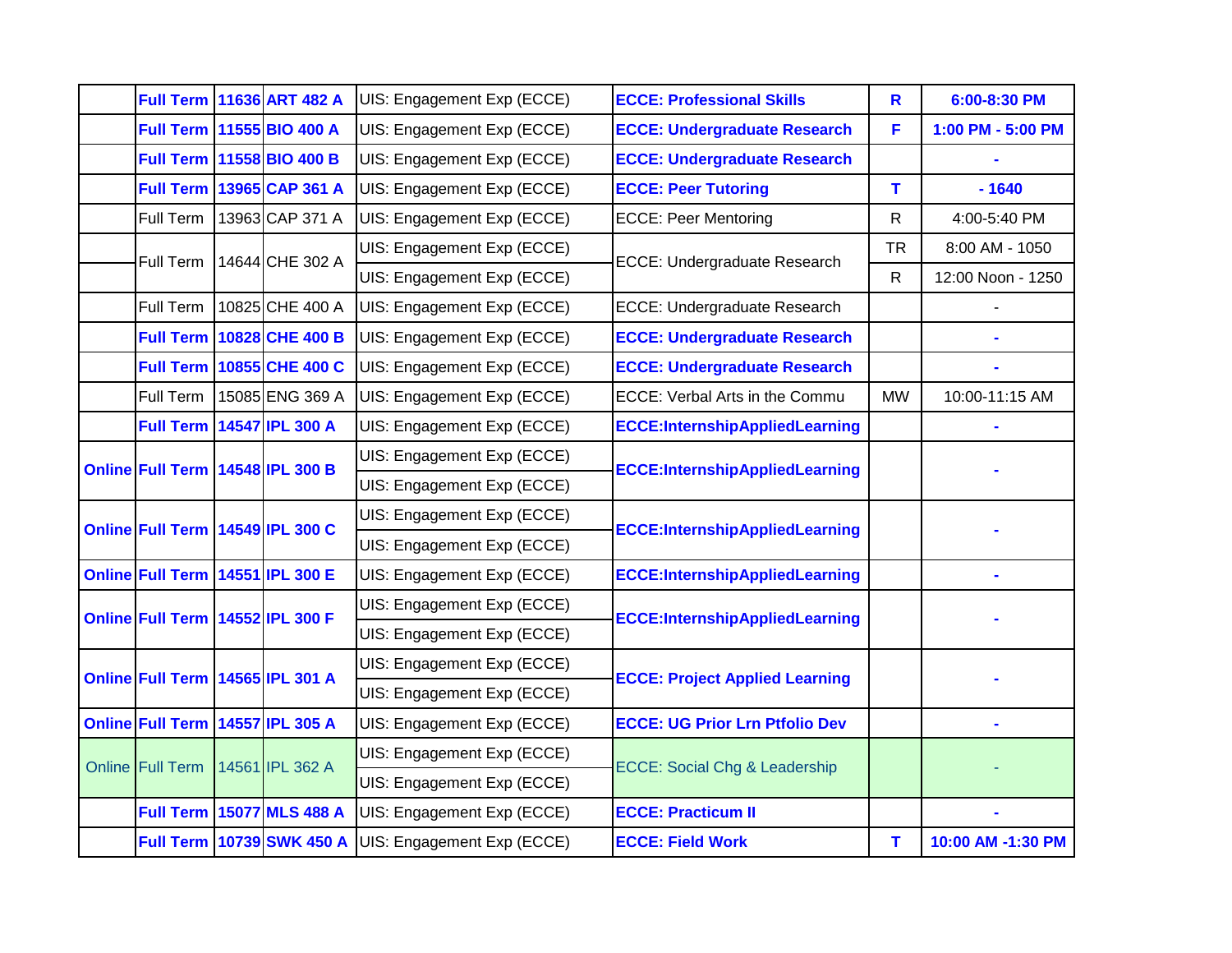|  |  | <b>Full Term 10699 TEP 450 A</b> $ U S$ : Engagement Exp (ECCE)    | <b>ECCE: Stu Teach Elem &amp; Middle</b> |  |
|--|--|--------------------------------------------------------------------|------------------------------------------|--|
|  |  | <b>Online Full Term 10700 TEP 451 A</b> UIS: Engagement Exp (ECCE) | <b>ECCE: Stu Teach Mid &amp; High</b>    |  |

**Freshman Seminar**

| Loc | <b>IPart of</b><br>lTerm<br><b>IDesc</b> | <b>CRN Course</b> | <b>Section Attribute Description</b> | <b>Course Title</b>           | <b>Meet</b><br><b>Days</b> | <b>Meeting Times</b> |
|-----|------------------------------------------|-------------------|--------------------------------------|-------------------------------|----------------------------|----------------------|
|     | <b>IFull Term</b>                        | 12253 UNI 101 A   | IUIS: Freshman Seminar               | College for First Yr Students | МW                         | 2:00-3:15 PM         |

#### **Global Awareness**

| Loc | <b>Part of</b><br><b>Term</b><br><b>IDesc</b> | <b>CRN</b> Course | <b>Section Attribute Description</b> | <b>Course Title</b>                          | <b>Meet</b><br><b>Days</b> | <b>Meeting Times</b> |
|-----|-----------------------------------------------|-------------------|--------------------------------------|----------------------------------------------|----------------------------|----------------------|
|     | Full Term                                     | 15136 ART 367 A   | UIS: Global Awareness (ECCE)         | ECCE: Arts/Iden/Pacific Island               | W                          | 12:00-1:40 PM        |
|     | Full Term                                     | 15137 CAP 257 A   | UIS: Global Awareness (ECCE)         | ECCE: Arts/Iden/Pacific Island               | W                          | 12:00-1:40 PM        |
|     | Full Term                                     | 14630 CAP 352 A   | UIS: Global Awareness (ECCE)         | ECCE: Col/PstCol Ident/S Asia                | т                          | 6:00-8:30 PM         |
|     | <b>Online Full Term</b>                       | 14319 CAP 355 A   | UIS: Global Awareness (ECCE)         | <b>ECCE: Pacific War: WW II in Asia</b>      |                            |                      |
|     | <b>Online First Half</b>                      | 14347 COM 477 A   | UIS: Global Awareness (ECCE)         | <b>ECCE:Glbl Media/Culture:China</b>         |                            |                      |
|     | Online Full Term                              | 14731 CSC 316 A   | UIS: Global Awareness (ECCE)         | <b>ECCE: Wired Perspectives</b>              |                            |                      |
|     | <b>Online Full Term</b>                       | 14732 CSC 316 B   | UIS: Global Awareness (ECCE)         | <b>ECCE: Wired Perspectives</b>              |                            |                      |
|     | <b>Online Full Term</b>                       | 14860 ENG 481 A   | UIS: Global Awareness (ECCE)         | <b>ECCE: Memoirs Across Cultures</b>         |                            |                      |
|     | Full Term                                     | 14989 ENS 332 A   | UIS: Global Awareness (ECCE)         | <b>ECCE: Cultural Geography</b>              | <b>TR</b>                  | 12:00-1:15 PM        |
|     | <b>Online Full Term</b>                       | 15168 ENS 332 B   | UIS: Global Awareness (ECCE)         | <b>ECCE: Cultural Geography</b>              |                            |                      |
|     | <b>Online Full Term</b>                       | 14681 ENS 401 A   | UIS: Global Awareness (ECCE)         | ECCE:Env Justice: Sci, Pol, & Act            |                            |                      |
|     | <b>Online Full Term</b>                       | 14682 ENS 401 B   | UIS: Global Awareness (ECCE)         | ECCE: Env Justice: Sci, Pol, & Act           |                            |                      |
|     | <b>Online Full Term</b>                       | 15157 ENS 401 C   | UIS: Global Awareness (ECCE)         | <b>ECCE:Env Justice: Sci, Pol, &amp; Act</b> |                            |                      |
|     | Full Term                                     | 13385 GBL 331 A   | UIS: Global Awareness (ECCE)         | <b>ECCE: Cultural Geography</b>              | <b>TR</b>                  | 12:00-1:15 PM        |
|     | Online Full Term                              | 13418 GBL 331 B   | UIS: Global Awareness (ECCE)         | <b>ECCE: Cultural Geography</b>              |                            |                      |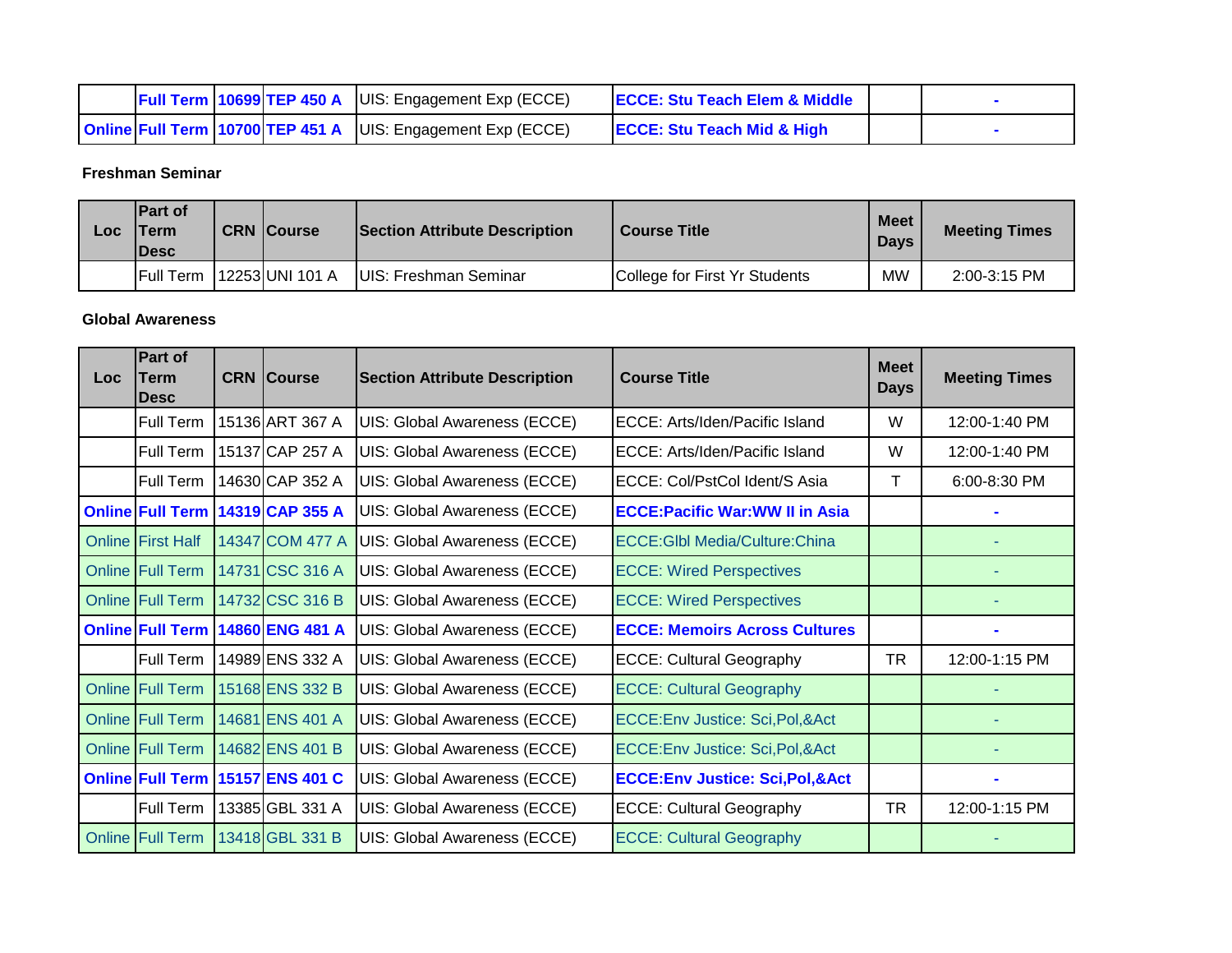| <b>Online Full Term</b>  | 13801 HIS 411 A                    | UIS: Global Awareness (ECCE)        | <b>ECCE:Democracy &amp; Demo Theory</b>   |   |               |
|--------------------------|------------------------------------|-------------------------------------|-------------------------------------------|---|---------------|
| Full Term                | 13803 HIS 411 B                    | UIS: Global Awareness (ECCE)        | <b>ECCE:Democracy &amp; Demo Theory</b>   |   |               |
|                          | Online Full Term   14318 HIS 471 A | UIS: Global Awareness (ECCE)        | <b>ECCE: Pacific War: WW II in Asia</b>   |   |               |
| Full Term                | 15138 MUS 367 A                    | UIS: Global Awareness (ECCE)        | ECCE: Arts/Iden/Pacific Island            | W | 12:00-1:40 PM |
| Full Term                | 14193 PSC 205 A                    | UIS: Global Awareness (ECCE)        | ECCE: Global Women                        | W | 2:00-5:30 PM  |
| Full Term                | 13285 PSC 371 A                    | <b>UIS: Global Awareness (ECCE)</b> | <b>ECCE: Intro to Comp Politics</b>       | W | 2:00-4:30 PM  |
| <b>Online Full Term</b>  | 13427 PSC 371 B                    | UIS: Global Awareness (ECCE)        | <b>ECCE: Intro to Comp Politics</b>       |   |               |
| <b>Online Full Term</b>  | 13802 PSC 425 A                    | UIS: Global Awareness (ECCE)        | <b>ECCE: Democracy &amp; Demo Theory</b>  |   |               |
| <b>Full Term</b>         | 13804 PSC 425 B                    | UIS: Global Awareness (ECCE)        | <b>ECCE: Democracy &amp; Demo Theory</b>  |   |               |
| Full Term                | 14192 SOA 204 A                    | UIS: Global Awareness (ECCE)        | <b>ECCE: Global Women</b>                 | W | 2:00-5:30 PM  |
| Full Term                | 15135 SOA 367 A                    | UIS: Global Awareness (ECCE)        | ECCE: Arts/Iden/Pacific Island            | W | 12:00-1:40 PM |
| <b>Online Full Term</b>  | 12972 SOA 428 A                    | <b>UIS: Global Awareness (ECCE)</b> | ECCE: Culture, Health, & Power            |   |               |
| <b>Online First Half</b> | 12973 SOA 428 B                    | <b>UIS: Global Awareness (ECCE)</b> | <b>ECCE: Culture, Health, &amp; Power</b> |   |               |
| <b>Online First Half</b> | 15156 SOA 428 C                    | UIS: Global Awareness (ECCE)        | <b>ECCE: Culture, Health, &amp; Power</b> |   |               |
| Full Term                | 14039 WGS 204 A                    | <b>UIS: Global Awareness (ECCE)</b> | <b>ECCE: Global Women</b>                 | W | 2:00-5:30 PM  |

### **Humanities**

| Loc. | Part of<br>Term<br><b>IDesc</b> |  | <b>CRN</b> Course                | <b>Section Attribute Description</b> | <b>Course Title</b>                  | <b>Meet</b><br><b>Days</b> | <b>Meeting Times</b>           |    |               |
|------|---------------------------------|--|----------------------------------|--------------------------------------|--------------------------------------|----------------------------|--------------------------------|----|---------------|
|      | <b>Full Term</b>                |  | 12669 AAS 262 A                  | <b>UIS: Humanities</b>               | Calabash: Caribbean Lit/Cultur       | MW                         | 12:00-1:15 PM                  |    |               |
|      | Full Term                       |  | 12907 CAP 123 B                  | <b>UIS: Humanities</b>               | How Do You Know? Explor Hum Kn       | <b>MW</b>                  | 2:00-3:15 PM                   |    |               |
|      | <b>IFull Term</b>               |  |                                  |                                      | 12910 CAP 123 C                      | <b>UIS: Humanities</b>     | How Do You Know? Explor Hum Kn | TR | 12:00-1:15 PM |
|      |                                 |  |                                  | UIS: Humanities                      |                                      |                            |                                |    |               |
|      | <b>IFull Term</b>               |  | 12912 CAP 123 D                  | UIS: Humanities                      | How Do You Know? Explor Hum Kn       | <b>TR</b>                  | 10:00-11:15 AM                 |    |               |
|      |                                 |  |                                  | UIS: Humanities                      |                                      |                            |                                |    |               |
|      |                                 |  | <b>Full Term 10149 CAP 226 A</b> | <b>UIS: Humanities</b>               | <b>What Is Power? Explor Control</b> | R                          | 2:00-4:30 PM                   |    |               |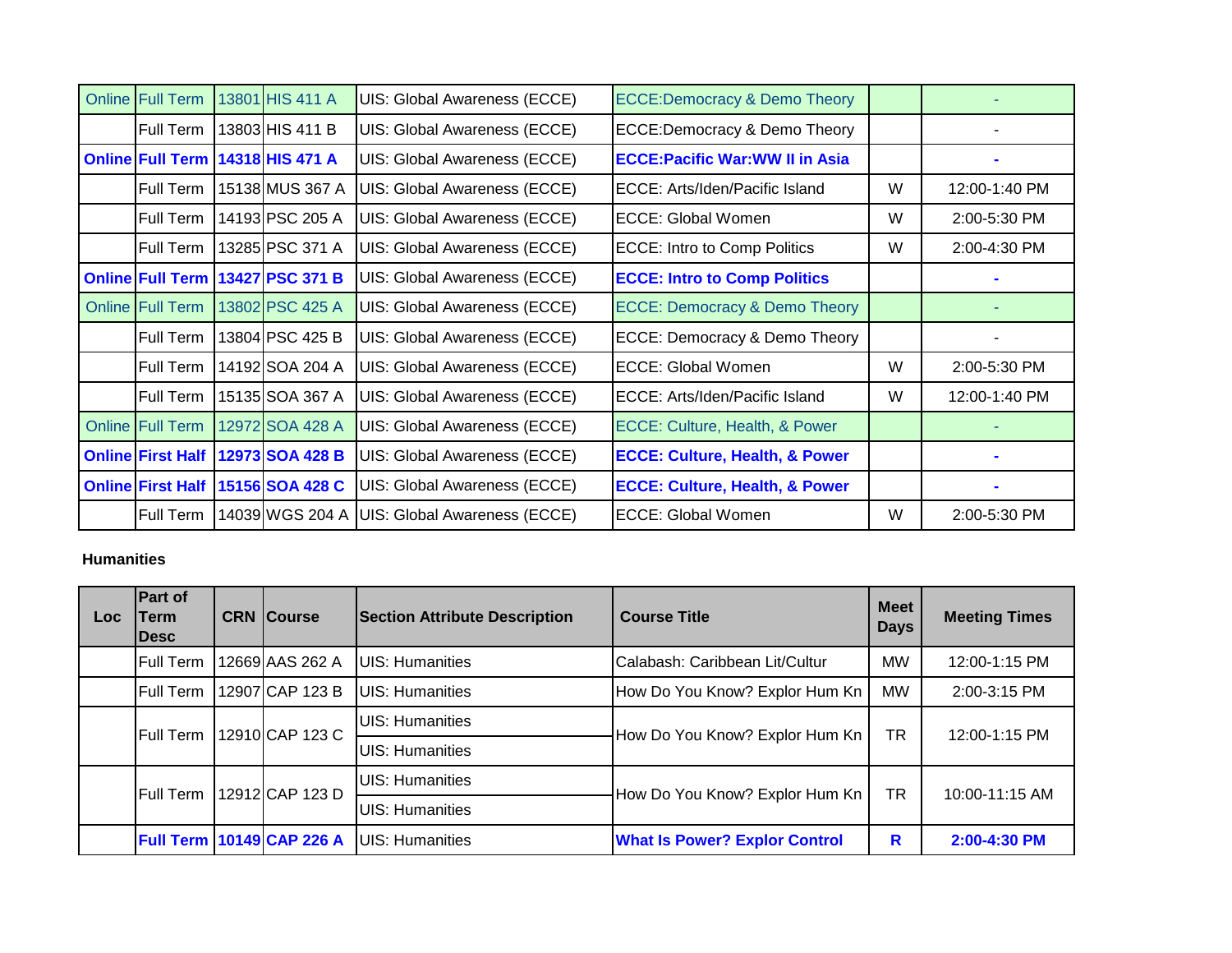|                  |       | <b>Full Term 10150 CAP 226 B</b> | <b>UIS: Humanities</b>     | <b>What Is Power? Explor Control</b>  | <b>TR</b> | 2:00-3:15 PM      |
|------------------|-------|----------------------------------|----------------------------|---------------------------------------|-----------|-------------------|
|                  |       |                                  | <b>UIS: Humanities</b>     |                                       |           |                   |
| Full Term        |       | 10151 CAP 226 C                  | <b>UIS: Humanities</b>     | What Is Power? Explor Control         | <b>TR</b> | 12:00-1:15 PM     |
|                  |       |                                  | <b>UIS: Humanities</b>     |                                       |           |                   |
|                  |       | <b>Full Term 10152 CAP 226 D</b> | <b>UIS: Humanities</b>     | <b>What Is Power? Explor Control</b>  | T.        | 12:00 Noon - 1430 |
| Full Term        |       | 14021 ENG 132 A                  | <b>UIS: Humanities</b>     | Introduction to Poetry                | <b>MW</b> | 4:00-5:15 PM      |
| Full Term        |       | 13901 ENG 137 A                  | <b>UIS: Humanities</b>     | Introduction to Literature            | <b>MW</b> | 2:00-3:15 PM      |
| Full Term        |       | 13532 ENG 232 A                  | <b>UIS: Humanities</b>     | Calabash:Caribbean Lit/Cultur         | <b>MW</b> | 12:00-1:15 PM     |
| Full Term        |       | 14710 ENG 242 A                  | <b>UIS: Humanities</b>     | <b>British Literature Since 1600</b>  | <b>MW</b> | 2:00-3:15 PM      |
| Full Term        |       | 14711 ENG 246 A                  | <b>UIS: Humanities</b>     | Amer Lit-1865 to Present              | <b>TR</b> | 10:00-11:15 AM    |
| Full Term        | 12170 | <b>HIS 202 A</b>                 | <b>UIS: Humanities</b>     | European History                      | <b>TR</b> | 4:00-5:15 PM      |
| Full Term        | 12170 |                                  | <b>UIS: IAI Humanities</b> | European History*                     | <b>TR</b> | 4:00-5:15 PM      |
| Full Term        |       | 15163 HIS 204 A                  | <b>UIS: Humanities</b>     | U.S. History to 1877                  | <b>TR</b> | 4:00-5:15 PM      |
| Full Term        |       | 14062 HIS 205 A                  | <b>UIS: Humanities</b>     | U.S. History Since 1877               | <b>TR</b> | 12:00-1:15 PM     |
| Full Term        |       | 14974 LIS 262 A                  | <b>UIS: Humanities</b>     | Calabash: Caribbean Lit/Cultur        | <b>MW</b> | 12:00-1:15 PM     |
|                  |       | Online Full Term 10327 LNG 222 A | <b>UIS: Humanities</b>     | <b>Intermediate Spanish II</b>        |           |                   |
| Full Term        | 13753 | <b>PHI 101 A</b>                 | <b>UIS: Humanities</b>     | Introduction to Philosophy            | <b>TR</b> | 2:00-3:15 PM      |
| Full Term        | 13753 |                                  | <b>UIS: IAI Humanities</b> | Introduction to Philosophy*           | <b>TR</b> | 2:00-3:15 PM      |
| Online Full Term |       | 14826 PHI 252 B                  | <b>UIS: Humanities</b>     | <b>Science Fiction and Philosophy</b> |           |                   |
| Online Full Term | 11795 | <b>PHI 301 B</b>                 | <b>UIS: Humanities</b>     | <b>Critical Thinking</b>              |           | ä,                |
| Online Full Term | 11795 |                                  | <b>UIS: IAI Humanities</b> | <b>Critical Thinking*</b>             |           |                   |
| Online Full Term |       | 12285 PHI 315 A                  | <b>UIS: Humanities</b>     | <b>Comp Philosophy of Religion</b>    |           | $\equiv$          |
| Online Full Term |       | 14621 PHI 341 A                  | <b>UIS: Humanities</b>     | <b>Ethics</b>                         |           |                   |
| Online Full Term |       | 14588 PHI 353 A                  | <b>UIS: Humanities</b>     | Person, Identity, and Dignity         |           |                   |
| Full Term        |       | 12959 THE 274 A                  | <b>UIS: Humanities</b>     | Introduction to Theatre               | <b>MW</b> | 12:00-1:15 PM     |

**Life Science**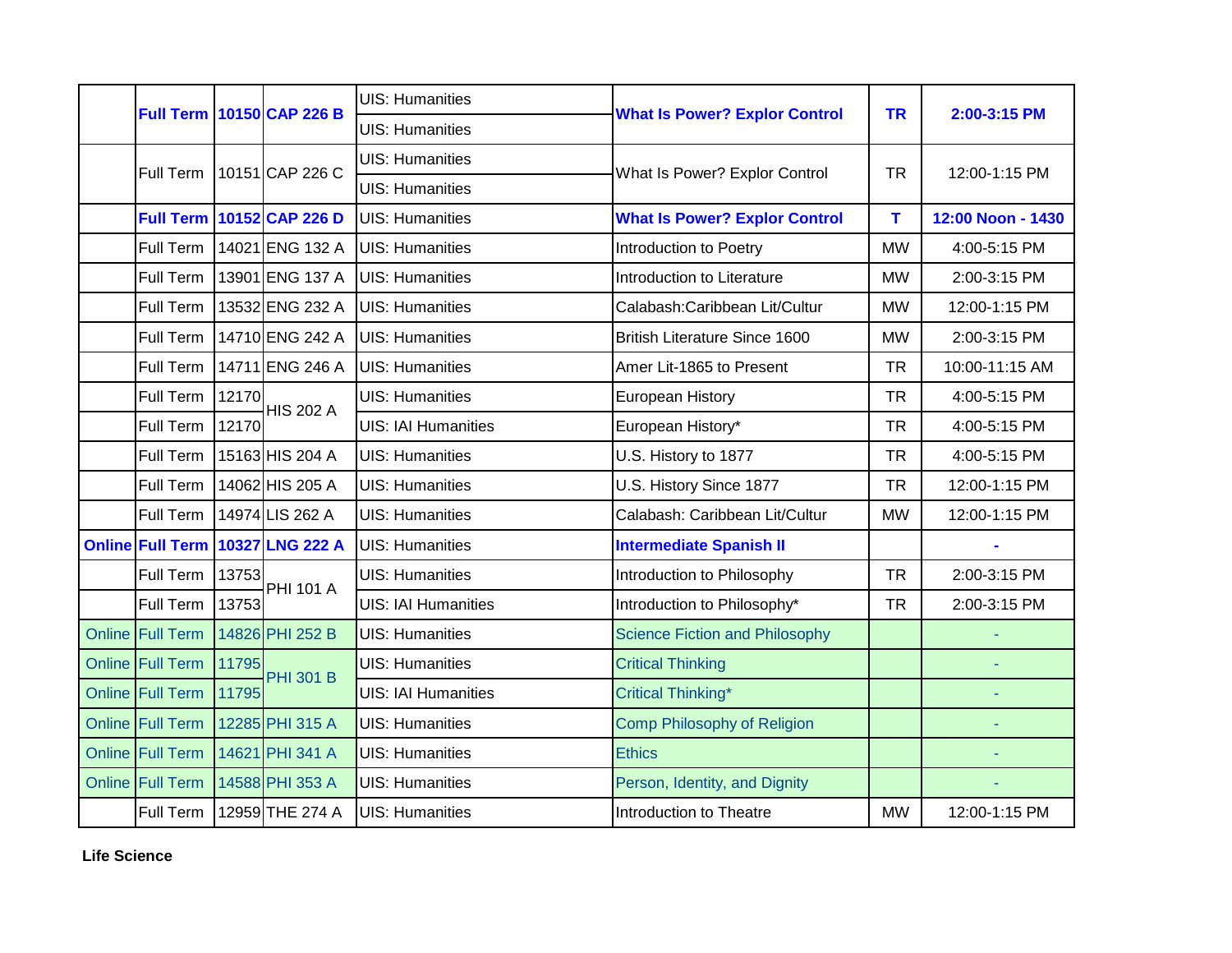| <b>Loc</b> | Part of<br><b>Term</b><br><b>Desc</b> |       | <b>CRN</b> Course         | <b>Section Attribute Description</b> | <b>Course Title</b>                        | <b>Meet</b><br><b>Days</b> | <b>Meeting Times</b> |
|------------|---------------------------------------|-------|---------------------------|--------------------------------------|--------------------------------------------|----------------------------|----------------------|
|            | Full Term                             | 12336 | <b>BIO 106 A</b>          | UIS: IAI Life Science wo Lab         | Environmental Biology*                     | <b>TR</b>                  | 4:00-5:15 PM         |
|            | Full Term                             | 12336 |                           | UIS: Life Science wo Lab             | <b>Environmental Biology</b>               | <b>TR</b>                  | 4:00-5:15 PM         |
|            | Full Term                             | 12821 | <b>BIO 106 B</b>          | UIS: IAI Life Science wo Lab         | Environmental Biology*                     | <b>MW</b>                  | 10:00-11:15 AM       |
|            | Full Term                             | 12821 |                           | UIS: Life Science wo Lab             | <b>Environmental Biology</b>               | <b>MW</b>                  | 10:00-11:15 AM       |
|            | <b>Online First Half</b>              | 15142 | <b>BIO 106 C</b>          | UIS: IAI Life Science wo Lab         | <b>Environmental Biology*</b>              |                            |                      |
|            | <b>Online First Half</b>              | 15142 |                           | UIS: Life Science wo Lab             | <b>Environmental Biology</b>               |                            |                      |
|            | Full Term                             |       | 12337 BIO 107 A           | UIS: Life Science with Lab           | <b>Environmental Biology Lab</b>           | T                          | 9:00 AM - 1150       |
|            | Full Term                             |       | 12822 BIO 107 B           | UIS: Life Science with Lab           | <b>Environmental Biology Lab</b>           | Τ                          | 1:00 PM - 1550       |
|            | Full Term                             |       | 14868 BIO 201 A           | UIS: Life Science with Lab           | Basic Anatomy and Physiology I             | <b>TR</b>                  | 1:00 PM - 1415       |
|            |                                       |       |                           | UIS: Life Science with Lab           |                                            | F                          | 9:00 AM - 1150       |
|            | <b>Full Term</b>                      |       | 14391 BIO 202 A           | UIS: Life Science with Lab           | <b>Basic Anatomy and Physiology 2</b>      | M                          | 1:00 PM - 1550       |
|            |                                       |       |                           | UIS: Life Science with Lab           |                                            | <b>MW</b>                  | 10:00-11:15 AM       |
|            | <b>Full Term</b>                      |       | 14394 BIO 202 B           | UIS: Life Science with Lab           |                                            | M                          | 6:00 PM - 2050       |
|            |                                       |       |                           | UIS: Life Science with Lab           | <b>Basic Anatomy and Physiology 2</b>      | <b>MW</b>                  | 10:00-11:15 AM       |
|            | <b>Full Term</b>                      |       | 14396 BIO 202 C           | UIS: Life Science with Lab           | <b>Basic Anatomy and Physiology 2</b>      | т                          | $9:00$ AM - 1150     |
|            |                                       |       |                           | UIS: Life Science with Lab           |                                            | <b>MW</b>                  | 10:00-11:15 AM       |
|            |                                       |       | Full Term 14742 BIO 202 D | UIS: Life Science with Lab           | <b>Basic Anatomy and Physiology 2</b>      | $\mathbf R$                | $9:00$ AM - 1150     |
|            |                                       |       |                           | UIS: Life Science with Lab           |                                            | <b>MW</b>                  | 10:00-11:15 AM       |
|            |                                       |       | Full Term 14743 BIO 202 E | UIS: Life Science with Lab           | <b>Basic Anatomy and Physiology 2</b>      | $\mathbf R$                | 1:00 PM - 1550       |
|            |                                       |       |                           | UIS: Life Science with Lab           |                                            | <b>MW</b>                  | 10:00-11:15 AM       |
|            | <b>Full Term 10141</b>                |       |                           | UIS: IAI Life Science with Lab       | <b>Biology &amp; Chemistry - Envir II*</b> | <b>TR</b>                  | 10:00-11:15 AM       |
|            | <b>Full Term 10141</b>                |       |                           | UIS: Life Science with Lab           | <b>Biology &amp; Chemistry - Envir II</b>  | <b>TR</b>                  | 10:00-11:15 AM       |
|            |                                       |       | Full Torm 10141 CAD 142 A | UIS: IAI Life Science with Lab       | Riology & Chamietry - Envir II*            | <b>TR</b>                  | 10:00-11:15 AM       |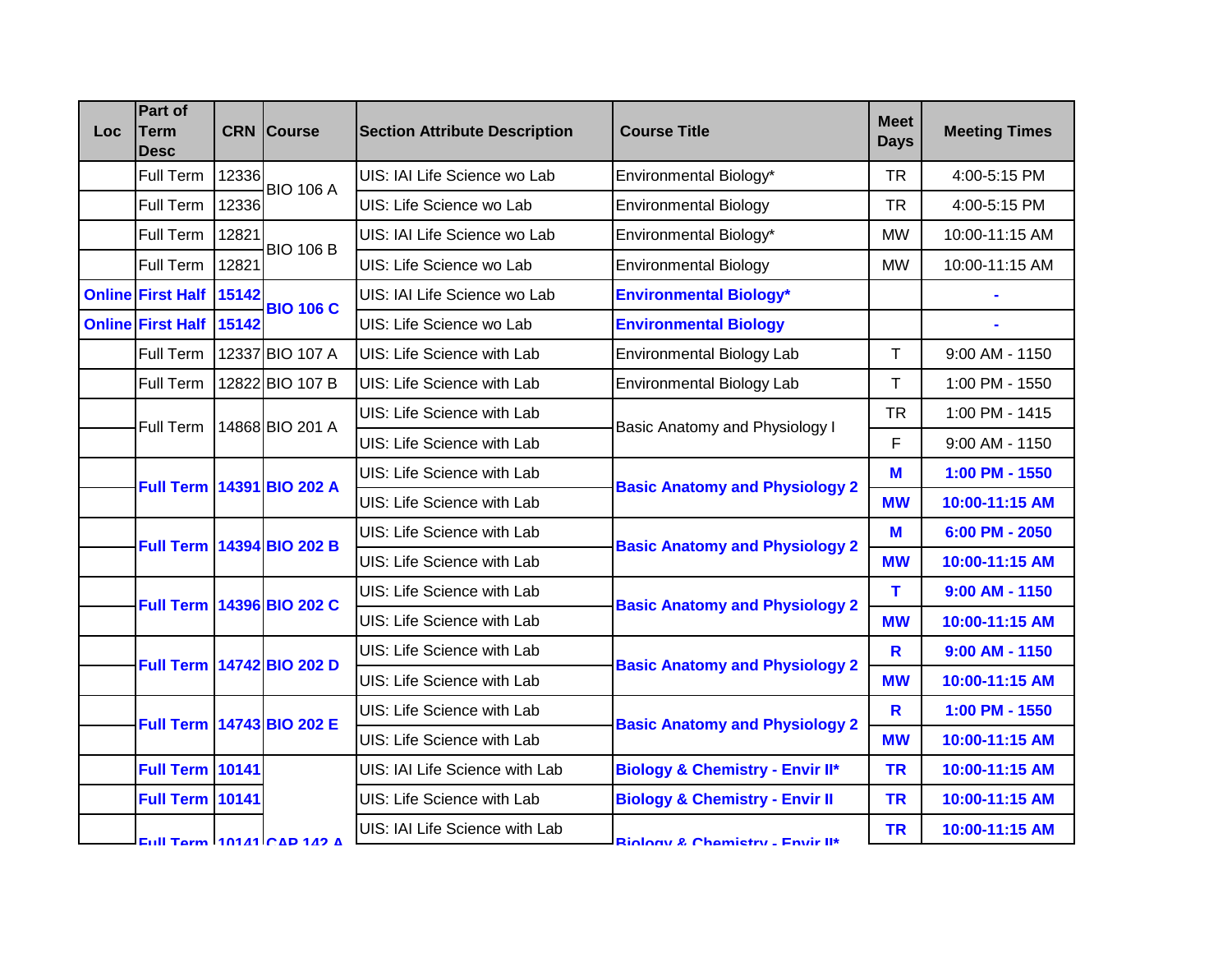|                         |       | UILICIIII IVITIUME ITAM          | UIS: IAI Life Science with Lab                                                                                   | <b>DIVIVYY &amp; VIICHIIOUY - LITVIE II</b> | F              | $9:00$ AM - 1200 |
|-------------------------|-------|----------------------------------|------------------------------------------------------------------------------------------------------------------|---------------------------------------------|----------------|------------------|
| <b>Full Term 10141</b>  |       |                                  | UIS: Life Science with Lab                                                                                       | <b>Biology &amp; Chemistry - Envir II</b>   | <b>TR</b>      | 10:00-11:15 AM   |
|                         |       |                                  | UIS: Life Science with Lab                                                                                       |                                             | F              | $9:00$ AM - 1200 |
| <b>Full Term 10142</b>  |       |                                  | UIS: IAI Life Science with Lab                                                                                   | <b>Biology &amp; Chemistry - Envir II*</b>  | <b>TR</b>      | 10:00-11:15 AM   |
| <b>Full Term 10142</b>  |       | <b>Full Term 10142 CAP 142 B</b> | UIS: Life Science with Lab                                                                                       | <b>Biology &amp; Chemistry - Envir II</b>   | <b>TR</b>      | 10:00-11:15 AM   |
|                         |       |                                  | UIS: IAI Life Science with Lab                                                                                   |                                             | <b>TR</b>      | 10:00-11:15 AM   |
|                         |       |                                  | UIS: IAI Life Science with Lab                                                                                   | <b>Biology &amp; Chemistry - Envir II*</b>  | F              | $9:00$ AM - 1200 |
| Full Term 10142         |       |                                  | UIS: Life Science with Lab                                                                                       | <b>Biology &amp; Chemistry - Envir II</b>   | <b>TR</b>      | 10:00-11:15 AM   |
|                         |       |                                  | UIS: Life Science with Lab                                                                                       |                                             | F              | $9:00$ AM - 1200 |
| <b>Full Term 10143</b>  |       |                                  | UIS: IAI Life Science with Lab                                                                                   | <b>Biology &amp; Chemistry - Envir II*</b>  | <b>TR</b>      | 10:00-11:15 AM   |
| <b>Full Term 10143</b>  |       |                                  | UIS: Life Science with Lab                                                                                       | <b>Biology &amp; Chemistry - Envir II</b>   | <b>TR</b>      | 10:00-11:15 AM   |
|                         |       |                                  | UIS: IAI Life Science with Lab<br><b>Full Term 10143 CAP 142 C</b><br><b>Biology &amp; Chemistry - Envir II*</b> | <b>TR</b>                                   | 10:00-11:15 AM |                  |
|                         |       |                                  | UIS: IAI Life Science with Lab                                                                                   |                                             | F              | $-1530$          |
| <b>Full Term 10143</b>  |       |                                  | UIS: Life Science with Lab                                                                                       | <b>Biology &amp; Chemistry - Envir II</b>   | <b>TR</b>      | 10:00-11:15 AM   |
|                         |       |                                  | UIS: Life Science with Lab                                                                                       |                                             | F              | $-1530$          |
| Full Term 10144         |       |                                  | UIS: IAI Life Science with Lab                                                                                   | <b>Biology &amp; Chemistry - Envir II*</b>  | <b>TR</b>      | 10:00-11:15 AM   |
| Full Term 10144         |       |                                  | UIS: Life Science with Lab                                                                                       | <b>Biology &amp; Chemistry - Envir II</b>   | <b>TR</b>      | 10:00-11:15 AM   |
|                         |       | <b>Full Term 10144 CAP 142 D</b> | UIS: IAI Life Science with Lab                                                                                   | <b>Biology &amp; Chemistry - Envir II*</b>  | <b>TR</b>      | 10:00-11:15 AM   |
|                         |       |                                  | UIS: IAI Life Science with Lab                                                                                   |                                             | F              | $-1530$          |
| Full Term 10144         |       |                                  | UIS: Life Science with Lab                                                                                       | <b>Biology &amp; Chemistry - Envir II</b>   | <b>TR</b>      | 10:00-11:15 AM   |
|                         |       |                                  | UIS: Life Science with Lab                                                                                       |                                             | F              | $-1530$          |
| Full Term               | 13977 | <b>ENS 251 A</b>                 | UIS: IAI Life Science wo Lab                                                                                     | Intro/Environmental Sciences*               | <b>TR</b>      | 10:00-11:15 AM   |
| Full Term               | 13977 |                                  | UIS: Life Science wo Lab                                                                                         | Intro/Environmental Sciences                | <b>TR</b>      | 10:00-11:15 AM   |
| <b>Online Full Term</b> |       | 14921 MLS 225 A                  | UIS: Life Science wo Lab                                                                                         | <b>Nutrition</b>                            |                |                  |
| Full Term               |       | 14922 MLS 225 B                  | UIS: Life Science wo Lab                                                                                         | <b>Nutrition</b>                            | M              | 6:00-8:30 PM     |

**Mathematics**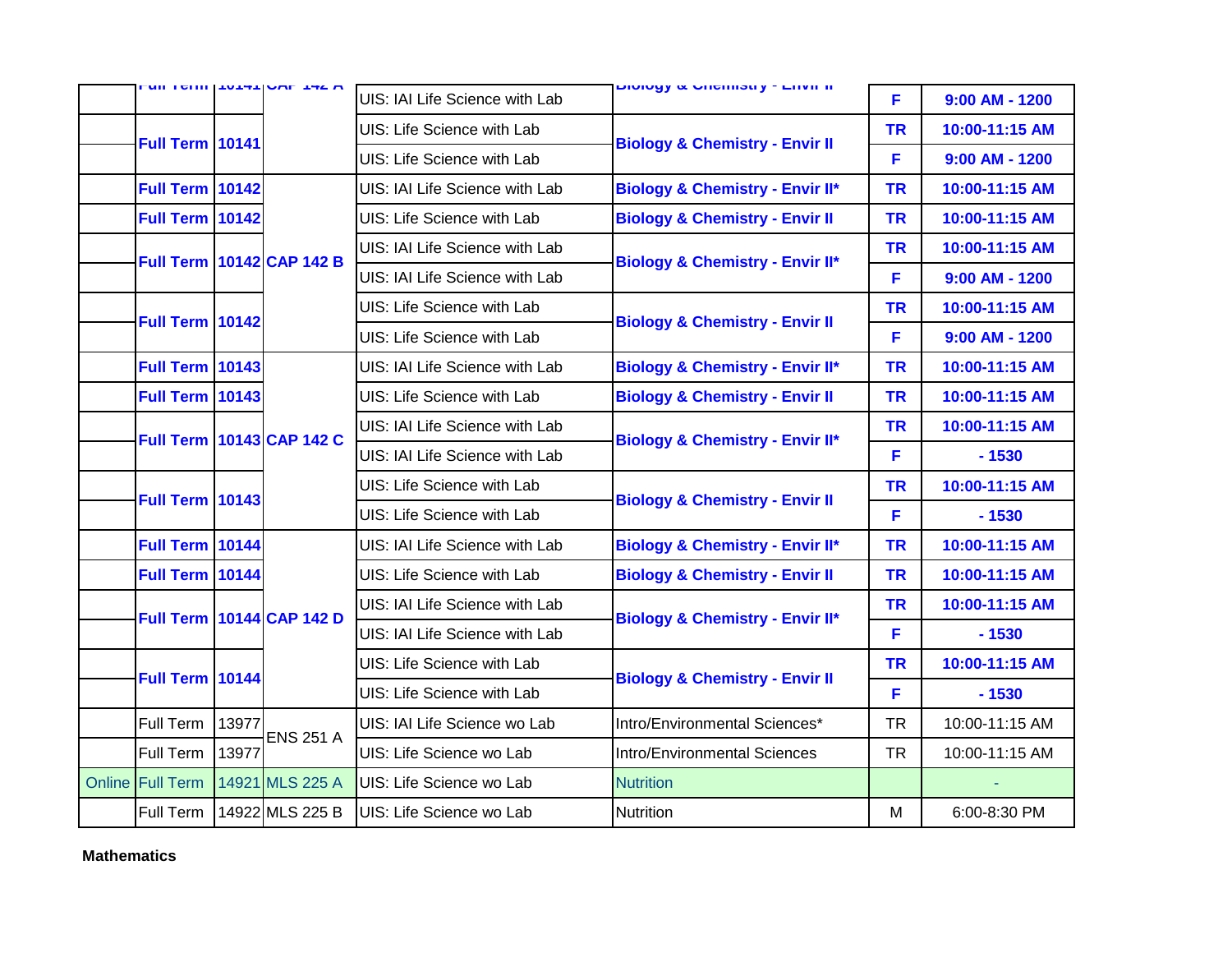| Loc | Part of<br>Term<br>Desc       |  | <b>CRN</b> Course                | <b>Section Attribute Description</b> | <b>Course Title</b>            | <b>Meet</b><br><b>Days</b> | <b>Meeting Times</b> |
|-----|-------------------------------|--|----------------------------------|--------------------------------------|--------------------------------|----------------------------|----------------------|
|     | <b>Full Term 14155</b>        |  | <b>CSC 302 A</b>                 | <b>UIS: IAI Mathematics</b>          | <b>Discrete Structures*</b>    | т                          | 4:00-5:40 PM         |
|     | <b>Full Term 14155</b>        |  |                                  | <b>UIS: Mathematics Skills</b>       | <b>Discrete Structures</b>     | т                          | 4:00-5:40 PM         |
|     | <b>Online Full Term 14156</b> |  | <b>CSC 302 B</b>                 | <b>UIS: IAI Mathematics</b>          | <b>Discrete Structures*</b>    |                            |                      |
|     | <b>Online Full Term 14156</b> |  |                                  | <b>UIS: Mathematics Skills</b>       | <b>Discrete Structures</b>     |                            |                      |
|     | Online Full Term 14191        |  | <b>CSC 302 C</b>                 | <b>UIS: IAI Mathematics</b>          | <b>Discrete Structures*</b>    |                            |                      |
|     | <b>Online Full Term 14191</b> |  |                                  | <b>UIS: Mathematics Skills</b>       | <b>Discrete Structures</b>     |                            |                      |
|     | Full Term                     |  | 12419 ECO 213 A                  | <b>UIS: IAI Mathematics</b>          | Statistics for Bus and Eco*    | R                          | 6:00-8:30 PM         |
|     | <b>Online Full Term</b>       |  | 15162 ECO 213 C                  | <b>UIS: IAI Mathematics</b>          | Statistics for Bus and Eco*    |                            |                      |
|     | <b>Full Term 12404</b>        |  | <b>MAT 111 A</b>                 | <b>UIS: IAI Mathematics</b>          | <b>Quantitative Reasoning*</b> | <b>TR</b>                  | 12:00-1:15 PM        |
|     | <b>Full Term 12404</b>        |  |                                  | <b>UIS: Mathematics Skills</b>       | <b>Quantitative Reasoning</b>  | <b>TR</b>                  | 12:00-1:15 PM        |
|     | <b>Second Ha12406</b>         |  | <b>MAT 111 B</b>                 | <b>UIS: IAI Mathematics</b>          | <b>Quantitative Reasoning*</b> |                            |                      |
|     | <b>Second H: 12406</b>        |  |                                  | <b>UIS: Mathematics Skills</b>       | <b>Quantitative Reasoning</b>  |                            |                      |
|     | Online Full Term 12585        |  | <b>MAT 113 B</b>                 | <b>UIS: IAI Mathematics</b>          | <b>Business Calculus*</b>      |                            |                      |
|     | Online Full Term 12585        |  |                                  | <b>UIS: Mathematics Skills</b>       | <b>Business Calculus</b>       |                            |                      |
|     | Full Term 14517               |  | <b>MAT 113 C</b>                 | <b>UIS: IAI Mathematics</b>          | <b>Business Calculus*</b>      | <b>MTWR</b>                | $9:00$ AM - 0950     |
|     | <b>Full Term 14517</b>        |  |                                  | <b>UIS: Mathematics Skills</b>       | <b>Business Calculus</b>       | <b>MTWR</b>                | $9:00$ AM - 0950     |
|     | Online Full Term 14848        |  | <b>MAT 113 D</b>                 | <b>UIS: IAI Mathematics</b>          | <b>Business Calculus*</b>      |                            | ÷                    |
|     | Online Full Term 14848        |  |                                  | <b>UIS: Mathematics Skills</b>       | <b>Business Calculus</b>       |                            |                      |
|     | <b>Full Term 10460</b>        |  | <b>MAT 115 A</b>                 | <b>UIS: IAI Mathematics</b>          | <b>Calculus I*</b>             | <b>MW</b>                  | 2:00-3:40 PM         |
|     | <b>Full Term 10460</b>        |  |                                  | <b>UIS: Mathematics Skills</b>       | <b>Calculus I</b>              | <b>MW</b>                  | 2:00-3:40 PM         |
|     |                               |  | Online Full Term 10461 MAT 116 A | <b>UIS: IAI Mathematics</b>          | <b>Calculus II*</b>            |                            |                      |
|     |                               |  | Full Term 10462 MAT 121 A        | <b>UIS: IAI Mathematics</b>          | <b>Applied Statistics*</b>     | <b>TR</b>                  | 12:00-1:15 PM        |
|     |                               |  | Full Term   10463 MAT 121 B      | <b>UIS: IAI Mathematics</b>          | <b>Applied Statistics*</b>     | <b>TR</b>                  | 4:00-5:15 PM         |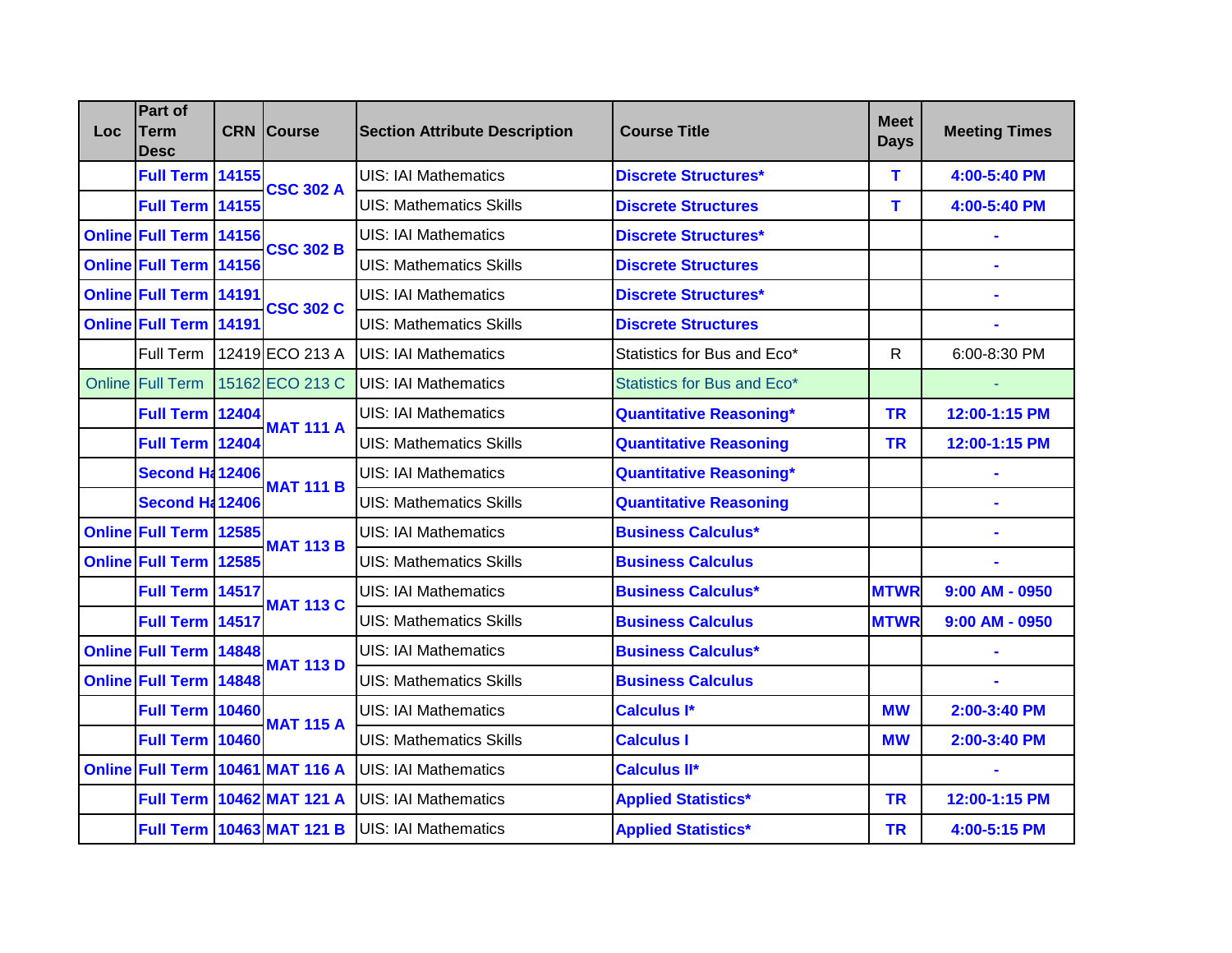|  |  | <b>Online Full Term 12506 MAT 121 C UIS: IAI Mathematics</b> | <b>Applied Statistics*</b> |           |                |
|--|--|--------------------------------------------------------------|----------------------------|-----------|----------------|
|  |  | <b>Full Term 13604 MAT 121 D UIS: IAI Mathematics</b>        | <b>Applied Statistics*</b> | <b>MW</b> | 10:00-11:15 AM |
|  |  | <b>Online Full Term 14849 MAT 121 F UIS: IAI Mathematics</b> | <b>Applied Statistics*</b> |           |                |
|  |  | <b>Online Full Term 15059 MAT 121 G UIS: IAI Mathematics</b> | <b>Applied Statistics*</b> |           |                |

#### **Oral Communication**

| Loc | Part of<br>Term<br><b>Desc</b> | <b>CRN Course</b> | <b>Section Attribute Description</b> | <b>Course Title</b>       | <b>Meet</b><br><b>Days</b> | <b>Meeting Times</b> |
|-----|--------------------------------|-------------------|--------------------------------------|---------------------------|----------------------------|----------------------|
|     | Full Term                      | 12357ICOM 112 A   | <b>IUIS: Oral Communication</b>      | <b>Oral Communication</b> | ΤR                         | 10:00-11:15 AM       |
|     | <b>Full Term</b>               | 12356 COM 112 B   | UIS: Oral Communication              | <b>Oral Communication</b> | <b>MW</b>                  | 8:00 AM - 9:15 AM    |
|     | Full Term                      | 12473 COM 112 C   | <b>IUIS: Oral Communication</b>      | Oral Communication        | ТR                         | 12:00-1:15 PM        |
|     | <b>Full Term</b>               | 12895ICOM 112 D   | <b>IUIS: Oral Communication</b>      | <b>Oral Communication</b> | <b>MW</b>                  | 10:00-11:15 AM       |
|     | <b>Full Term</b>               | 12962 COM 112 E   | <b>UIS: Oral Communication</b>       | <b>Oral Communication</b> | <b>MW</b>                  | 2:00-3:15 PM         |
|     | Full Term                      | 13836 COM 112 H   | <b>IUIS: Oral Communication</b>      | Oral Communication        | R                          | 6:00-8:30 PM         |
|     | <b>Online Full Term</b>        | 14113 COM 112 I   | UIS: Oral Communication              | <b>Oral Communication</b> |                            |                      |
|     | <b>Online First Half</b>       | 14863 COM 112 J   | <b>IUIS: Oral Communication</b>      | <b>Oral Communication</b> |                            |                      |

### **Physical Science**

| Loc | <b>Part of</b><br>Term<br><b>IDesc</b> |                                   | <b>CRN</b> Course | <b>Section Attribute Description</b> | <b>Course Title</b>                        | <b>Meet</b><br><b>Days</b> | <b>Meeting Times</b> |
|-----|----------------------------------------|-----------------------------------|-------------------|--------------------------------------|--------------------------------------------|----------------------------|----------------------|
|     | <b>Full Term</b>                       | 14840                             | <b>ASP 102 A</b>  | UIS: IAI Phys Science wo Lab         | Stars and Galaxies*                        | <b>MWF</b>                 | - 0930               |
|     | <b>Full Term</b>                       | 14840                             |                   | UIS: Phys Science wo Lab             | <b>Stars and Galaxies</b>                  | <b>MWF</b>                 | $-0930$              |
|     | <b>Full Term</b>                       |                                   | 15144 ASP 103 A   | UIS: Phys Science with Lab           | <b>Practical Astronomy Lab</b>             |                            |                      |
|     | <b>Full Term 10141</b>                 |                                   |                   | UIS: IAI Phys Science with Lab       | <b>Biology &amp; Chemistry - Envir II*</b> | <b>TR</b>                  | 10:00-11:15 AM       |
|     | Full Term 10141                        |                                   |                   | UIS: Phys Science with Lab           | <b>Biology &amp; Chemistry - Envir II</b>  | <b>TR</b>                  | 10:00-11:15 AM       |
|     |                                        | $\text{Eul}$ Torm 10141 CAD 142 A |                   | UIS: IAI Phys Science with Lab       | <b>Riology &amp; Chamietry - Envir II*</b> | <b>TR</b>                  | 10:00-11:15 AM       |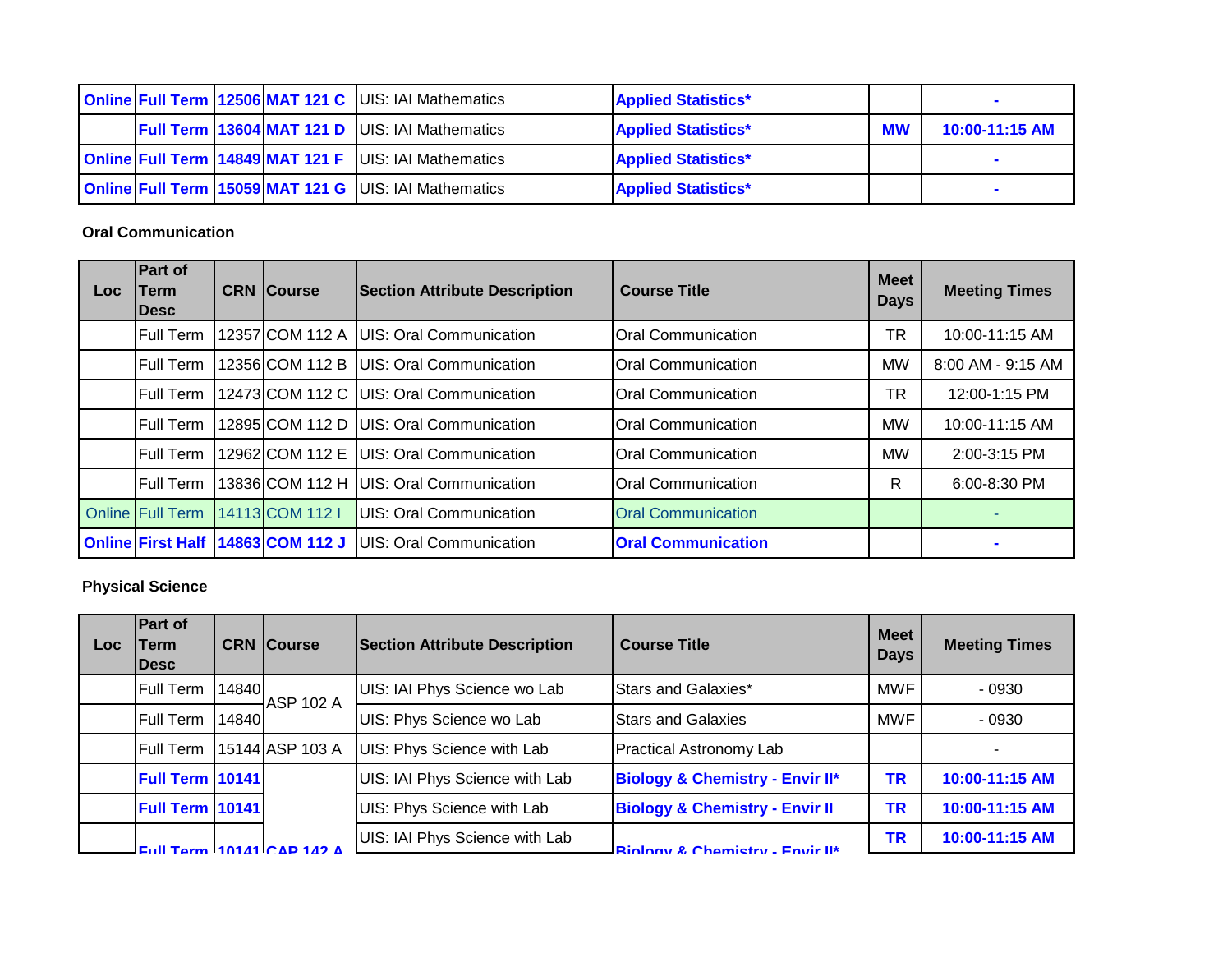|                         | <b>UILICIIII IVITIUME ITAM</b> |                                  | UIS: IAI Phys Science with Lab                                                                            | וו וועוום די עונסווווסטוע <mark>שטעונט</mark> | F              | $9:00$ AM - 1200  |
|-------------------------|--------------------------------|----------------------------------|-----------------------------------------------------------------------------------------------------------|-----------------------------------------------|----------------|-------------------|
|                         |                                |                                  | UIS: Phys Science with Lab                                                                                |                                               | <b>TR</b>      | 10:00-11:15 AM    |
| <b>Full Term 10141</b>  |                                |                                  | UIS: Phys Science with Lab                                                                                | <b>Biology &amp; Chemistry - Envir II</b>     | F              | $9:00$ AM - 1200  |
| <b>Full Term 10142</b>  |                                |                                  | UIS: IAI Phys Science with Lab                                                                            | <b>Biology &amp; Chemistry - Envir II*</b>    | <b>TR</b>      | 10:00-11:15 AM    |
| <b>Full Term 10142</b>  |                                |                                  | UIS: Phys Science with Lab                                                                                | <b>Biology &amp; Chemistry - Envir II</b>     | <b>TR</b>      | 10:00-11:15 AM    |
|                         |                                |                                  | UIS: IAI Phys Science with Lab                                                                            |                                               | <b>TR</b>      | 10:00-11:15 AM    |
|                         |                                | <b>Full Term 10142 CAP 142 B</b> | UIS: IAI Phys Science with Lab                                                                            | <b>Biology &amp; Chemistry - Envir II*</b>    | F              | $9:00$ AM - 1200  |
|                         |                                |                                  | UIS: Phys Science with Lab                                                                                |                                               | <b>TR</b>      | 10:00-11:15 AM    |
| <b>Full Term 10142</b>  |                                |                                  | UIS: Phys Science with Lab                                                                                | <b>Biology &amp; Chemistry - Envir II</b>     | F              | $9:00$ AM - 1200  |
| <b>Full Term 10143</b>  |                                |                                  | UIS: IAI Phys Science with Lab                                                                            | <b>Biology &amp; Chemistry - Envir II*</b>    | <b>TR</b>      | 10:00-11:15 AM    |
| <b>Full Term 10143</b>  |                                |                                  | UIS: Phys Science with Lab                                                                                | <b>Biology &amp; Chemistry - Envir II</b>     | <b>TR</b>      | 10:00-11:15 AM    |
|                         |                                | Full Term 10143 CAP 142 C        | UIS: IAI Phys Science with Lab                                                                            | <b>Biology &amp; Chemistry - Envir II*</b>    | <b>TR</b>      | 10:00-11:15 AM    |
|                         |                                |                                  | UIS: IAI Phys Science with Lab<br>UIS: Phys Science with Lab<br><b>Biology &amp; Chemistry - Envir II</b> |                                               | F              | $-1530$           |
| <b>Full Term 10143</b>  |                                |                                  |                                                                                                           | <b>TR</b>                                     | 10:00-11:15 AM |                   |
|                         |                                |                                  | UIS: Phys Science with Lab                                                                                |                                               | F              | $-1530$           |
| <b>Full Term 10144</b>  |                                |                                  | UIS: IAI Phys Science with Lab                                                                            | <b>Biology &amp; Chemistry - Envir II*</b>    | <b>TR</b>      | 10:00-11:15 AM    |
| Full Term 10144         |                                |                                  | UIS: Phys Science with Lab                                                                                | <b>Biology &amp; Chemistry - Envir II</b>     | <b>TR</b>      | 10:00-11:15 AM    |
|                         |                                | <b>Full Term 10144 CAP 142 D</b> | UIS: IAI Phys Science with Lab                                                                            | <b>Biology &amp; Chemistry - Envir II*</b>    | <b>TR</b>      | 10:00-11:15 AM    |
|                         |                                |                                  | UIS: IAI Phys Science with Lab                                                                            |                                               | F              | $-1530$           |
| <b>Full Term 10144</b>  |                                |                                  | UIS: Phys Science with Lab                                                                                | <b>Biology &amp; Chemistry - Envir II</b>     | <b>TR</b>      | 10:00-11:15 AM    |
|                         |                                |                                  | UIS: Phys Science with Lab                                                                                |                                               | F              | $-1530$           |
| Full Term               |                                | 14117 CHE 131 A                  | UIS: Phys Science wo Lab                                                                                  | Intro to Forensic Science                     | <b>MW</b>      | 10:00-11:15 AM    |
| <b>Online Full Term</b> |                                | 15098 CHE 131 B                  | UIS: Phys Science wo Lab                                                                                  | <b>Intro to Forensic Science</b>              |                |                   |
| Full Term               |                                | 14880 CHE 132 A                  | UIS: Phys Science with Lab                                                                                | Intro/Forensic Science Lab                    | W              | 12:00 Noon - 1450 |
| Full Term               |                                | 15099 CHE 132 B                  | UIS: Phys Science with Lab                                                                                | Intro/Forensic Science Lab                    | T              | 6:00 PM - 8:55 PM |
| Online Full Term        |                                | 13744 CHE 137 B                  | UIS: Phys Science with Lab                                                                                | <b>Chemistry Cooks</b>                        |                |                   |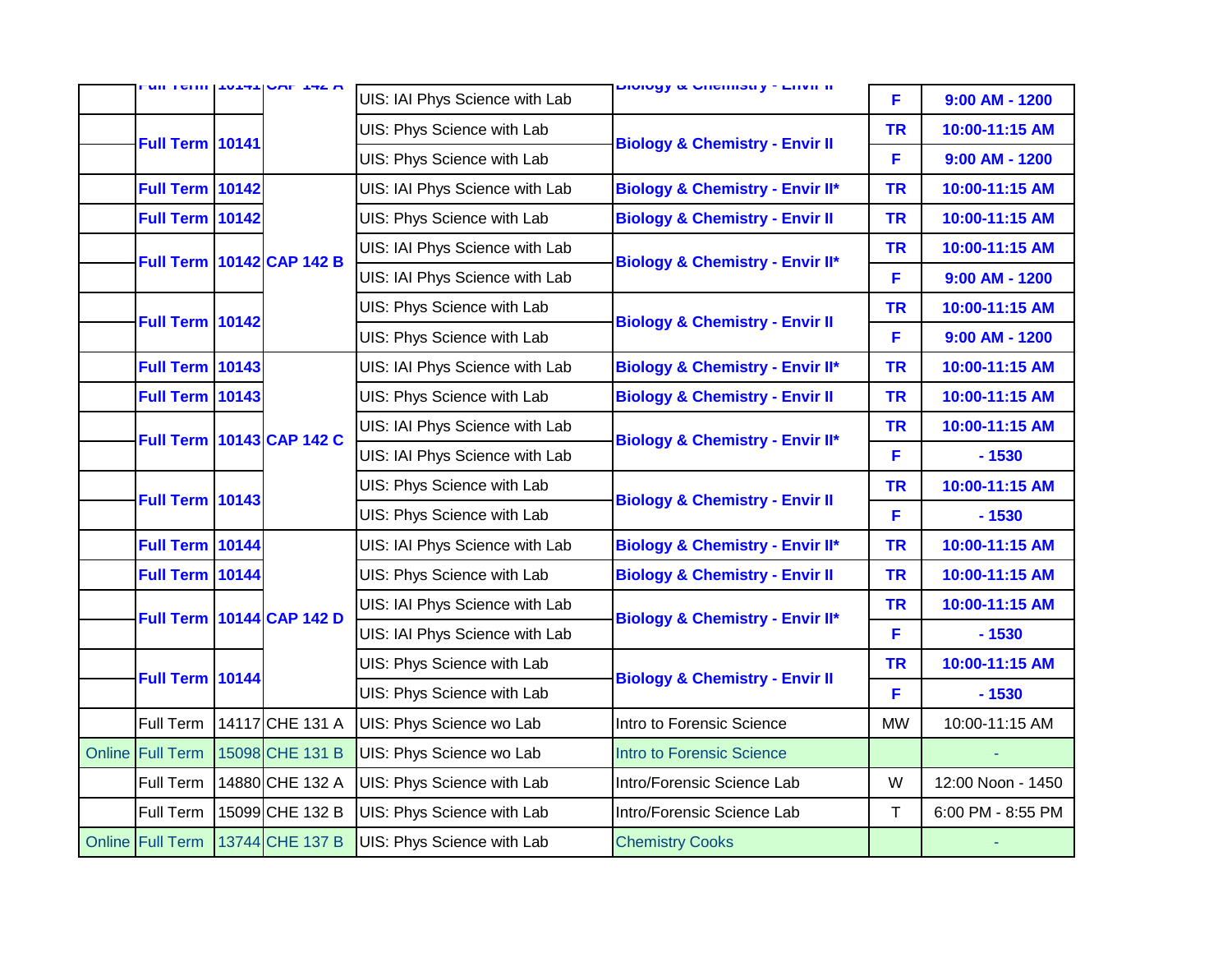| <b>Online Full Term</b> |       | 13746 CHE 137 C  | UIS: Phys Science with Lab   | <b>Chemistry Cooks</b>            |           |                   |
|-------------------------|-------|------------------|------------------------------|-----------------------------------|-----------|-------------------|
| Full Term               |       | 13929 CHE 142 A  | UIS: Phys Science with Lab   | <b>General Chemistry II</b>       | <b>TR</b> | 10:00-11:15 AM    |
|                         |       |                  | UIS: Phys Science with Lab   |                                   | F         | 12:00 Noon - 1450 |
| <b>Full Term</b>        |       | 13934 CHE 142 B  | UIS: Phys Science with Lab   | <b>General Chemistry II</b>       | <b>TR</b> | 10:00-11:15 AM    |
|                         |       |                  | UIS: Phys Science with Lab   |                                   | W         | 6:00 PM - 2050    |
| <b>Full Term</b>        |       | 13935 CHE 142 C  | UIS: Phys Science with Lab   | <b>General Chemistry II</b>       | <b>TR</b> | 10:00-11:15 AM    |
|                         |       |                  | UIS: Phys Science with Lab   |                                   | F         | 8:00 AM - 1050    |
| <b>Full Term</b>        |       | 13936 CHE 142 D  | UIS: Phys Science with Lab   | <b>General Chemistry II</b>       | <b>TR</b> | 10:00-11:15 AM    |
|                         |       |                  | UIS: Phys Science with Lab   |                                   | R         | 6:00 PM - 2050    |
| Full Term               |       | 15041 CHE 144 A  | UIS: Phys Science with Lab   | <b>Recitation for Gen Chem II</b> | м         | 5:00 PM - 1750    |
| Full Term               |       | 15042 CHE 144 B  | UIS: Phys Science with Lab   | Recitation for Gen Chem II        | M         | 6:00 PM - 1850    |
| Full Term               |       | 15043 CHE 144 C  | UIS: Phys Science with Lab   | Recitation for Gen Chem II        | т         | 5:00 PM - 1750    |
| Online Full Term        | 13591 | <b>ENS 151 A</b> | UIS: IAI Phys Science wo Lab | Earth Science*                    |           |                   |
| Online Full Term        | 13591 |                  | UIS: Phys Science wo Lab     | <b>Earth Science</b>              |           |                   |
| <b>Online Full Term</b> |       | 13272 ENS 463 A  | UIS: Phys Science wo Lab     | <b>Our Changing Climate</b>       |           |                   |
| <b>Online Full Term</b> |       | 13273 ENS 463 B  | UIS: Phys Science wo Lab     | <b>Our Changing Climate</b>       |           |                   |
| Full Term               |       | 14918 MLS 131 A  | UIS: Phys Science wo Lab     | Intro to Forensic Science         | <b>MW</b> | 10:00-11:15 AM    |
| <b>Online Full Term</b> |       | 15096 MLS 131 B  | UIS: Phys Science wo Lab     | <b>Intro to Forensic Science</b>  |           |                   |
| Full Term               |       | 14919 MLS 132 A  | UIS: Phys Science with Lab   | Intro/Forensic Science Lab        | W         | 12:00 Noon - 1450 |
| Full Term               |       | 15097 MLS 132 B  | UIS: Phys Science with Lab   | Intro/Forensic Science Lab        | T         | 6:00 PM - 8:55 PM |

# **Social and Behavioral Sciences**

| Loc | <b>IPart of</b><br>Term<br><b>IDesc</b> | <b>CRN Course</b>                     | <b>Section Attribute Description</b> | <b>Course Title</b>                | Meet I<br><b>Days</b> | <b>Meeting Times</b> |
|-----|-----------------------------------------|---------------------------------------|--------------------------------------|------------------------------------|-----------------------|----------------------|
|     | <b>IFull Term</b>                       | [12907]CAP 123 B                      | UIS: Soc & Behavioral Sciences       | How Do You Know? Explor Hum Kn     | MW                    | 2:00-3:15 PM         |
|     |                                         | $I$ Full Tarm $I$ 12010 $I$ CAP 123 C | UIS: Soc & Behavioral Sciences       | - How Do You Know? Evolor Hum Kn L | ТÞ                    | $12.00 - 1.15$ DM    |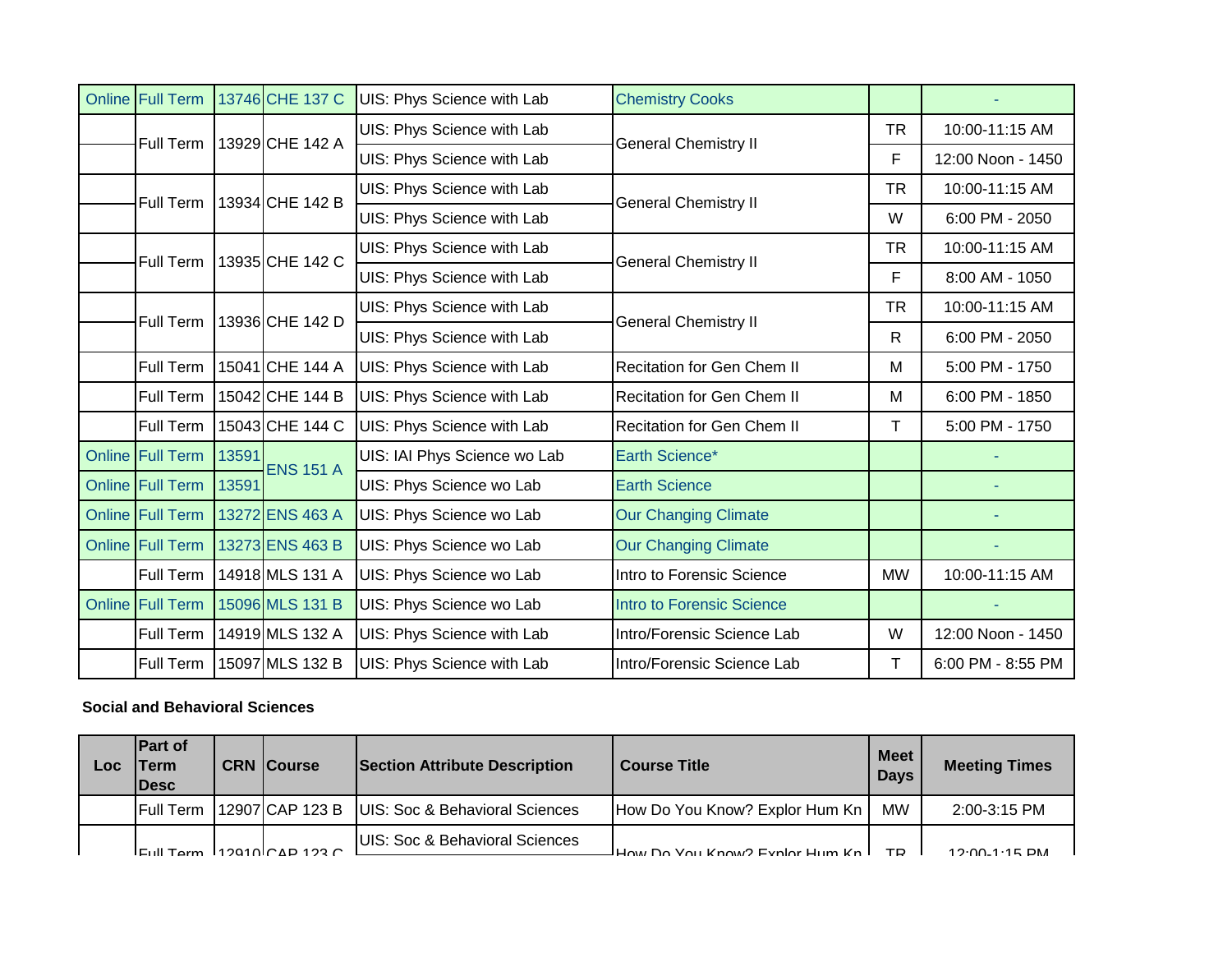|                  |       | UILI UILI   ILUIUIUNI ILUU       | UIS: Soc & Behavioral Sciences            | ן וועזרחות רוטוער. באקומר אטר עם זועור | 11X         | <b>IZ.UU-T.TU TINE</b> |
|------------------|-------|----------------------------------|-------------------------------------------|----------------------------------------|-------------|------------------------|
| Full Term        |       | 12912 CAP 123 D                  | <b>UIS: Soc &amp; Behavioral Sciences</b> | How Do You Know? Explor Hum Kn         | <b>TR</b>   | 10:00-11:15 AM         |
|                  |       |                                  | UIS: Soc & Behavioral Sciences            |                                        |             |                        |
|                  |       | <b>Full Term 10149 CAP 226 A</b> | UIS: Soc & Behavioral Sciences            | <b>What Is Power? Explor Control</b>   | $\mathbf R$ | 2:00-4:30 PM           |
|                  |       | <b>Full Term 10150 CAP 226 B</b> | <b>UIS: Soc &amp; Behavioral Sciences</b> | <b>What Is Power? Explor Control</b>   | <b>TR</b>   | 2:00-3:15 PM           |
|                  |       |                                  | UIS: Soc & Behavioral Sciences            |                                        |             |                        |
| Full Term        |       | 10151 CAP 226 C                  | <b>UIS: Soc &amp; Behavioral Sciences</b> | What Is Power? Explor Control          | <b>TR</b>   | 12:00-1:15 PM          |
|                  |       |                                  | UIS: Soc & Behavioral Sciences            |                                        |             |                        |
|                  |       | <b>Full Term 10152 CAP 226 D</b> | UIS: Soc & Behavioral Sciences            | <b>What Is Power? Explor Control</b>   | T           | 12:00 Noon - 1430      |
| Online Full Term |       | 14528 CCJ 231 A                  | UIS: Soc & Behavioral Sciences            | <b>Juvenile Delinquency</b>            |             |                        |
| Full Term        | 14300 | <b>ECO 201 A</b>                 | UIS: IAI Soc & Behav Sciences             | Intro To Microeconomics*               | <b>MW</b>   | 10:00-11:15 AM         |
| Full Term        | 14300 |                                  | UIS: Soc & Behavioral Sciences            | Intro To Microeconomics                | <b>MW</b>   | 10:00-11:15 AM         |
| Full Term        | 12429 | <b>ECO 201 B</b>                 | UIS: IAI Soc & Behav Sciences             | Intro To Microeconomics*               |             |                        |
| Full Term        | 12429 |                                  | <b>UIS: Soc &amp; Behavioral Sciences</b> | Intro To Microeconomics                |             |                        |
| Full Term        | 11639 | <b>ECO 202 A</b>                 | UIS: IAI Soc & Behav Sciences             | Intro To Macroeconomics*               | <b>TR</b>   | 2:00-3:15 PM           |
| Full Term        | 11639 |                                  | UIS: Soc & Behavioral Sciences            | Intro To Macroeconomics                | TR          | 2:00-3:15 PM           |
| Full Term        | 12423 | <b>ECO 202 B</b>                 | UIS: IAI Soc & Behav Sciences             | Intro To Macroeconomics*               | M           | 6:00-8:30 PM           |
| Full Term        | 12423 |                                  | UIS: Soc & Behavioral Sciences            | Intro To Macroeconomics                | M           | 6:00-8:30 PM           |
| Online Full Term | 14627 | <b>ECO 202 C</b>                 | UIS: IAI Soc & Behav Sciences             | Intro To Macroeconomics*               |             |                        |
| Online Full Term | 14627 |                                  | UIS: Soc & Behavioral Sciences            | <b>Intro To Macroeconomics</b>         |             |                        |
| Online Full Term |       | 10183 ECO 315 B                  | UIS: Soc & Behavioral Sciences            | <b>Economics for Administration</b>    |             |                        |
| Full Term        | 15163 | <b>HIS 204 A</b>                 | UIS: IAI Soc & Behav Sciences             | U.S. History to 1877*                  | <b>TR</b>   | 4:00-5:15 PM           |
| Full Term        | 15163 |                                  | UIS: Soc & Behavioral Sciences            | U.S. History to 1877                   | TR          | 4:00-5:15 PM           |
| Full Term        | 14062 | <b>HIS 205 A</b>                 | UIS: IAI Soc & Behav Sciences             | U.S. History Since 1877*               | <b>TR</b>   | 12:00-1:15 PM          |
| Full Term        | 14062 |                                  | UIS: Soc & Behavioral Sciences            | U.S. History Since 1877                | <b>TR</b>   | 12:00-1:15 PM          |
| Full Term        |       | 14030 HIS 211 A                  | UIS: Soc & Behavioral Sciences            | Women in the Middle East               | <b>TR</b>   | 10:00-11:15 AM         |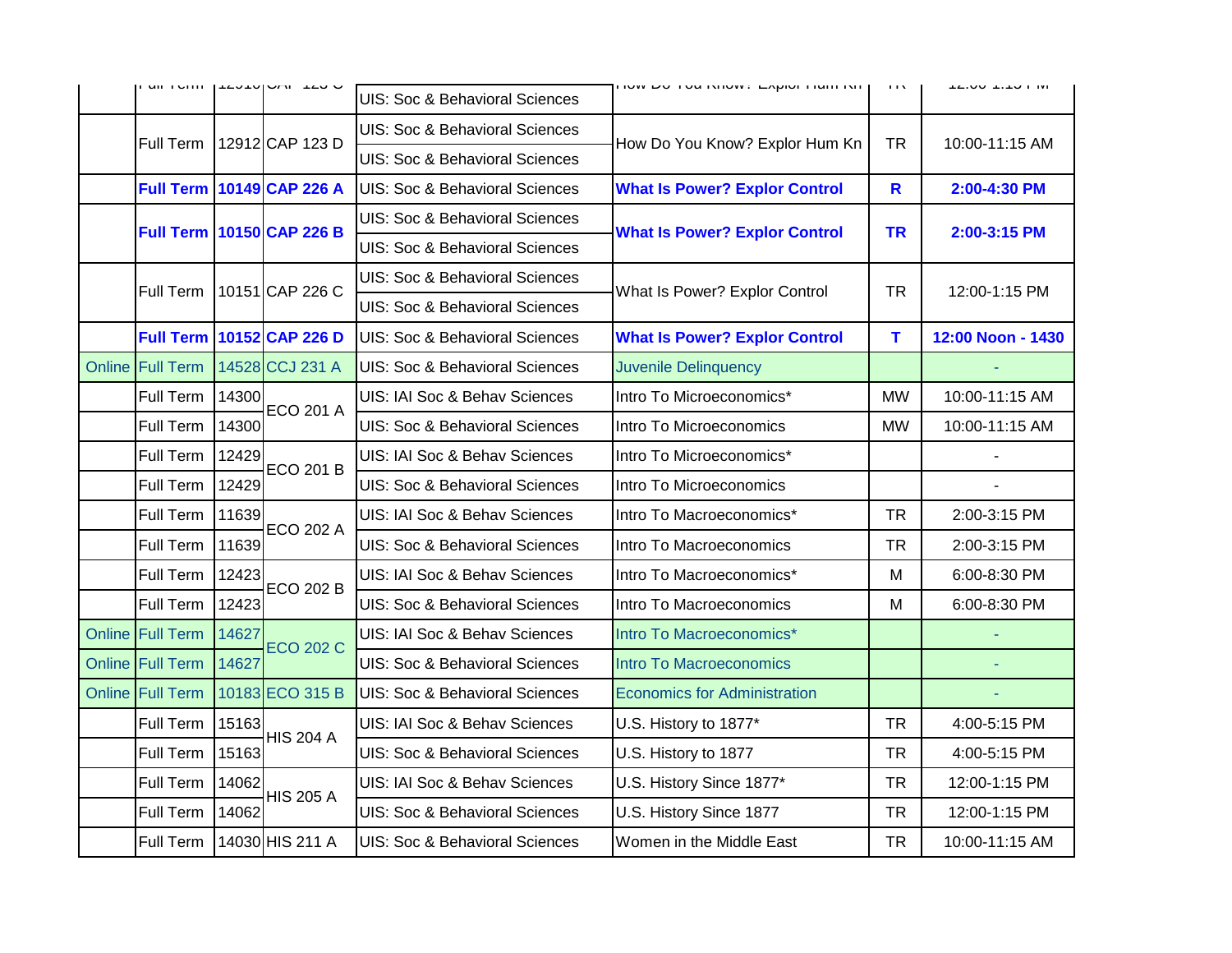| Full Term                | 12525 | <b>LES 201 A</b> | UIS: IAI Soc & Behav Sciences             | The American Political System*       | <b>TR</b>    | 12:00-1:15 PM  |
|--------------------------|-------|------------------|-------------------------------------------|--------------------------------------|--------------|----------------|
| Full Term                | 12525 |                  | UIS: Soc & Behavioral Sciences            | The American Political System        | <b>TR</b>    | 12:00-1:15 PM  |
| Full Term                | 13169 | <b>PSC 201 A</b> | UIS: IAI Soc & Behav Sciences             | The American Political System*       | <b>TR</b>    | 12:00-1:15 PM  |
| Full Term                | 13169 |                  | UIS: Soc & Behavioral Sciences            | The American Political System        | <b>TR</b>    | 12:00-1:15 PM  |
| Full Term                |       | 13298 PSC 325 A  | UIS: Soc & Behavioral Sciences            | Intro To Political Philosophy        | $\mathsf{R}$ | 2:00-4:30 PM   |
| Online Full Term         |       | 15029 PSC 325 B  | UIS: Soc & Behavioral Sciences            | Intro To Political Philosophy        |              |                |
| Full Term                | 13285 | <b>PSC 371 A</b> | UIS: IAI Soc & Behav Sciences             | ECCE: Intro to Comp Politics*        | W            | 2:00-4:30 PM   |
| Full Term                | 13285 |                  | UIS: Soc & Behavioral Sciences            | <b>ECCE: Intro to Comp Politics</b>  | W            | 2:00-4:30 PM   |
| Online Full Term 13427   |       | <b>PSC 371 B</b> | UIS: IAI Soc & Behav Sciences             | <b>ECCE: Intro to Comp Politics*</b> |              |                |
| Online Full Term 13427   |       |                  | UIS: Soc & Behavioral Sciences            | <b>ECCE: Intro to Comp Politics</b>  |              |                |
| Full Term                | 10609 | <b>PSY 201 A</b> | UIS: IAI Soc & Behav Sciences             | Principles Of Psychology*            | <b>MW</b>    | 4:00-5:15 PM   |
| Full Term                | 10609 |                  | UIS: Soc & Behavioral Sciences            | Principles Of Psychology             | <b>MW</b>    | 4:00-5:15 PM   |
| <b>Online Full Term</b>  | 13620 | <b>PSY 201 B</b> | UIS: IAI Soc & Behav Sciences             | Principles Of Psychology*            |              |                |
| <b>Online Full Term</b>  | 13620 |                  | UIS: Soc & Behavioral Sciences            | <b>Principles Of Psychology</b>      |              |                |
| Full Term                | 14115 | <b>PSY 201 D</b> | UIS: IAI Soc & Behav Sciences             | Principles Of Psychology*            | M            | 6:00-8:30 PM   |
| Full Term                | 14115 |                  | UIS: Soc & Behavioral Sciences            | Principles Of Psychology             | M            | 6:00-8:30 PM   |
| Full Term                | 15080 | <b>PSY 201 E</b> | UIS: IAI Soc & Behav Sciences             | Principles Of Psychology*            | <b>TR</b>    | 10:00-11:15 AM |
| Full Term                | 15080 |                  | UIS: Soc & Behavioral Sciences            | Principles Of Psychology             | <b>TR</b>    | 10:00-11:15 AM |
| Full Term                |       | 13371 PSY 212 A  | UIS: Soc & Behavioral Sciences            | <b>Brain and Emotion</b>             | <b>MW</b>    | 10:00-11:15 AM |
| Full Term                | 12761 | <b>SOA 101 A</b> | UIS: IAI Soc & Behav Sciences             | Introduction to Sociology*           | <b>MW</b>    | 12:00-1:15 PM  |
| Full Term                | 12761 |                  | UIS: Soc & Behavioral Sciences            | Introduction to Sociology            | <b>MW</b>    | 12:00-1:15 PM  |
| <b>Online First Half</b> | 14666 | <b>SOA 101 B</b> | UIS: IAI Soc & Behav Sciences             | <b>Introduction to Sociology*</b>    |              |                |
| <b>Online First Half</b> | 14666 |                  | <b>UIS: Soc &amp; Behavioral Sciences</b> | <b>Introduction to Sociology</b>     |              |                |
| Full Term                |       | 12389 SOA 221 A  | UIS: Soc & Behavioral Sciences            | Social Problems                      | <b>TR</b>    | 12:00-1:15 PM  |
| Full Term                |       | 13805 SOA 223 A  | UIS: Soc & Behavioral Sciences            | Sociology of the Family              | <b>MW</b>    | 10:00-11:15 AM |
| <b>Online Full Term</b>  |       | 13950 SOA 232 A  | UIS: Soc & Behavioral Sciences            | <b>Juvenile Delinquency</b>          |              |                |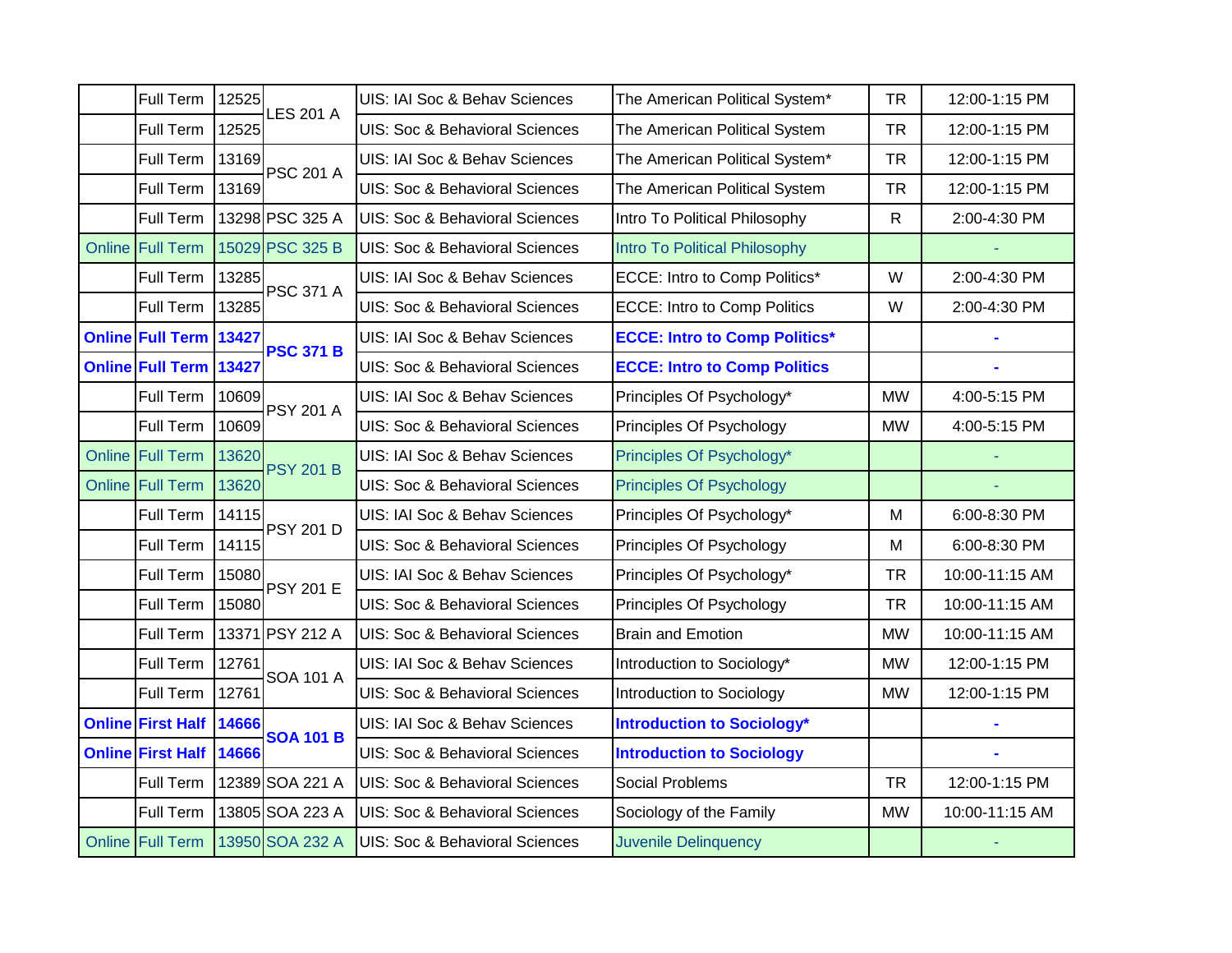| <b>Full Term</b>  | 11698 | <b>S</b> OA 304 A                | UIS: IAI Soc & Behav Sciences                  | Human Evol: Biological/Cultural*      | ΤR | $2:00 - 3:40$ PM |
|-------------------|-------|----------------------------------|------------------------------------------------|---------------------------------------|----|------------------|
| Full Term         | 11698 |                                  | UIS: Soc & Behavioral Sciences                 | Human Evol: Biological/Cultural       | ТR | 2:00-3:40 PM     |
| <b>IFull Term</b> |       |                                  | 13191 SWK 322 A UIS: Soc & Behavioral Sciences | Introduction to Social Work           | W  | 2:00-5:30 PM     |
|                   |       | Online Full Term 14177 TEP 207 B | UIS: Soc & Behavioral Sciences                 | <b>Foundations/American Education</b> |    |                  |
| <b>IFull Term</b> |       |                                  | 15155 WGS 211 A UIS: Soc & Behavioral Sciences | Women in the Middle East              | ТR | 10:00-11:15 AM   |

#### **Speaker Series**

| Loc | Part of<br>Term<br>Desc | <b>CRN Course</b> | <b>Section Attribute Description</b> | <b>Course Title</b>          | <b>Meet</b><br><b>Days</b> | <b>Meeting Times</b> |
|-----|-------------------------|-------------------|--------------------------------------|------------------------------|----------------------------|----------------------|
|     | Full Term               | 12782 UNI 301 A   | UIS: Speaker Series (ECCE)           | <b>ECCE: Speakers Series</b> |                            |                      |
|     | Full Term               | 12783UNI 301 B    | UIS: Speaker Series (ECCE)           | <b>ECCE: Speakers Series</b> |                            |                      |
|     | Full Term               | 12784 UNI 301 C   | UIS: Speaker Series (ECCE)           | <b>ECCE: Speakers Series</b> |                            |                      |
|     | Full Term               | 12785 UNI 301 D   | <b>UIS: Speaker Series (ECCE)</b>    | <b>ECCE: Speakers Series</b> |                            |                      |
|     | Full Term               | 12786 UNI 301 E   | UIS: Speaker Series (ECCE)           | <b>ECCE: Speakers Series</b> |                            |                      |
|     | Full Term               | 12787 UNI 301 F   | UIS: Speaker Series (ECCE)           | <b>ECCE: Speakers Series</b> |                            |                      |
|     | Full Term               | 13021 UNI 301 G   | UIS: Speaker Series (ECCE)           | <b>ECCE: Speakers Series</b> |                            |                      |
|     | Full Term               | 13022 UNI 301 H   | UIS: Speaker Series (ECCE)           | <b>ECCE: Speakers Series</b> |                            |                      |
|     | Online Full Term        | 14114 UNI 301 P   | UIS: Speaker Series (ECCE)           | <b>ECCE: Speakers Series</b> |                            |                      |
|     | <b>Online Full Term</b> | 14116 UNI 301 Q   | UIS: Speaker Series (ECCE)           | <b>ECCE: Speakers Series</b> |                            |                      |
|     | Online Full Term        | 14118 UNI 301 R   | UIS: Speaker Series (ECCE)           | <b>ECCE: Speakers Series</b> |                            |                      |
|     | <b>Online Full Term</b> | 14119 UNI 301 S   | UIS: Speaker Series (ECCE)           | <b>ECCE: Speakers Series</b> |                            |                      |
|     | Online Full Term        | 14123 UNI 301 T   | UIS: Speaker Series (ECCE)           | <b>ECCE: Speakers Series</b> |                            |                      |

### **U.S. Communities**

| Loc | <b>IPart of</b><br><b>Term</b><br><b>IDesc</b> |  | <b>CRN</b> Course | <b>Section Attribute Description</b> | <b>Course Title</b> | <b>Meet</b><br><b>Davs</b> | <b>Meeting Times</b> |
|-----|------------------------------------------------|--|-------------------|--------------------------------------|---------------------|----------------------------|----------------------|
|-----|------------------------------------------------|--|-------------------|--------------------------------------|---------------------|----------------------------|----------------------|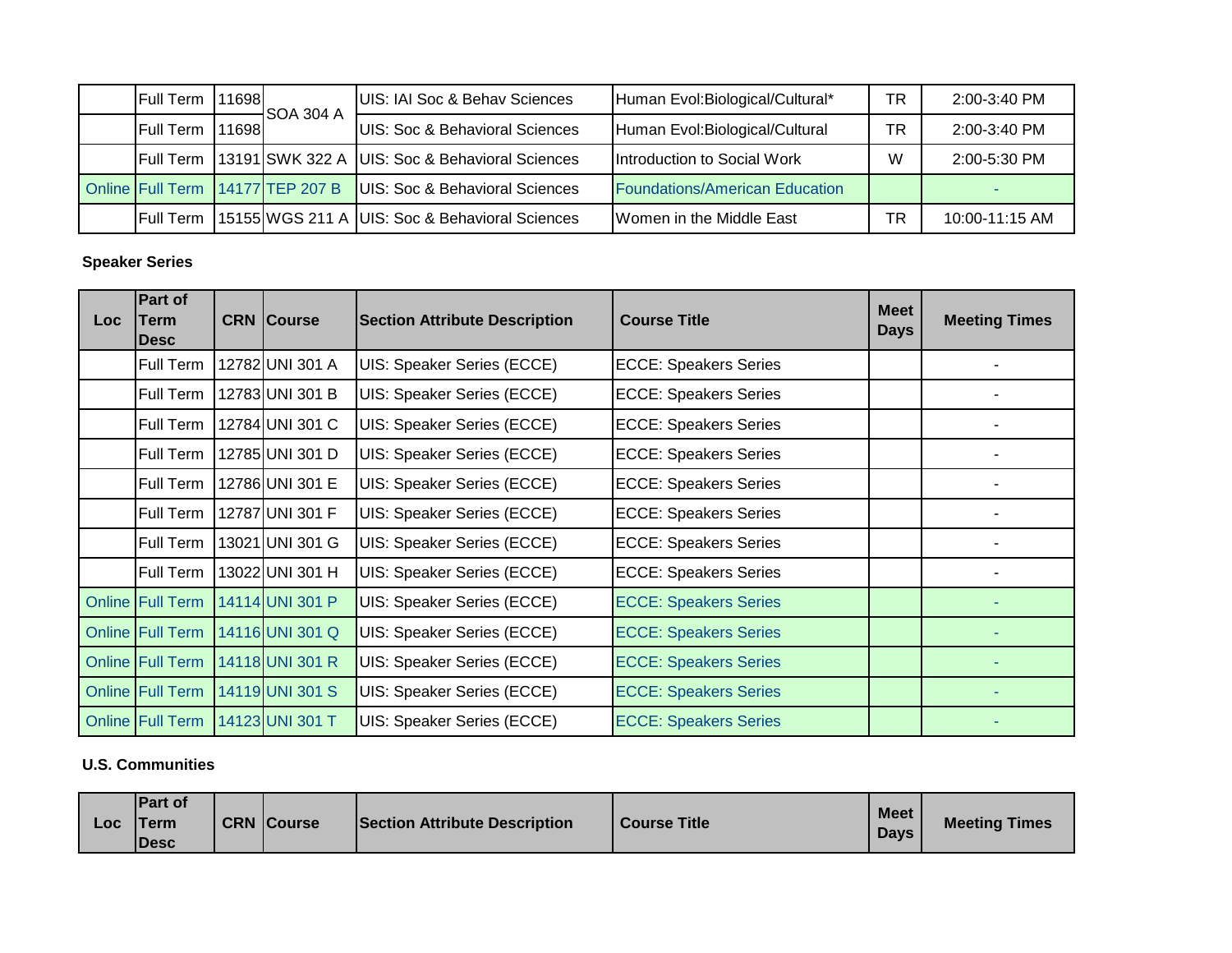| <b>Online Full Term</b>  | 13420 AAS 375 A                   | UIS: U.S. Communities (ECCE) | <b>ECCE: Afro-Am Pop Culture</b>           |              |              |
|--------------------------|-----------------------------------|------------------------------|--------------------------------------------|--------------|--------------|
| <b>Online Full Term</b>  | 10116 BUS 331 A                   | UIS: U.S. Communities (ECCE) | <b>ECCE:Business, Ethics &amp; Society</b> |              |              |
| Full Term                | 12994 BUS 331 B                   | UIS: U.S. Communities (ECCE) | ECCE: Business, Ethics & Society           | $\mathsf{R}$ | 6:00-8:30 PM |
| Full Term                | 13179 BUS 331 C                   | UIS: U.S. Communities (ECCE) | ECCE: Business, Ethics & Society           | $\mathsf{R}$ | 2:00-4:30 PM |
| Peoria Full Term         | 11663 BUS 331 PB                  | UIS: U.S. Communities (ECCE) | <b>ECCE:Business, Ethics &amp; Society</b> | T            | 6:00-8:30 PM |
| <b>Online First Half</b> | 14859 CCJ 312 A                   | UIS: U.S. Communities (ECCE) | <b>ECCE: Policing In America</b>           |              |              |
| Full Term                | 14533 CCJ 343 A                   | UIS: U.S. Communities (ECCE) | ECCE: Women & Criminal Justice             | $\mathsf{R}$ | 2:00-4:30 PM |
| Online Full Term         | 14991 CCJ 343 B                   | UIS: U.S. Communities (ECCE) | <b>ECCE: Women &amp; Criminal Justice</b>  |              |              |
| <b>Online Full Term</b>  | 15112 COM 334 A                   | UIS: U.S. Communities (ECCE) | ECCE: Sex, Gender, Pop Culture             |              |              |
| Full Term                | 13377 ENS 418 A                   | UIS: U.S. Communities (ECCE) | ECCE:AmericanEnvirnmntlHistory             | <b>TR</b>    | 2:00-3:40 PM |
| Full Term                | 13808 GBL 325 A                   | UIS: U.S. Communities (ECCE) | ECCE: Latina/o USA                         | <b>TR</b>    | 2:00-3:15 PM |
| Full Term                | 13789 HIS 325 A                   | UIS: U.S. Communities (ECCE) | ECCE: Latina/o USA                         | <b>TR</b>    | 2:00-3:15 PM |
| <b>Online Full Term</b>  | 12887 HIS 345 A                   | UIS: U.S. Communities (ECCE) | <b>ECCE: US Women's History</b>            |              |              |
| Full Term                | 13989 HIS 345 B                   | UIS: U.S. Communities (ECCE) | <b>ECCE: US Women's History</b>            | <b>MW</b>    | 4:00-5:15 PM |
| Full Term                | 10483 HIS 438 A                   | UIS: U.S. Communities (ECCE) | ECCE:AmericanEnvirnmntlHistory             | <b>TR</b>    | 2:00-3:40 PM |
| <b>Full Term</b>         | 13080 LES 488 A                   | UIS: U.S. Communities (ECCE) | <b>ECCE: Conviction of Innocent</b>        | Τ            | 6:00-8:30 PM |
|                          |                                   | UIS: U.S. Communities (ECCE) |                                            |              |              |
| Full Term                | 14371 LES 488 B                   | UIS: U.S. Communities (ECCE) | <b>ECCE: Conviction of Innocent</b>        | Τ            | 6:00-8:30 PM |
|                          |                                   | UIS: U.S. Communities (ECCE) |                                            |              |              |
| <b>Online Full Term</b>  | 15149 LES 488 C                   | UIS: U.S. Communities (ECCE) | <b>ECCE: Conviction of Innocent</b>        |              |              |
|                          |                                   | UIS: U.S. Communities (ECCE) |                                            |              |              |
| Full Term                | 13809 LIS 325 A                   | UIS: U.S. Communities (ECCE) | ECCE: Latina/o USA                         | <b>TR</b>    | 2:00-3:15 PM |
| <b>Online Full Term</b>  | 12813 MGT 444 A                   | UIS: U.S. Communities (ECCE) | <b>ECCE: Work, Family &amp; Community</b>  |              |              |
| Full Term                | 14846 MIS 323 A                   | UIS: U.S. Communities (ECCE) | ECCE: Social Health Care Info.             | $\mathsf T$  | 2:00-4:30 PM |
| Online Full Term         | 14847 MIS 323 B                   | UIS: U.S. Communities (ECCE) | ECCE: Social Health Care Info.             |              |              |
|                          | Online First Half 15133 MIS 323 D | UIS: U.S. Communities (ECCE) | <b>ECCE: Social Health Care Info.</b>      |              |              |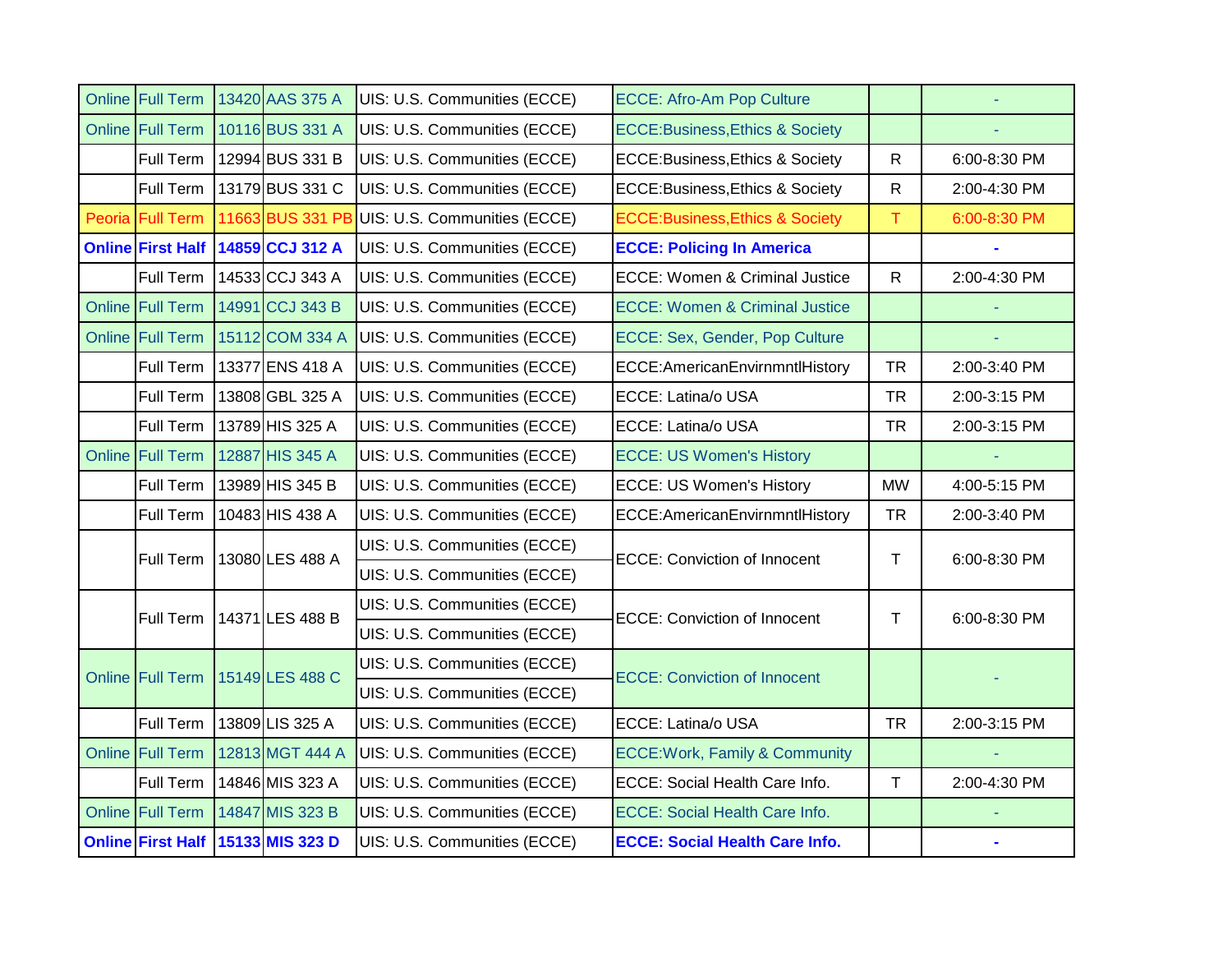| Online Second Ha 15160 MIS 323 E |                 | UIS: U.S. Communities (ECCE)                 | <b>ECCE: Social Health Care Info.</b>     |           |               |
|----------------------------------|-----------------|----------------------------------------------|-------------------------------------------|-----------|---------------|
| Online Full Term                 | 13249 MPH 408 A | UIS: U.S. Communities (ECCE)                 | <b>ECCE: Addiction</b>                    |           |               |
| Full Term                        | 13252 MPH 478 A | UIS: U.S. Communities (ECCE)                 | <b>ECCE:Crisis in Evironmntl Hlth</b>     | W         | 6:00-9:30 PM  |
| Full Term                        | 13810 PSC 465 A | UIS: U.S. Communities (ECCE)                 | ECCE: Latina/o USA                        | <b>TR</b> | 2:00-3:15 PM  |
| Full Term                        | 15028 SOA 235 A | UIS: U.S. Communities (ECCE)                 | ECCE: Working USA & the 99%               | <b>MW</b> | 12:00-1:15 PM |
| <b>Online Full Term</b>          | 13817 SOA 301 B | UIS: U.S. Communities (ECCE)                 | <b>ECCE: Intro/Women/Gender Stds</b>      |           |               |
| <b>Online Full Term</b>          | 14639 SOA 322 A | UIS: U.S. Communities (ECCE)                 | <b>ECCE: Gay and Lesbian Studies</b>      |           |               |
| Full Term                        | 13650 SOA 325 A | UIS: U.S. Communities (ECCE)                 | ECCE: Latina/o USA                        | <b>TR</b> | 2:00-3:15 PM  |
| Online Full Term                 | 13551 SOA 338 A | UIS: U.S. Communities (ECCE)                 | ECCE: Sex, Gender, Pop Culture            |           |               |
| Full Term                        | 11647 SWK 366 A | UIS: U.S. Communities (ECCE)                 | ECCE: BeyondBias:Racism,Sexism            | M         | 2:00-5:30 PM  |
| <b>Online Full Term</b>          | 15132 SWK 366 B | UIS: U.S. Communities (ECCE)                 | ECCE: BeyondBias:Racism,Sexism            |           |               |
| <b>Online Full Term</b>          | 13816 SWK 382 B | UIS: U.S. Communities (ECCE)                 | <b>ECCE: Intro/Women/Gender Stds</b>      |           |               |
| <b>Online Full Term</b>          | 13815 WGS 301 B | UIS: U.S. Communities (ECCE)                 | <b>ECCE: Intro/Women/Gender Stds</b>      |           |               |
| <b>Online Full Term</b>          | 14632 WGS 322 A | UIS: U.S. Communities (ECCE)                 | <b>ECCE: Gay and Lesbian Studies</b>      |           |               |
| <b>Online Full Term</b>          | 13422 WGS 338 A | UIS: U.S. Communities (ECCE)                 | ECCE: Sex, Gender, Pop Culture            |           |               |
| Full Term                        | 12990 WGS 343 A | UIS: U.S. Communities (ECCE)                 | ECCE: Women & Criminal Justice            | R         | 2:00-4:30 PM  |
| <b>Online Full Term</b>          | 13951 WGS 343 B | UIS: U.S. Communities (ECCE)                 | <b>ECCE: Women &amp; Criminal Justice</b> |           |               |
| <b>Online Full Term</b>          | 12993 WGS 345 A | UIS: U.S. Communities (ECCE)                 | <b>ECCE: US Women's History</b>           |           |               |
| Full Term                        |                 | 13990 WGS 345 B UIS: U.S. Communities (ECCE) | <b>ECCE: US Women's History</b>           | <b>MW</b> | 4:00-5:15 PM  |
| Full Term                        |                 | 13041 WGS 366 A UIS: U.S. Communities (ECCE) | ECCE: BeyondBias:Racism,Sexism            | M         | 2:00-5:30 PM  |

**Visual, Creative, and Performing Arts**

| Loc | <b>Part of</b><br>Term<br><b>IDesc</b> | <b>CRN Course</b> | <b>Section Attribute Description</b> | <b>Course Title</b>      | <b>Meet</b><br><b>Days</b> | <b>Meeting Times</b> |
|-----|----------------------------------------|-------------------|--------------------------------------|--------------------------|----------------------------|----------------------|
|     | Online Full Term   12832               |                   | UIS: IAI Fine Arts                   | <b>Art Appreciation*</b> |                            |                      |
|     | Online Full Term   12832               | <b>ART 101 A</b>  | UIS: Vis, Creative & Perf Arts       | <b>Art Appreciation</b>  |                            |                      |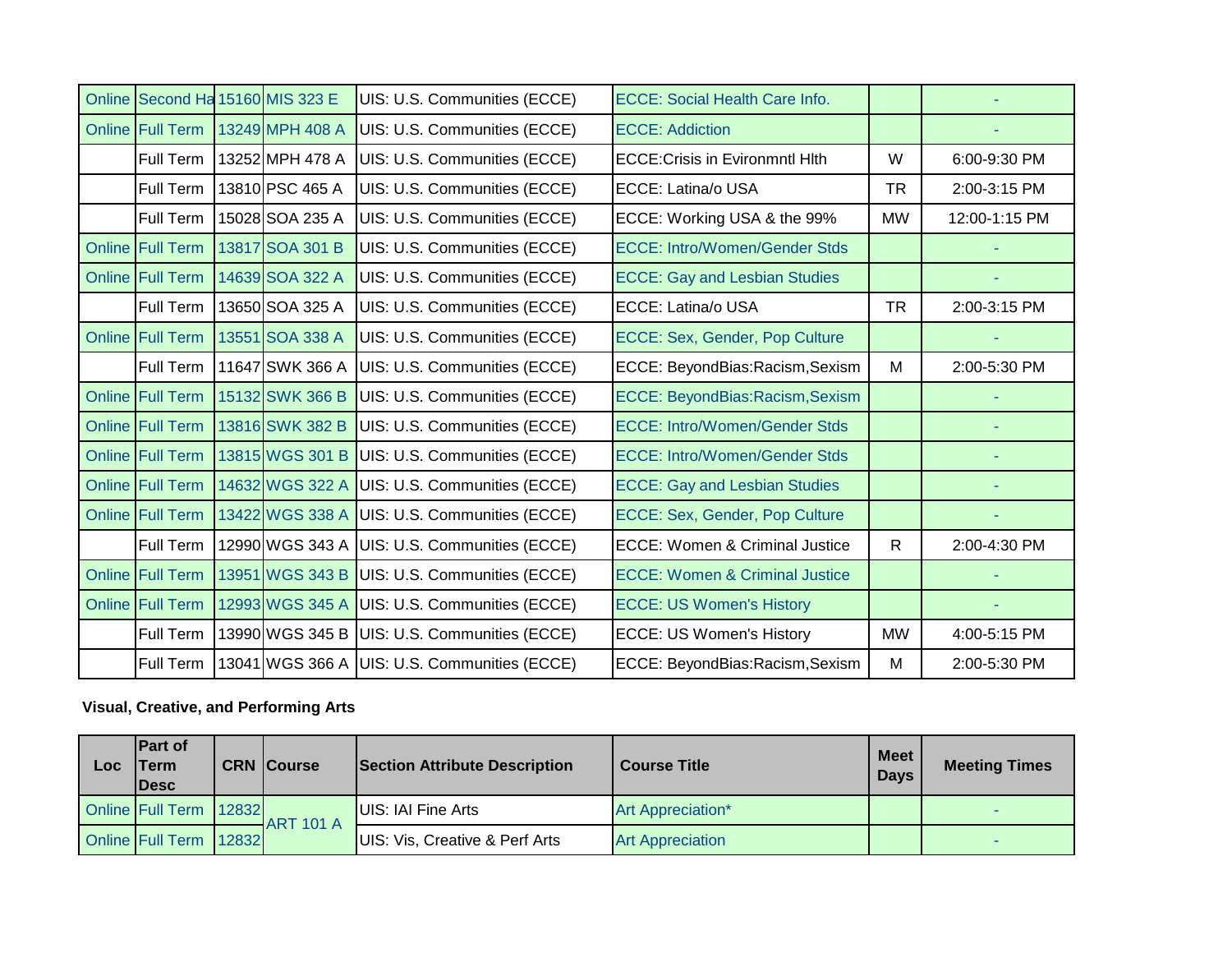|        | Full Term              | 12334 | <b>ART 101 B</b>                 | <b>UIS: IAI Fine Arts</b>                 | Art Appreciation*                    | T            | 2:00-4:30 PM      |
|--------|------------------------|-------|----------------------------------|-------------------------------------------|--------------------------------------|--------------|-------------------|
|        | Full Term              | 12334 |                                  | UIS: Vis, Creative & Perf Arts            | Art Appreciation                     | T            | 2:00-4:30 PM      |
|        | Full Term              |       | 12660 ART 112 A                  | <b>UIS: Vis, Creative &amp; Perf Arts</b> | <b>Three Dimensional Design</b>      | <b>TR</b>    | 10:00-11:15 AM    |
|        | Full Term              |       | 13728 ART 113 A                  | <b>UIS: Vis, Creative &amp; Perf Arts</b> | Drawing 1                            | T            | 2:00-4:30 PM      |
|        | Full Term              |       | 13791 ART 113 B                  | UIS: Vis, Creative & Perf Arts            | Drawing 1                            | W            | 6:00-8:30 PM      |
|        | Full Term              |       | 12352 ART 151 A                  | UIS: IAI Fine Arts                        | Arts & Identity: Japan & U.S.*       | W            | 2:00-4:30 PM      |
|        | Full Term              |       | 12666 ART 203 A                  | UIS: Vis, Creative & Perf Arts            | <b>Introduction to Ceramics</b>      | T            | 6:00-8:30 PM      |
|        | Full Term              |       | 13091 ART 211 A                  | UIS: Vis, Creative & Perf Arts            | Introduction to Painting             | W            | 2:00-4:30 PM      |
|        | Full Term              |       | 14386 ART 215 A                  | UIS: Vis, Creative & Perf Arts            | Photography I                        | W            | 6:00-8:30 PM      |
|        | Online Full Term       |       | 12923 ART 236 A                  | UIS: Vis, Creative & Perf Arts            | <b>Introduction to Digital Media</b> |              |                   |
|        | Full Term              |       | 13073 ART 262 A                  | UIS: Vis, Creative & Perf Arts            | History of Art II                    | W            | 6:00-8:30 PM      |
|        | Full Term              |       | 14388 COM 215 A                  | UIS: Vis, Creative & Perf Arts            | Photography I                        | W            | 6:00-8:30 PM      |
|        | Online Full Term       |       | 12988 COM 236 A                  | UIS: Vis, Creative & Perf Arts            | <b>Introduction to Digital Media</b> |              |                   |
|        | Full Term              |       | 14712 ENG 272 A                  | UIS: Vis, Creative & Perf Arts            | Intro to Creative Writing            | <b>MW</b>    | 10:00-11:15 AM    |
|        | Full Term              |       | 12446 MUS 101 A                  | UIS: Vis, Creative & Perf Arts            | <b>Vocal Music Ensemble</b>          |              |                   |
|        | Full Term              |       | 12447 MUS 105 A                  | UIS: Vis, Creative & Perf Arts            | <b>Instrumental Music Ensemble</b>   | ${\sf M}$    | 4:00 PM - 1750    |
|        | Full Term              |       | 12448 MUS 105 B                  | UIS: Vis, Creative & Perf Arts            | <b>Instrumental Music Ensemble</b>   | $\mathsf{R}$ | $-7:30$ PM        |
|        |                        |       | <b>Full Term 14135 MUS 105 C</b> | UIS: Vis, Creative & Perf Arts            | <b>Instrumental Music Ensemble</b>   |              |                   |
|        | Full Term              |       | 14136 MUS 105 D                  | UIS: Vis, Creative & Perf Arts            | <b>Instrumental Music Ensemble</b>   | T            | 5:00 PM - 6:30 PM |
|        | Online Full Term       |       | 15008 MUS 111 A                  | <b>UIS: Vis, Creative &amp; Perf Arts</b> | <b>Fundamentals of Music Theory</b>  |              | ä,                |
|        | Online Second Ha 14049 |       |                                  | <b>UIS: IAI Fine Arts</b>                 | Music Appreciation*                  |              |                   |
| Online | Second Ha 14049        |       | <b>MUS 121 A</b>                 | UIS: Vis, Creative & Perf Arts            | <b>Music Appreciation</b>            |              | Ξ                 |
|        | Online Second Ha 14890 |       |                                  | <b>UIS: IAI Fine Arts</b>                 | <b>Music Appreciation*</b>           |              |                   |
|        | Online Second Ha 14890 |       | <b>MUS 121 B</b>                 | UIS: Vis, Creative & Perf Arts            | <b>Music Appreciation</b>            |              |                   |
|        | Full Term              |       | 14161 MUS 131 A                  | UIS: Vis, Creative & Perf Arts            | <b>Beginning Class Guitar</b>        | <b>TR</b>    | 2:00-3:15 PM      |
|        |                        |       | Full Term   14162 MUS 133 A      | UIS: Vis, Creative & Perf Arts            | <b>Beginning Class Piano</b>         |              |                   |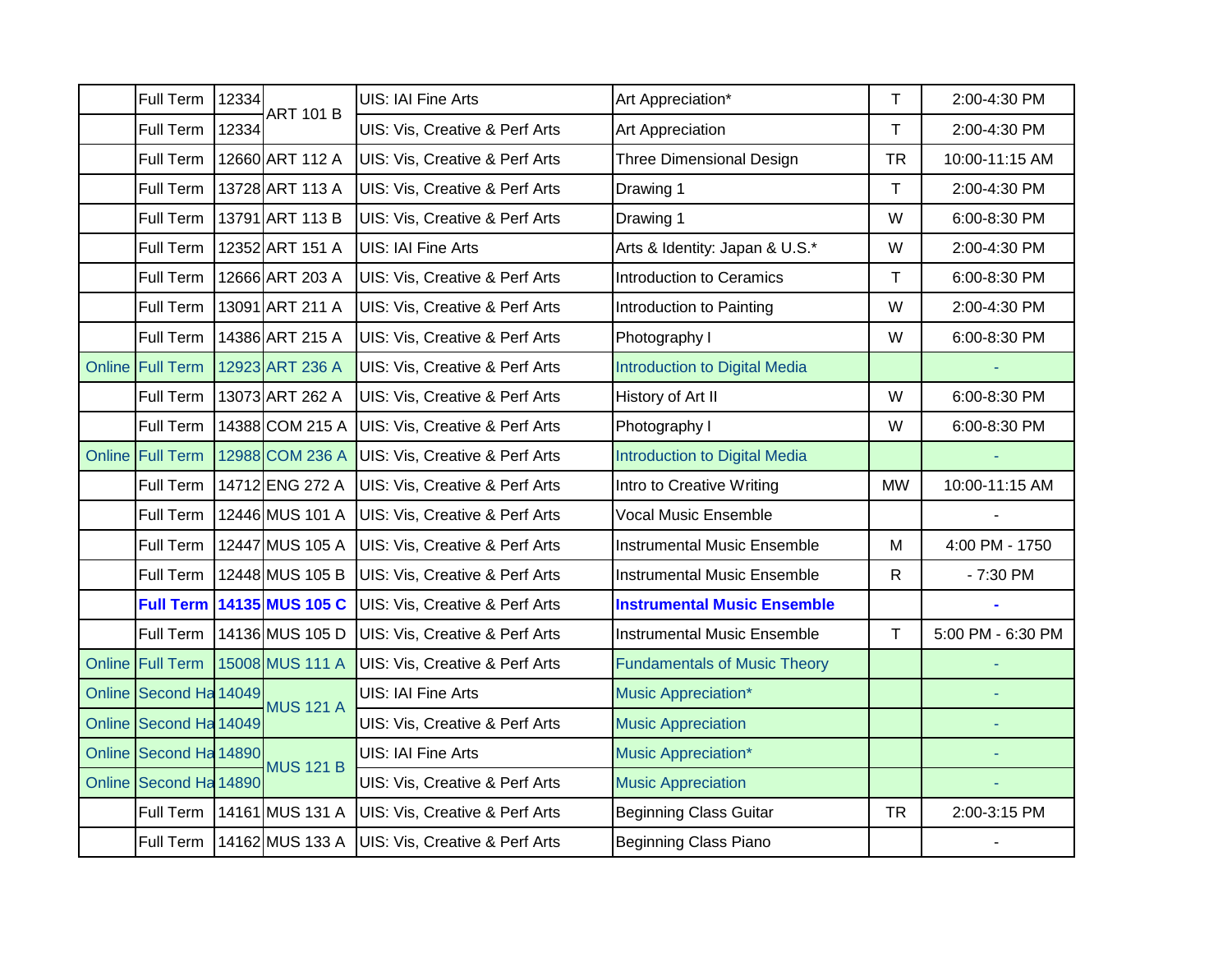| Full Term |       | 12547 MUS 151 A                  | UIS: IAI Fine Arts                                                  | Arts & Identity: Japan & U.S.*     | W         | 2:00-4:30 PM      |
|-----------|-------|----------------------------------|---------------------------------------------------------------------|------------------------------------|-----------|-------------------|
|           |       | <b>Full Term 10503 MUS 301 A</b> | UIS: Vis, Creative & Perf Arts                                      | <b>Vocal Music Ensemble</b>        |           |                   |
|           |       |                                  | <b>Full Term 10525 MUS 305 A UIS: Vis, Creative &amp; Perf Arts</b> | <b>Instrumental Music Ensemble</b> |           |                   |
|           |       | <b>Full Term 12269 MUS 305 B</b> | UIS: Vis, Creative & Perf Arts                                      | <b>Instrumental Music Ensemble</b> |           |                   |
|           |       |                                  | <b>Full Term 12270 MUS 305 C UIS: Vis, Creative &amp; Perf Arts</b> | <b>Instrumental Music Ensemble</b> |           |                   |
|           |       |                                  | <b>Full Term 12302 MUS 305 D UIS: Vis, Creative &amp; Perf Arts</b> | <b>Instrumental Music Ensemble</b> |           | 5:00 PM - 6:30 PM |
| Full Term | 12959 | THE 274 A                        | UIS: IAI Fine Arts                                                  | Introduction to Theatre*           | <b>MW</b> | 12:00-1:15 PM     |
| Full Term | 12959 |                                  | <b>UIS: Vis, Creative &amp; Perf Arts</b>                           | Introduction to Theatre            | <b>MW</b> | 12:00-1:15 PM     |

## **Written Communication**

| <b>Loc</b> | Part of<br>Term<br>Desc | <b>CRN Course</b>                | <b>Section Attribute Description</b> | <b>Course Title</b>                 | <b>Meet</b><br><b>Days</b> | <b>Meeting Times</b> |
|------------|-------------------------|----------------------------------|--------------------------------------|-------------------------------------|----------------------------|----------------------|
|            | <b>Full Term</b>        | 12549 CAP 115 A                  | <b>UIS: Written Communication</b>    | <b>Interdisciplinary Writing</b>    | <b>MW</b>                  | 12:00-1:15 PM        |
|            | <b>Full Term</b>        | 12550 CAP 115 B                  | <b>UIS: Written Communication</b>    | <b>Interdisciplinary Writing</b>    | <b>MW</b>                  | 2:00-3:15 PM         |
|            |                         | <b>Full Term 12551 CAP 115 C</b> | <b>UIS: Written Communication</b>    | <b>Interdisciplinary Writing</b>    | <b>MW</b>                  | 10:00-11:15 AM       |
|            | <b>Full Term</b>        | 12552 CAP 115 D                  | <b>UIS: Written Communication</b>    | <b>Interdisciplinary Writing</b>    | <b>MW</b>                  | 10:00-11:15 AM       |
|            |                         | <b>Full Term 12553 CAP 115 E</b> | <b>UIS: Written Communication</b>    | <b>Interdisciplinary Writing</b>    | <b>MW</b>                  | 12:00-1:15 PM        |
|            | Full Term               | 12503 ENG 101 A                  | <b>UIS: Written Communication</b>    | <b>Rhetoric and College Writing</b> | MW                         | 10:00-11:15 AM       |
|            | Full Term               | 12504 ENG 101 B                  | <b>UIS: Written Communication</b>    | <b>Rhetoric and College Writing</b> | MW                         | 6:00-7:15 PM         |
|            | Full Term               | 13492 ENG 101 C                  | <b>UIS: Written Communication</b>    | Rhetoric and College Writing        | <b>TR</b>                  | 8:00 AM - 9:15 AM    |
|            | Full Term               | 13981 ENG 101 D                  | <b>UIS: Written Communication</b>    | <b>Rhetoric and College Writing</b> | TR                         | 4:00-5:15 PM         |
|            | <b>Online Full Term</b> | 14359 ENG 101 E                  | <b>UIS: Written Communication</b>    | <b>Rhetoric and College Writing</b> |                            |                      |
|            | Full Term               | 12030 ENG 102 A                  | <b>UIS: Written Communication</b>    | Col Writing & Civic Engagement      | <b>MW</b>                  | 10:00-11:15 AM       |
|            | Full Term               | 12031 ENG 102 B                  | <b>UIS: Written Communication</b>    | Col Writing & Civic Engagement      | MW                         | 2:00-3:15 PM         |
|            | Full Term               | 12374 ENG 102 C                  | <b>UIS: Written Communication</b>    | Col Writing & Civic Engagement      | <b>MW</b>                  | 4:00-5:15 PM         |
|            | Full Term               | 12375 ENG 102 D                  | UIS: Written Communication           | Col Writing & Civic Engagement      | <b>MW</b>                  | 6:00-7:15 PM         |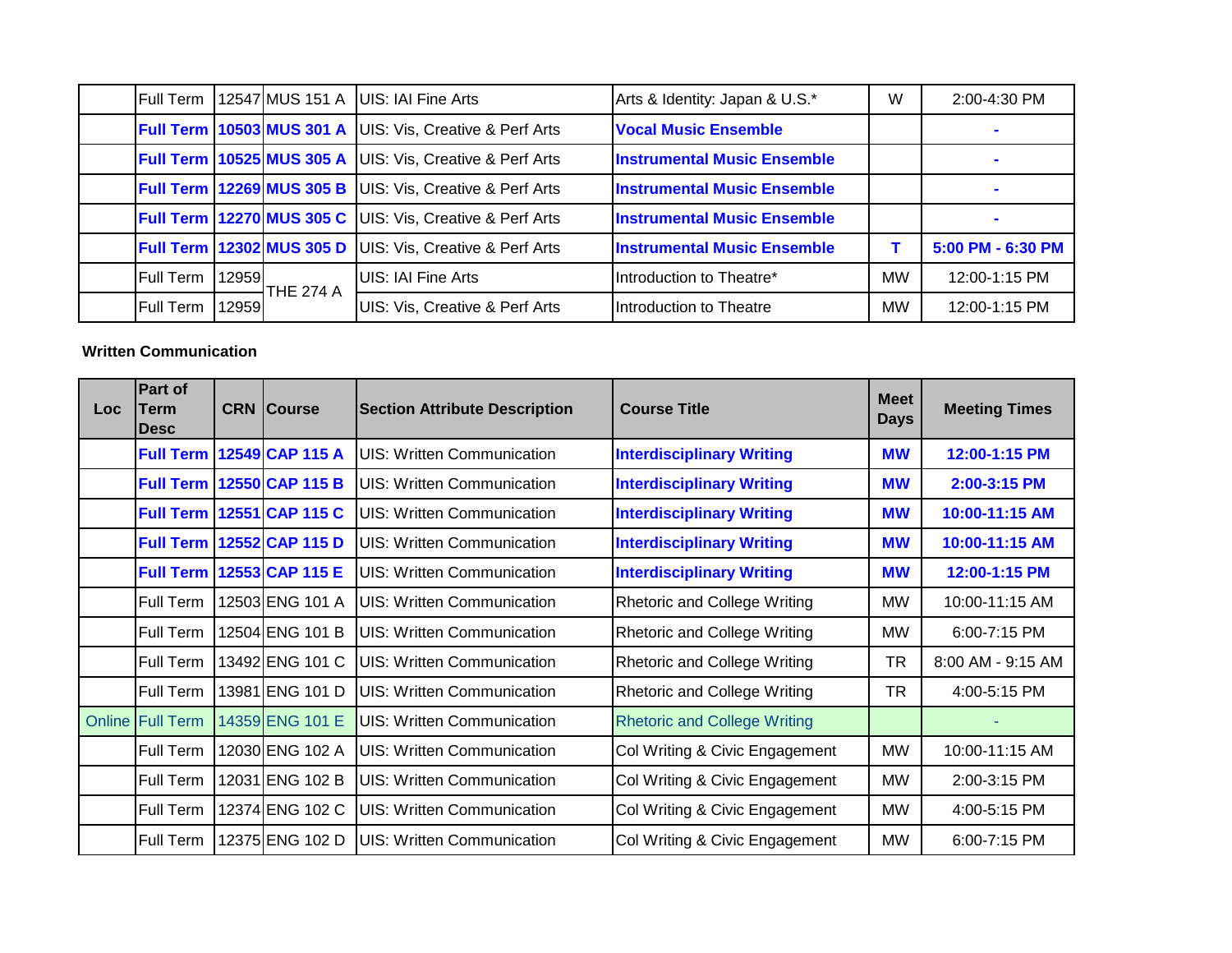| <b>Full Term</b> |                                  | 12377 ENG 102 E UIS: Written Communication | Col Writing & Civic Engagement            | ТR | 10:00-11:15 AM |
|------------------|----------------------------------|--------------------------------------------|-------------------------------------------|----|----------------|
| <b>Full Term</b> | 12379 ENG 102 F                  | UIS: Written Communication                 | Col Writing & Civic Engagement            | ТR | 10:00-11:15 AM |
| <b>Full Term</b> |                                  | 12380 ENG 102 G UIS: Written Communication | Col Writing & Civic Engagement            | TR | 12:00-1:15 PM  |
| <b>Full Term</b> | 12381 ENG 102 H                  | UIS: Written Communication                 | Col Writing & Civic Engagement            | ТR | 2:00-3:15 PM   |
| <b>Full Term</b> | 12382 ENG 102 I                  | UIS: Written Communication                 | Col Writing & Civic Engagement            | TR | 4:00-5:15 PM   |
|                  | Online Full Term 12383 ENG 102 J | UIS: Written Communication                 | <b>Col Writing &amp; Civic Engagement</b> |    |                |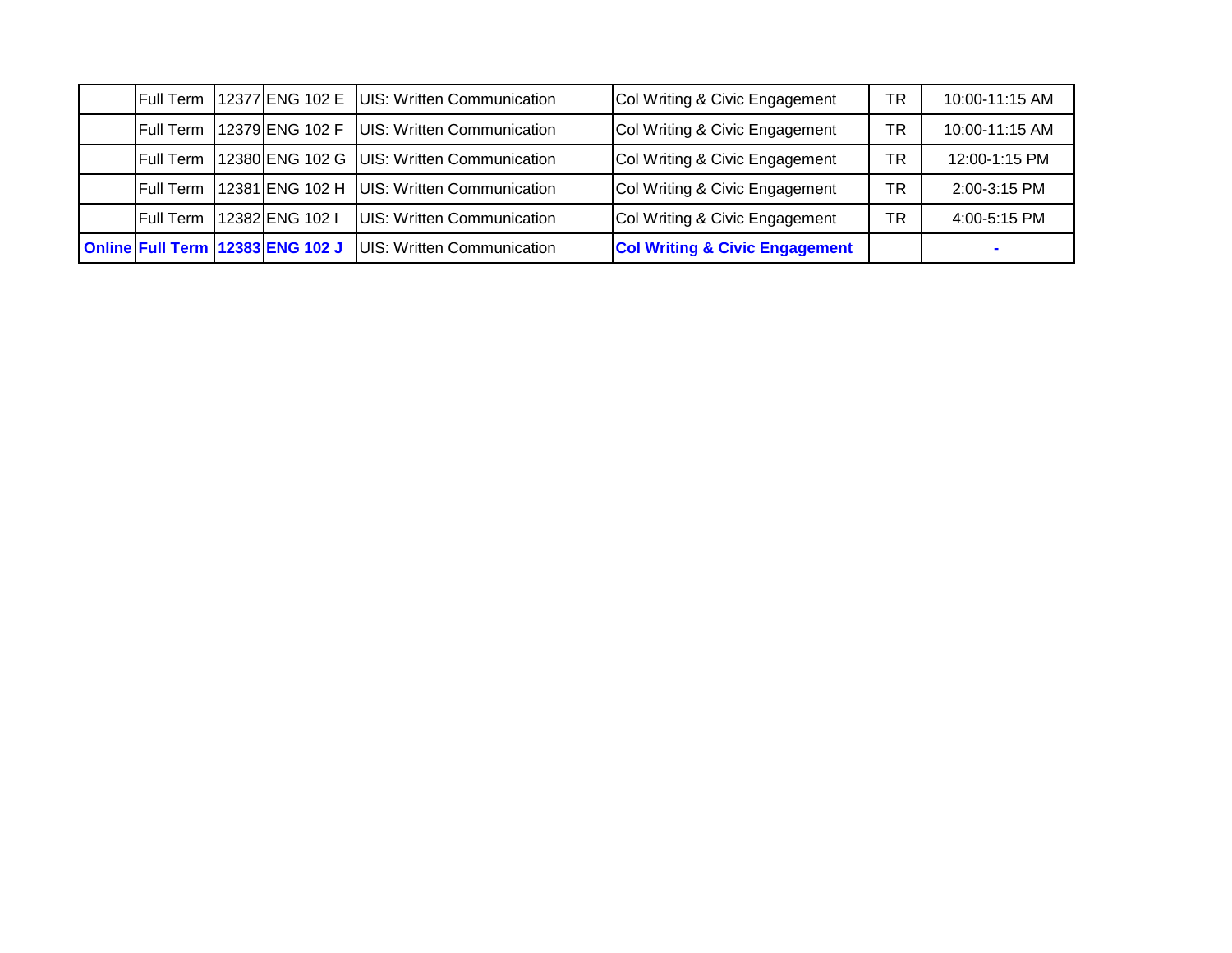| lInstructor Full Name | <b>Prim</b><br><b>Inst</b> | <b>CAP</b> | <b>ENR</b> | <b>APPR</b> | <b>CR</b><br><b>HRS</b> |
|-----------------------|----------------------------|------------|------------|-------------|-------------------------|
| Perkins, Jonathan     | Y                          | 35         | 16         |             | 3.0                     |
| Lewis, Ethan          | Y                          | 30         | 30         |             | 3.0                     |
| Shapinsky, Peter D    |                            | 30         | 10         |             | 3.0                     |
| Perkins, Jonathan     | Y                          | 35         | 5          |             | 3.0                     |
| Graf, Sharon S        | Y                          | 30         | 24         |             | 3.0                     |
| Graf, Sharon S        |                            | 30         | 8          |             | 3.0                     |

| <b>Instructor Full Name</b> | <b>Prim</b><br>Inst | <b>CAP</b> | <b>ENR</b> | <b>APPR</b> | <b>CR</b><br><b>HRS</b> |
|-----------------------------|---------------------|------------|------------|-------------|-------------------------|
| Ting, Tih-Fen               |                     | 35         | 17         |             | 3.0                     |
| Nizamuddin, Ali M           |                     | 35         | 19         |             | 3.0                     |
| Seif, Haley                 |                     | 27         | 12         |             | 3.0                     |
| Seif, Haley                 |                     | 27         | 12         |             | 3.0                     |

| <b>Instructor Full Name</b> | Prim<br><b>Inst</b> | <b>CAP</b> | ENR | <b>APPR</b> | <b>CR</b><br><b>HRS</b> |
|-----------------------------|---------------------|------------|-----|-------------|-------------------------|
| Saner, David R              | $\check{ }$         | 25         | c   |             | 3.0                     |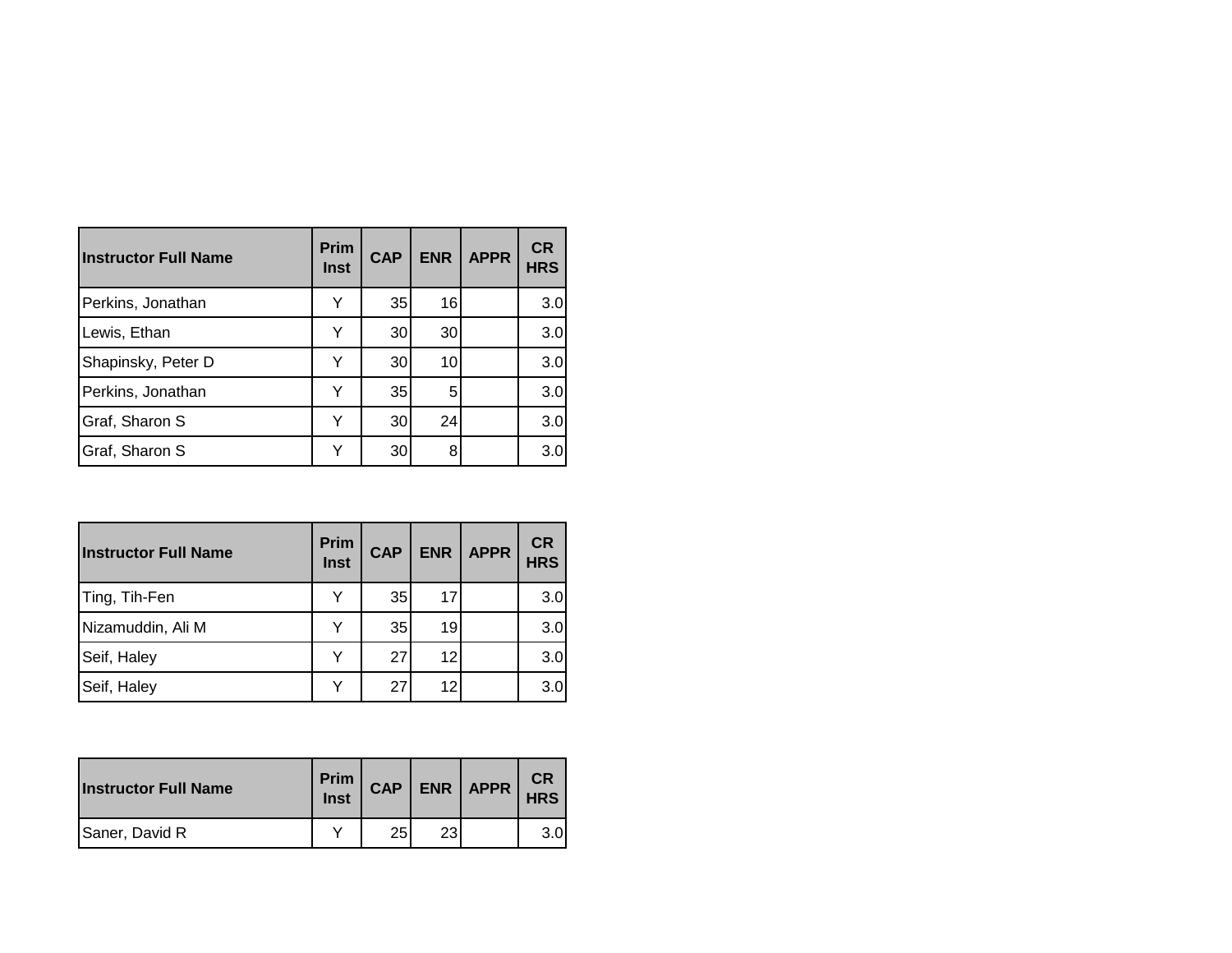| Saner, David R             | Ÿ | 25 | 14              |           | 3.0 |
|----------------------------|---|----|-----------------|-----------|-----|
| Buxton, Mark               | Υ | 35 | 33              |           | 3.0 |
| Pham, Trung                | Υ | 35 | 19              |           | 3.0 |
| <b>Buxton, Mark</b>        | Ÿ | 25 | 25              |           | 3.0 |
| Dezhgosha, Kamyar          | Y | 24 | 19              |           | 3.0 |
| Guo, Ping                  | Ÿ | 28 | 24              |           | 3.0 |
| Dezhgosha, Kamyar          | Y | 28 | $\overline{7}$  |           | 3.0 |
| Smith, Joshua L            | Y | 48 | 16              | <b>DP</b> | 3.0 |
| Smith, Joshua L            | Y | 28 | $\overline{27}$ | <b>DP</b> | 3.0 |
| <b>Yang, Yingyuan</b>      | Y | 28 | 25              | <b>DP</b> | 3.0 |
| <b>Thing, Elizabeth</b>    | Ÿ | 25 | 20              | <b>DP</b> | 3.0 |
| <b>Grebner, Jennifer M</b> | Y | 25 | 17              | <b>DP</b> | 3.0 |
| <b>Grebner, Jennifer M</b> | Y | 25 | 11              | <b>DP</b> | 3.0 |
| <b>Thing, Elizabeth</b>    | Y | 25 | 9               | <b>DP</b> | 3.0 |
| <b>Marsaglia, Janice R</b> | Y | 25 | 22              | <b>DP</b> | 3.0 |
| Marsaglia, Janice R        | Ÿ | 25 | 14              |           | 3.0 |
| <b>Marsaglia, Janice R</b> | Y | 25 | 25              | <b>DP</b> | 2.0 |
| Anderson, Patrick G        | Υ | 30 | 18              | <b>AD</b> | 1.0 |
| Rose, Justin J             | Υ | 20 | 12              | AD        | 1.0 |
| Sweeting, Tarah L          | Υ | 40 | 23              | <b>AD</b> | 1.0 |
| Benoit, Carlleen K         |   |    | 23              | <b>AD</b> | 1.0 |
| Hager, Nicole L            | Υ | 20 | 6               | <b>AD</b> | 1.0 |

| <b>Instructor Full Name</b> | Inst |  |  | Prim CAP ENR APPR | <b>HRS</b> |
|-----------------------------|------|--|--|-------------------|------------|
|-----------------------------|------|--|--|-------------------|------------|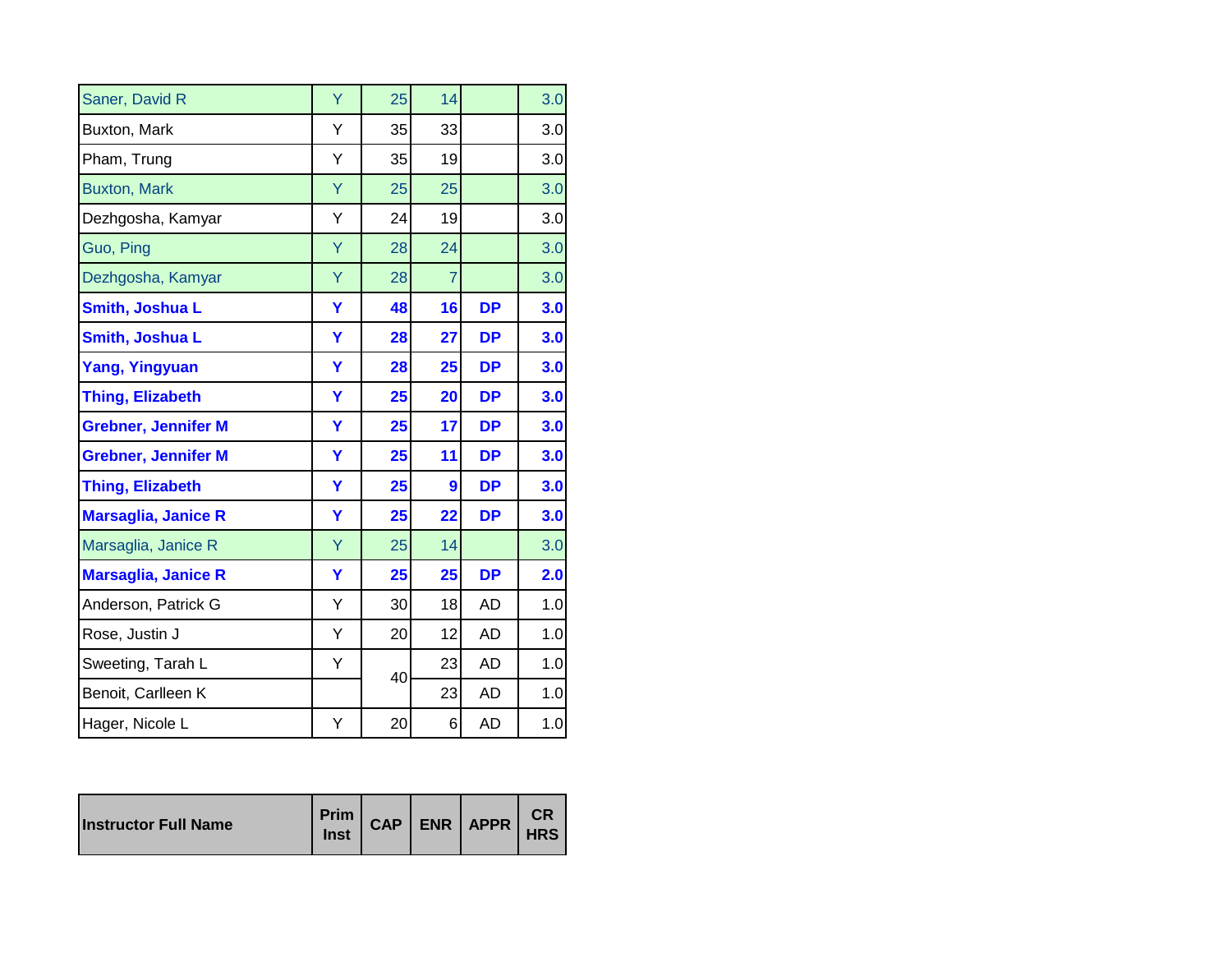| <b>Robinson, Jeffrey P</b> | Ÿ | 16             | $6\phantom{a}$          | IN        | 4.0 |
|----------------------------|---|----------------|-------------------------|-----------|-----|
| <b>Vazquez, M Lucia</b>    | Ÿ | 10             | $\overline{7}$          | IN        | 1.0 |
| <b>Reynolds, Noah M</b>    | Ÿ | $\overline{2}$ | $\overline{\mathbf{2}}$ | IN        | 1.0 |
| Dabek, Diana               | Ÿ | 15             | 5                       | IN        | 1.0 |
| Shen, Frances C            | Υ | 25             | 10                      | AD        | 1.0 |
| Morsch, Layne A            | Υ | 16             | 12                      |           | 3.0 |
| Morsch, Layne A            | Ý | 16             | 12                      |           | 3.0 |
| Bapat, Harshavardhan D     | Ý | 10             | $\mathbf{1}$            |           | 1.0 |
| <b>Johnson, Stephen R</b>  | Ÿ | 1              | 1                       | IN        | 1.0 |
| <b>Reynolds, Noah M</b>    | Ÿ | 10             | $\overline{2}$          | IN        | 1.0 |
| Savit-Woods, Livia A       | Υ | 20             | 10                      |           | 4.0 |
| <b>NO INSTRUCTOR</b>       |   | 35             | 0                       | IN        | 2.0 |
| <b>Price, Rachel D</b>     | Y | 35             | 13                      | IN        | 2.0 |
| Gilliam, Bridget J         |   |                | 13                      | IN        | 2.0 |
| <b>Price, Rachel D</b>     | Ÿ | 35             | 15                      | IN        | 2.0 |
| <b>Weis, Robert</b>        |   |                | 15                      | IN        | 2.0 |
| <b>Price, Rachel D</b>     | Ÿ | 35             | 28                      | IN        | 2.0 |
| <b>Price, Rachel D</b>     | Y | 35             | 25                      | IN        | 2.0 |
| <b>Kirkham, Janette H</b>  |   |                | 25                      | IN        | 2.0 |
| <b>Price, Rachel D</b>     | Y | 35             | 3                       | IN        | 2.0 |
| <b>Weis, Robert</b>        |   |                | 3                       | IN        | 2.0 |
| <b>Price, Rachel D</b>     | Y | 35             | 17                      | IN        | 3.0 |
| Price, Rachel D            | Ÿ | 35             | 17                      |           | 3.0 |
| Weis, Robert               |   |                | 17                      |           | 3.0 |
| <b>Adams, Amandailee N</b> | Ÿ | 20             | 10                      | IN        | 6.0 |
| <b>Flammini, Vincent J</b> | Υ | 12             | 14                      | <b>DP</b> | 4.0 |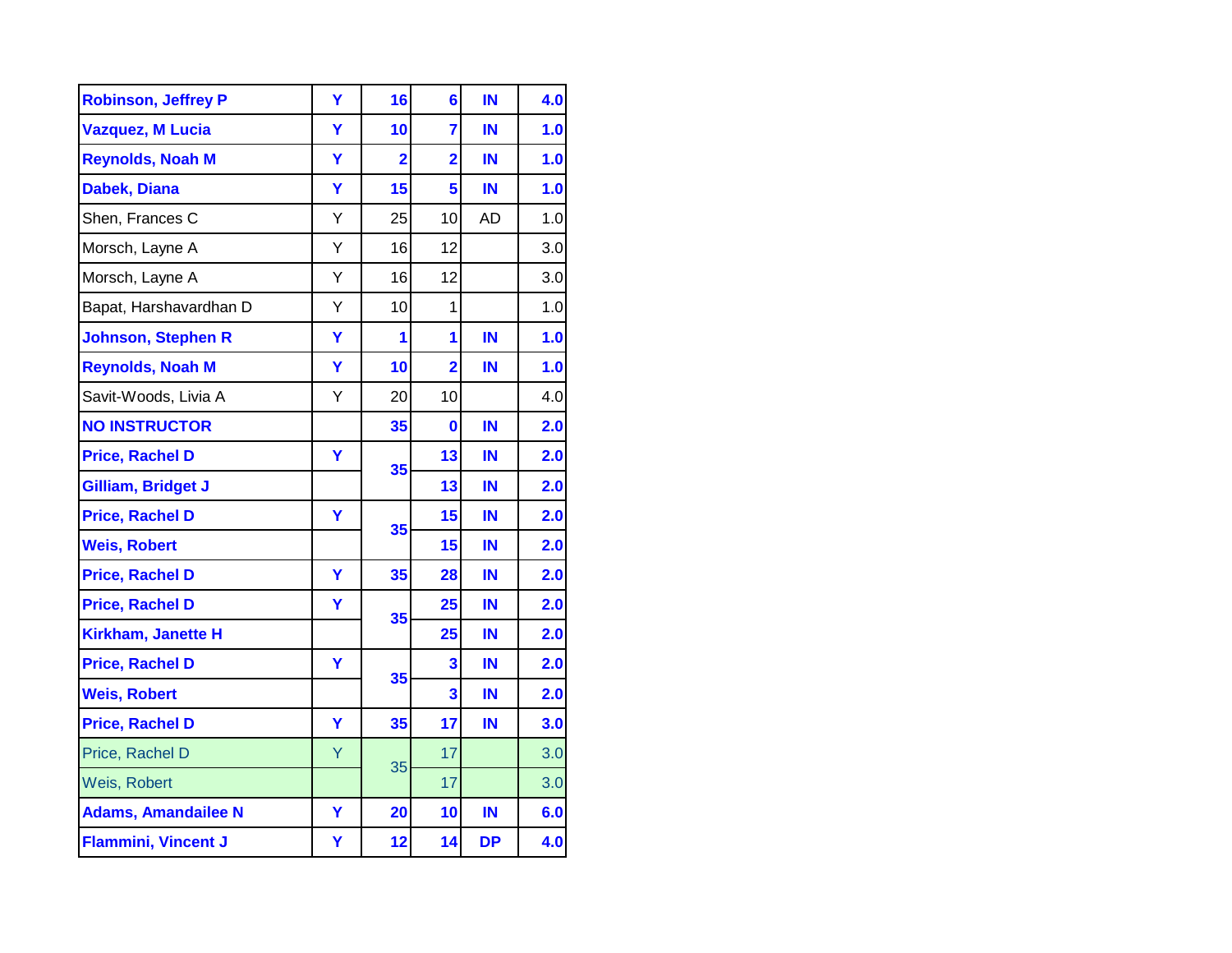| Sepich, Kimberly A | 15              | 12 | DP |  |
|--------------------|-----------------|----|----|--|
| Sepich, Kimberly A | 20 <sub>1</sub> | 18 | DP |  |

| <b>Instructor Full Name</b> | Prim<br>Inst | <b>CAP</b> | <b>ENR</b> | <b>APPR</b> | <b>CR</b><br><b>HRS</b> |
|-----------------------------|--------------|------------|------------|-------------|-------------------------|
| Fenton, Scott               |              | 20         | <b>20</b>  | AD          | 3.0                     |

| <b>Instructor Full Name</b> | Prim<br><b>Inst</b> | <b>CAP</b>     | <b>ENR</b>     | <b>APPR</b> | <b>CR</b><br><b>HRS</b> |
|-----------------------------|---------------------|----------------|----------------|-------------|-------------------------|
| Graf, Sharon S              | Y                   | 30             | $\overline{2}$ |             | 4.0                     |
| Graf, Sharon S              | Y                   | 30             | 25             |             | 4.0                     |
| GoldbergBelle, Jonathan R   | Y                   | 20             | 16             |             | 3.0                     |
| <b>Shapinsky, Peter D</b>   | Y                   | 25             | 11             | IN          | 4.0                     |
| Overcash, Nicole M          | Y                   | 25             | 25             |             | 4.0                     |
| Davis, Michael D            | Y                   | 28             | 28             |             | 4.0                     |
| Davis, Michael D            | Y                   | 28             | 28             |             | 4.0                     |
| Dong, Lan                   | Y                   | 25             | 23             | <b>DP</b>   | 3.0                     |
| Derman, Brandon B           | Y                   | 30             | 18             |             | 3.0                     |
| Derman, Brandon B           | Y                   | 10             | $\overline{4}$ |             | 3.0                     |
| Hanson, Anne-Marie          | Y                   | 30             | 31             |             | 3.0                     |
| Hanson, Anne-Marie          | Y                   | $\overline{5}$ | $\overline{2}$ |             | 4.0                     |
| <b>Hanson, Anne-Marie</b>   | Y                   | 10             | 11             | IN          | 3.0                     |
| Derman, Brandon B           | Y                   | 30             | 15             |             | 3.0                     |
| Derman, Brandon B           | Y                   | 10             | 1              |             | 3.0                     |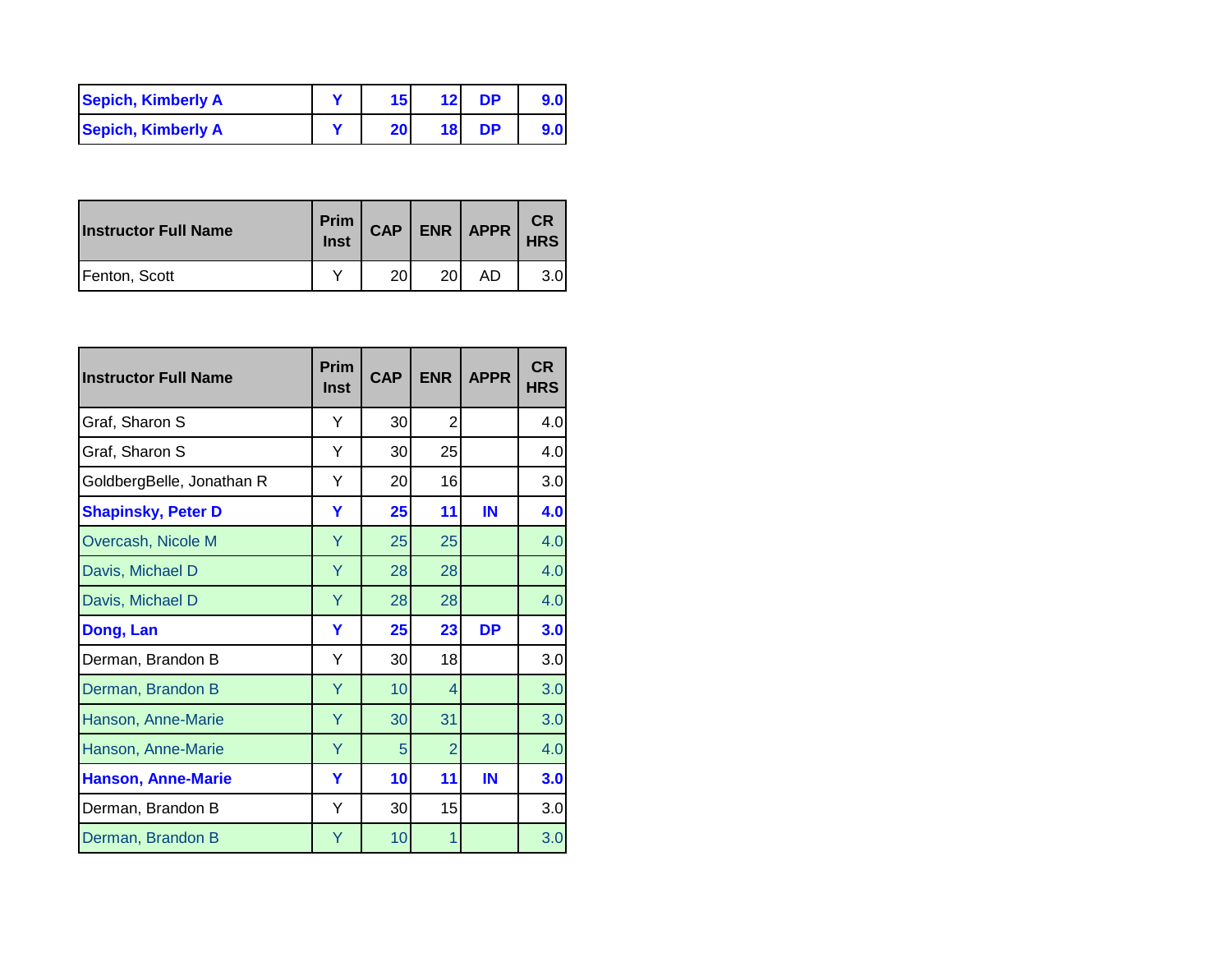| Kosmetatou, Elizabeth      | Y | 25 | 17              |           | 4.0 |
|----------------------------|---|----|-----------------|-----------|-----|
| Kosmetatou, Elizabeth      | Y | 30 | 14              |           | 4.0 |
| <b>Shapinsky, Peter D</b>  | Y | 25 | 13              | <b>DP</b> | 4.0 |
| Graf, Sharon S             | Y | 30 | 2               |           | 4.0 |
| Dell, Heather S            | Y | 30 | 10 <sub>l</sub> |           | 4.0 |
| Nizamuddin, Ali M          | Y | 35 | 34              |           | 3.0 |
| Nizamuddin, Ali M          | Y | 1  | 1               | IN        | 3.0 |
| Kosmetatou, Elizabeth      | Y | 25 | 9               |           | 4.0 |
| Kosmetatou, Elizabeth      | Y | 30 | 10              |           | 4.0 |
| Dell, Heather S            | Y | 30 | 6               |           | 4.0 |
| Graf, Sharon S             | Y | 30 | 1               |           | 4.0 |
| Manthei, Jennifer J        | Y | 25 | 25              |           | 4.0 |
| <b>Manthei, Jennifer J</b> | Y | 25 | 22              | <b>DP</b> | 4.0 |
| <b>Manthei, Jennifer J</b> | Y | 10 | 9               | <b>DP</b> | 4.0 |
| Dell, Heather S            | Υ | 30 | 9               |           | 4.0 |

| <b>Instructor Full Name</b> | <b>Prim</b><br><b>Inst</b> | <b>CAP</b> | <b>ENR</b> | <b>APPR</b> | <b>CR</b><br><b>HRS</b> |
|-----------------------------|----------------------------|------------|------------|-------------|-------------------------|
| Kemayo, Kamau               | Υ                          | 30         | 1          |             | 3.0                     |
| LoBue, Elise                | Υ                          | 20         | 18         | AD          | 3.0                     |
| Reinke, Karen S             | Υ                          | 30         | 28         | AD          | 3.0                     |
| Savit-Woods, Livia A        |                            |            | 28         | AD          | 3.0                     |
| Shapinsky, Peter D          | Y                          | 30         | 9          | AD          | 3.0                     |
| Graf, Sharon S              |                            |            | 9          | AD          | 3.0                     |
| <b>Dell, Heather S</b>      | Y                          | 20         | 14         | IN          | 3.0                     |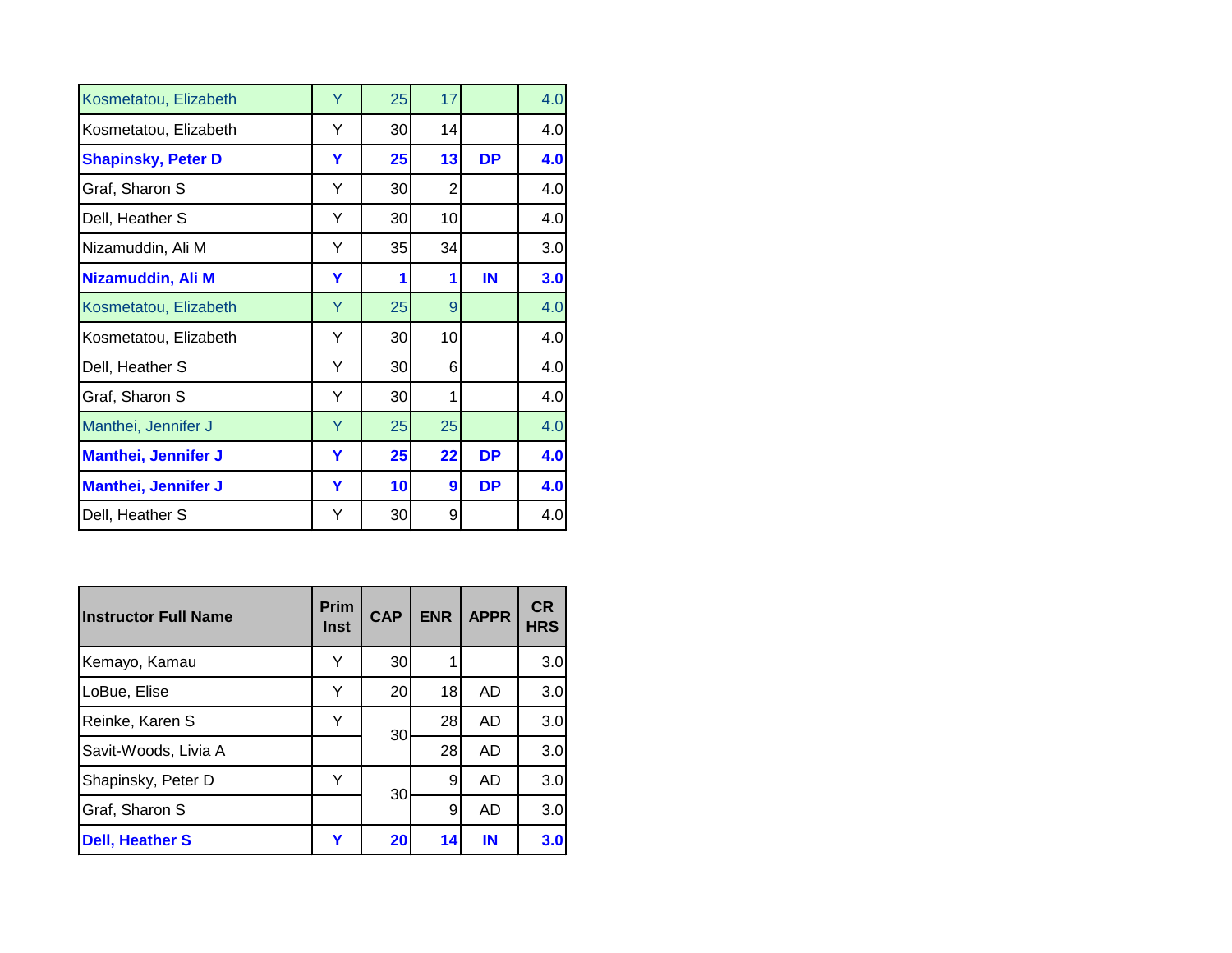| <b>Bailey, Heather L</b>     | Y | 30 | 15             | IN        | 3.0 |
|------------------------------|---|----|----------------|-----------|-----|
| <b>Bussell, Donna A</b>      |   |    | 15             | IN        | 3.0 |
| Nizamuddin, Ali M            | Υ | 30 | 25             | <b>AD</b> | 3.0 |
| Bin, Feng-Shun               |   |    | 25             | <b>AD</b> | 3.0 |
| <b>McDermott, Karl A</b>     | Ÿ | 20 | 16             | IN        | 3.0 |
| Lewis, Ethan                 | Υ | 30 | 26             |           | 3.0 |
| Webb, Sarah L                | Υ | 25 | 25             |           | 3.0 |
| Kemayo, Kamau                | Υ | 30 | 1              |           | 3.0 |
| Savit-Woods, Livia A         | Υ | 25 | 10             |           | 3.0 |
| Helton, Tena L               | Υ | 25 | 10             |           | 3.0 |
| Bailey, Heather L            | Υ | 30 | 29             |           | 3.0 |
| Bailey, Heather L            | Υ | 30 | 29             |           | 3.0 |
| Peck, Graham A               | Y | 30 | 25             |           | 3.0 |
| Kent, Holly M                | Y | 30 | 26             |           | 3.0 |
| Kemayo, Kamau                | Υ | 30 | $\overline{2}$ |           | 3.0 |
| <b>Robles-Reyes, Arnaldo</b> | Ÿ | 20 | 10             | IN        | 4.0 |
| Barker, John                 | Y | 35 | 32             |           | 3.0 |
| Barker, John                 | Y | 35 | 32             |           | 3.0 |
| Smith, Roxanne K             | Ÿ | 20 | 16             |           | 3.0 |
| Smith, Roxanne K             | Ÿ | 30 | 28             |           | 4.0 |
| Smith, Roxanne K             | Ÿ | 30 | 28             |           | 4.0 |
| Weldin-Frisch, Terry L       | Ÿ | 30 | 11             |           | 3.0 |
| Barker, John                 | Ÿ | 30 | 13             |           | 3.0 |
| Barker, John                 | Y | 30 | 30             |           | 4.0 |
| Thibodeaux-Thompson, Eric M  | Υ | 30 | 22             |           | 3.0 |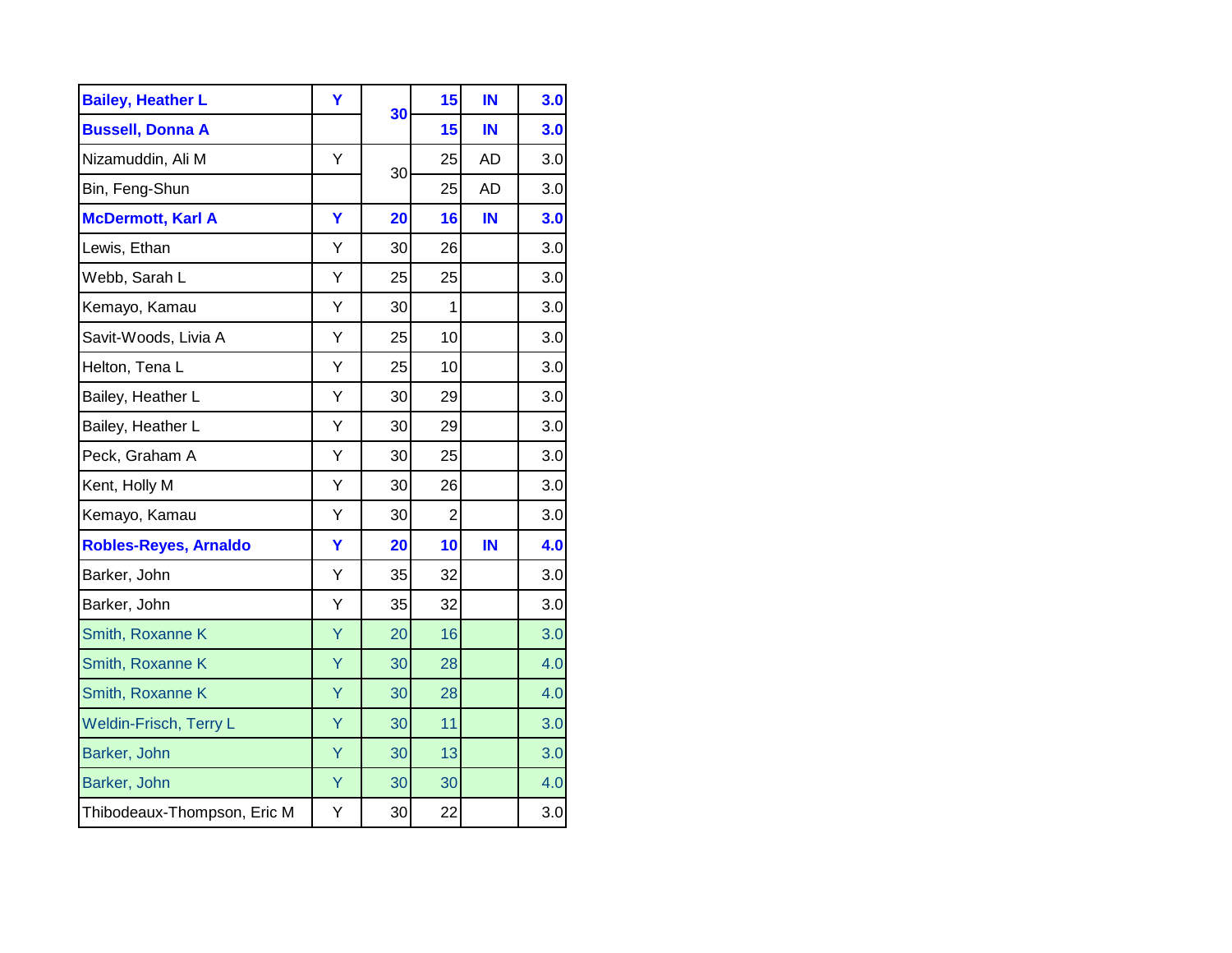| <b>Instructor Full Name</b> | Prim<br>Inst | <b>CAP</b> | <b>ENR</b>              | <b>APPR</b> | <b>CR</b><br><b>HRS</b> |
|-----------------------------|--------------|------------|-------------------------|-------------|-------------------------|
| Leischner, Julia A          | Y            | 40         | 15                      |             | 3.0                     |
| Leischner, Julia A          | Y            | 40         | 15                      |             | 3.0                     |
| McEuen, Amy                 | Υ            | 38         | 39                      |             | 3.0                     |
| McEuen, Amy                 | Υ            | 38         | 39                      |             | 3.0                     |
| <b>Stokes, Richard</b>      | Ÿ            | 25         | $\overline{\mathbf{r}}$ | <b>DP</b>   | 3.0                     |
| <b>Stokes, Richard</b>      | Y            | 25         | $\overline{7}$          | <b>DP</b>   | 3.0                     |
| Szabo, David M              | Y            | 20         | 17                      |             | 1.0                     |
| Szabo, David M              | Υ            | 20         | 11                      |             | 1.0                     |
| Leischner, Julia A          | Y            | 20         | 17                      |             | 4.0                     |
| Szabo, David M              |              | 20         | 17                      |             | 4.0                     |
| <b>Bonnett, Jessica</b>     | Ÿ            | 16         | 14                      | <b>DP</b>   | 4.0                     |
| <b>Bonnett, Jessica</b>     |              | 16         | 14                      | <b>DP</b>   | 4.0                     |
| <b>Bonnett, Jessica</b>     | Y            | 16         | 11                      | <b>DP</b>   | 4.0                     |
| <b>Bonnett, Jessica</b>     |              | 16         | 11                      | <b>DP</b>   | 4.0                     |
| <b>Bonnett, Jessica</b>     | Y            | 16         | 14                      | <b>DP</b>   | 4.0                     |
| <b>Bonnett, Jessica</b>     |              | 16         | 14                      | <b>DP</b>   | 4.0                     |
| <b>Bonnett, Jessica</b>     | Ÿ            | 16         | 8                       | <b>DP</b>   | 4.0                     |
| <b>Bonnett, Jessica</b>     |              | 16         | 8                       | <b>DP</b>   | 4.0                     |
| <b>Bonnett, Jessica</b>     | Ÿ            | 16         | 8                       | <b>DP</b>   | 4.0                     |
| <b>Bonnett, Jessica</b>     |              | 16         | 8                       | <b>DP</b>   | 4.0                     |
| <b>Klingshirn, Marc A</b>   | Ÿ            | 14         | 13                      | IN          | 4.0                     |
| <b>Klingshirn, Marc A</b>   | Ÿ            | 14         | 13                      | IN          | 4.0                     |
| <b>Stokes, Richard</b>      |              | 14         | 13                      | IN          | 4.0                     |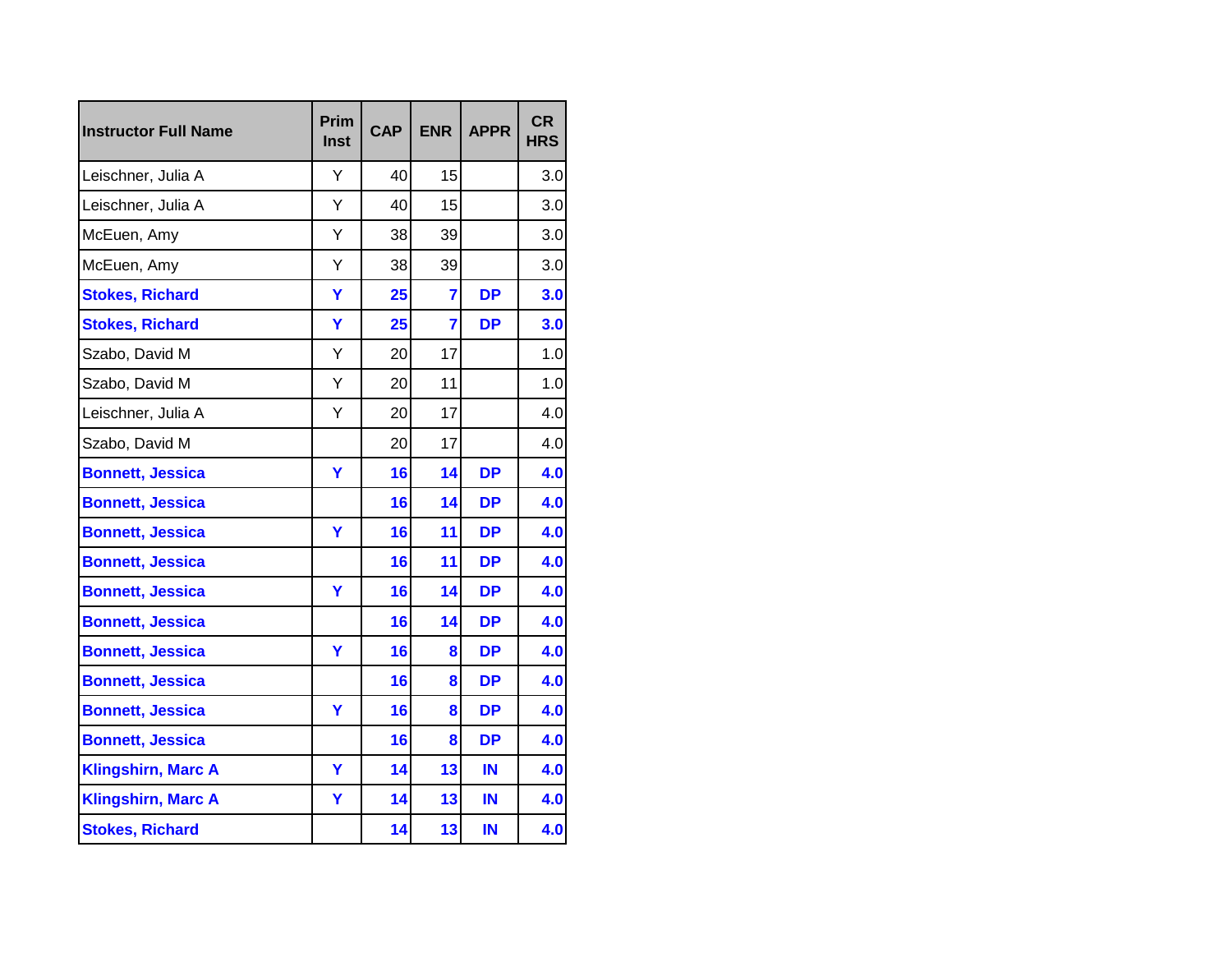| Reinke, Randi L           |   | 14 | 13 | IN | 4.0 |
|---------------------------|---|----|----|----|-----|
| <b>Stokes, Richard</b>    |   | 14 | 13 | IN | 4.0 |
| Reinke, Randi L           |   | 14 | 13 | IN | 4.0 |
| <b>Klingshirn, Marc A</b> | Ÿ | 14 | 11 | IN | 4.0 |
| <b>Klingshirn, Marc A</b> | Ÿ | 14 | 11 | IN | 4.0 |
| <b>Stokes, Richard</b>    |   | 14 | 11 | IN | 4.0 |
| <b>Klingshirn, Marc A</b> |   | 14 | 11 | IN | 4.0 |
| <b>Stokes, Richard</b>    |   | 14 | 11 | IN | 4.0 |
| <b>Klingshirn, Marc A</b> |   | 14 | 11 | IN | 4.0 |
| <b>Klingshirn, Marc A</b> | Y | 14 | 10 | IN | 4.0 |
| <b>Klingshirn, Marc A</b> | Y | 14 | 10 | IN | 4.0 |
| <b>Stokes, Richard</b>    |   | 14 | 10 | IN | 4.0 |
| Reinke, Randi L           |   | 14 | 10 | IN | 4.0 |
| <b>Stokes, Richard</b>    |   | 14 | 10 | IN | 4.0 |
| Reinke, Randi L           |   | 14 | 10 | IN | 4.0 |
| <b>Klingshirn, Marc A</b> | Y | 14 | 8  | IN | 4.0 |
| <b>Klingshirn, Marc A</b> | Y | 14 | 8  | IN | 4.0 |
| <b>Stokes, Richard</b>    |   | 14 | 8  | IN | 4.0 |
| <b>Klingshirn, Marc A</b> |   | 14 | 8  | IN | 4.0 |
| <b>Stokes, Richard</b>    |   | 14 | 8  | IN | 4.0 |
| <b>Klingshirn, Marc A</b> |   | 14 | 8  | IN | 4.0 |
| Ting, Tih-Fen             | Υ | 35 | 31 |    | 3.0 |
| Ting, Tih-Fen             | Υ | 35 | 31 |    | 3.0 |
| Yom, Jae P                | Y | 35 | 28 |    | 3.0 |
| Vitti, Steven             | Υ | 35 | 25 |    | 3.0 |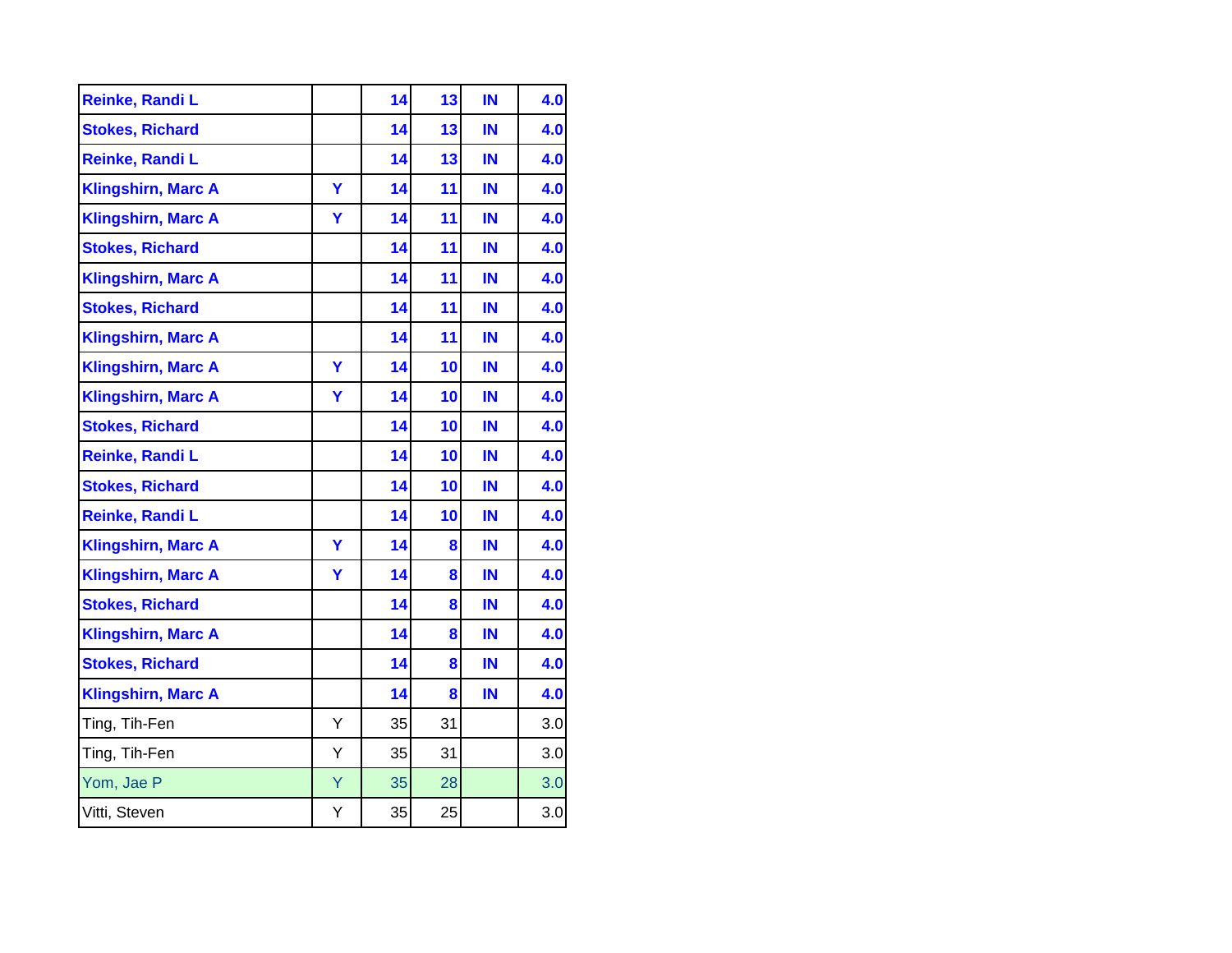| <b>Instructor Full Name</b> | Prim<br><b>Inst</b> | <b>CAP</b> | <b>ENR</b> | <b>APPR</b> | <b>CR</b><br><b>HRS</b> |
|-----------------------------|---------------------|------------|------------|-------------|-------------------------|
| <b>Huang, Xiang</b>         | Y                   | 24         | 9          | <b>DP</b>   | 4.0                     |
| <b>Huang, Xiang</b>         | Ÿ                   | 24         | 9          | <b>DP</b>   | 4.0                     |
| <b>Davis, Michael D</b>     | Y                   | 28         | 24         | <b>DP</b>   | 4.0                     |
| <b>Davis, Michael D</b>     | Y                   | 28         | 24         | <b>DP</b>   | 4.0                     |
| <b>Davis, Michael D</b>     | Y                   | 28         | 26         | <b>DP</b>   | 4.0                     |
| <b>Davis, Michael D</b>     | Y                   | 28         | 26         | <b>DP</b>   | 4.0                     |
| Peterson, Carl R            | Υ                   | 45         | 9          |             | 3.0                     |
| Peterson, Carl R            | Y                   | 25         | 23         |             | 3.0                     |
| Li, Yifei                   | Y                   | 35         | 36         | <b>DP</b>   | 3.0                     |
| Li, Yifei                   | Y                   | 35         | 36         | <b>DP</b>   | 3.0                     |
| <b>Marsaglia, Janice R</b>  | Ÿ                   | 35         | 30         | <b>DP</b>   | 3.0                     |
| <b>Marsaglia, Janice R</b>  | Y                   | 35         | 30         | <b>DP</b>   | 3.0                     |
| <b>Nguyen, Tung</b>         | Y                   | 25         | 23         | <b>DP</b>   | 4.0                     |
| <b>Nguyen, Tung</b>         | Y                   | 25         | 23         | <b>DP</b>   | 4.0                     |
| <b>Meismer, Nicole</b>      | Y                   | 35         | 24         | <b>DP</b>   | 4.0                     |
| <b>Meismer, Nicole</b>      | Y                   | 35         | 24         | <b>DP</b>   | 4.0                     |
| <b>Nguyen, Tung</b>         | Ÿ                   | 25         | 24         | <b>DP</b>   | 4.0                     |
| <b>Nguyen, Tung</b>         | Y                   | 25         | 24         | <b>DP</b>   | 4.0                     |
| Li, Yifei                   | Ÿ                   | 35         | 19         | <b>DP</b>   | 4.0                     |
| Li, Yifei                   | Ÿ                   | 35         | 19         | <b>DP</b>   | 4.0                     |
| <b>Nguyen, Tung</b>         | Ÿ                   | 25         | 22         | <b>DP</b>   | 4.0                     |
| <b>Saltsgaver, Carol M</b>  | Ÿ                   | 35         | 35         | <b>DP</b>   | 3.0                     |
| <b>Kong, Liang</b>          | Y                   | 35         | 35         | <b>DP</b>   | 3.0                     |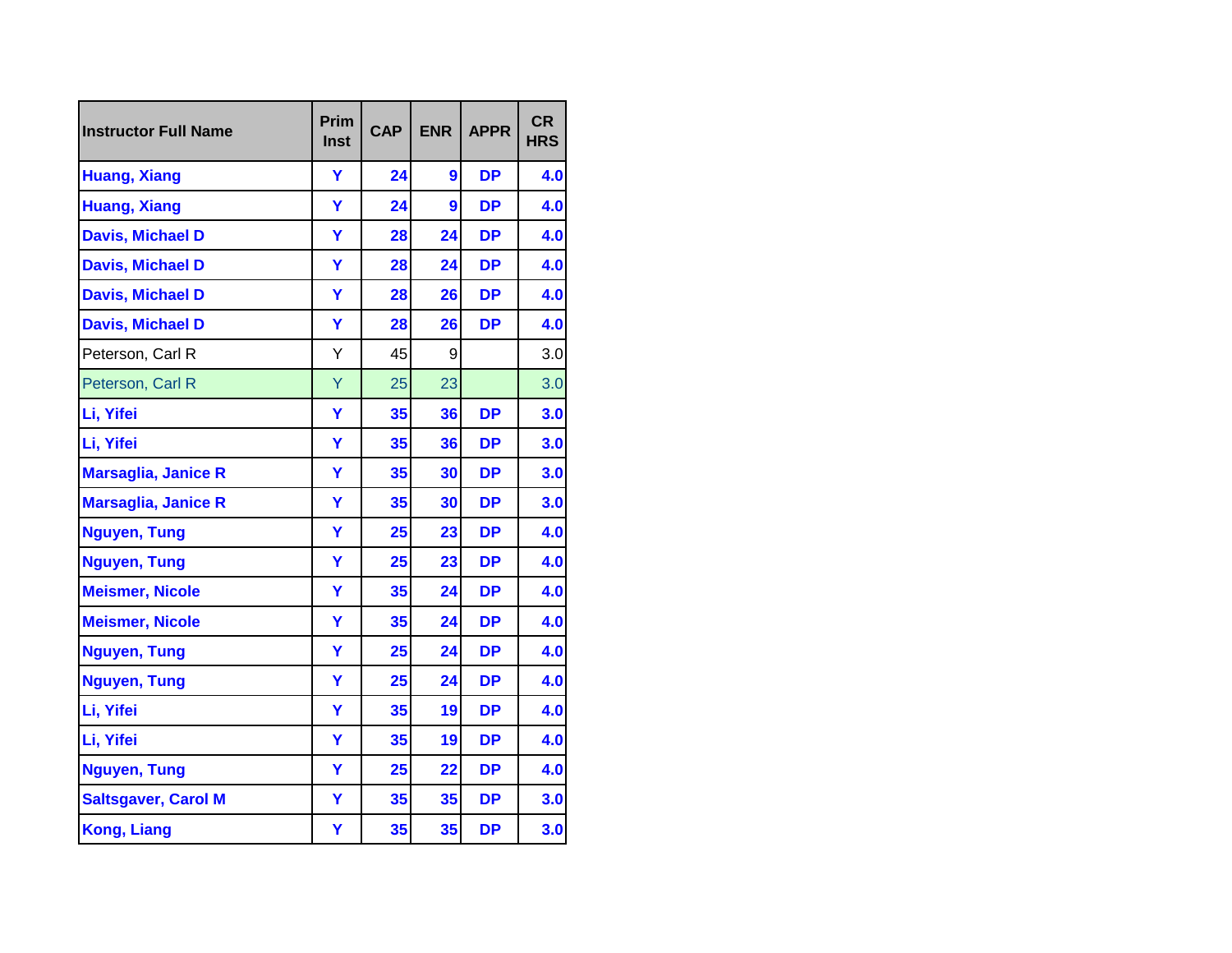| <b>Saltsgaver, Carol M</b> | v | 25 <sub>1</sub> | 25 | <b>DP</b> | 3.0 |
|----------------------------|---|-----------------|----|-----------|-----|
| Li, Yifei                  |   | 35 <sub>l</sub> | 36 | <b>DP</b> | 3.0 |
| <b>Saltsgaver, Carol M</b> | v | 25              | 25 | DP        | 3.0 |
| <b>Saltsgaver, Carol M</b> |   | 25              | 26 | <b>DP</b> | 3.0 |

| <b>Instructor Full Name</b>  | <b>Prim</b><br><b>Inst</b> | <b>CAP</b> | <b>ENR</b>      | <b>APPR</b> | <b>CR</b><br><b>HRS</b> |
|------------------------------|----------------------------|------------|-----------------|-------------|-------------------------|
| Bill, Timothy J              | Y                          | 20         | 20              |             | 3.0                     |
| Ribarsky, Elizabeth N        | Y                          | 20         | 19              |             | 3.0                     |
| Perez, Ricardo               | Y                          | 20         | 19 <sup>1</sup> |             | 3.0                     |
| Perez, Ricardo               | Y                          | 20         | 19              |             | 3.0                     |
| Perez, Ricardo               | Y                          | 20         | 19              |             | 3.0                     |
| Thibodeaux-Thompson, Milissa | Y                          | 20         | 14              |             | 3.0                     |
| Perez, Ricardo               | Y                          | 40         | 25              |             | 3.0                     |
| <b>Ribarsky, Elizabeth N</b> | Υ                          | 25         | 13              | <b>DP</b>   | 3.0                     |

| <b>Instructor Full Name</b> | <b>Prim</b><br><b>Inst</b> | <b>CAP</b> | <b>ENR</b> | <b>APPR</b> | <b>CR</b><br><b>HRS</b> |
|-----------------------------|----------------------------|------------|------------|-------------|-------------------------|
| Martin, John C              | Y                          | 30         | 8          |             | 3.0                     |
| Martin, John C              | Y                          | <b>30</b>  | 8          |             | 3.0                     |
| Martin, John C              | Y                          | <b>20</b>  | 11         |             | 1.0                     |
| <b>Klingshirn, Marc A</b>   | Y                          | 14         | 13         | <b>IN</b>   | 4.0                     |
| <b>Klingshirn, Marc A</b>   | Y                          | 14         | 13         | IN          | 4.0                     |
| <b>Stokes, Richard</b>      |                            | 14         | 13         | IN          | 4.0                     |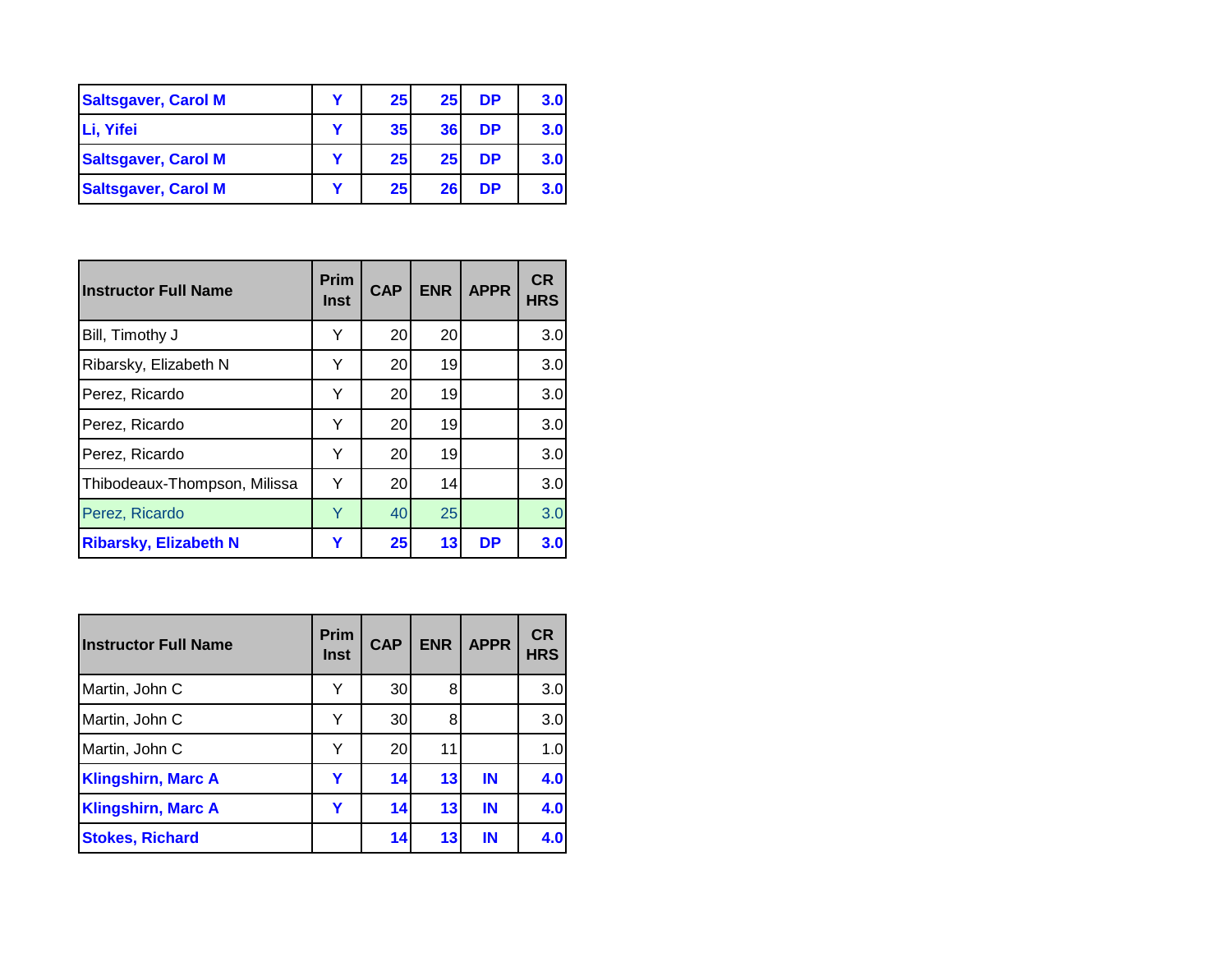|   | 14 | 13 | IN | 4.0 |
|---|----|----|----|-----|
|   | 14 | 13 | IN | 4.0 |
|   | 14 | 13 | IN | 4.0 |
| Y | 14 | 11 | IN | 4.0 |
| Ÿ | 14 | 11 | IN | 4.0 |
|   | 14 | 11 | IN | 4.0 |
|   | 14 | 11 | IN | 4.0 |
|   | 14 | 11 | IN | 4.0 |
|   | 14 | 11 | IN | 4.0 |
| Y | 14 | 10 | IN | 4.0 |
| Ÿ | 14 | 10 | IN | 4.0 |
|   | 14 | 10 | IN | 4.0 |
|   | 14 | 10 | IN | 4.0 |
|   | 14 | 10 | IN | 4.0 |
|   | 14 | 10 | IN | 4.0 |
| Y | 14 | 8  | IN | 4.0 |
| Y | 14 | 8  | IN | 4.0 |
|   | 14 | 8  | IN | 4.0 |
|   | 14 | 8  | IN | 4.0 |
|   | 14 | 8  | IN | 4.0 |
|   | 14 | 8  | IN | 4.0 |
| Y | 35 | 14 |    | 3.0 |
| Ÿ | 35 | 21 |    | 3.0 |
| Y | 20 | 11 |    | 1.0 |
| Υ | 20 | 6  |    | 1.0 |
| Υ | 21 | 19 |    | 4.0 |
|   |    |    |    |     |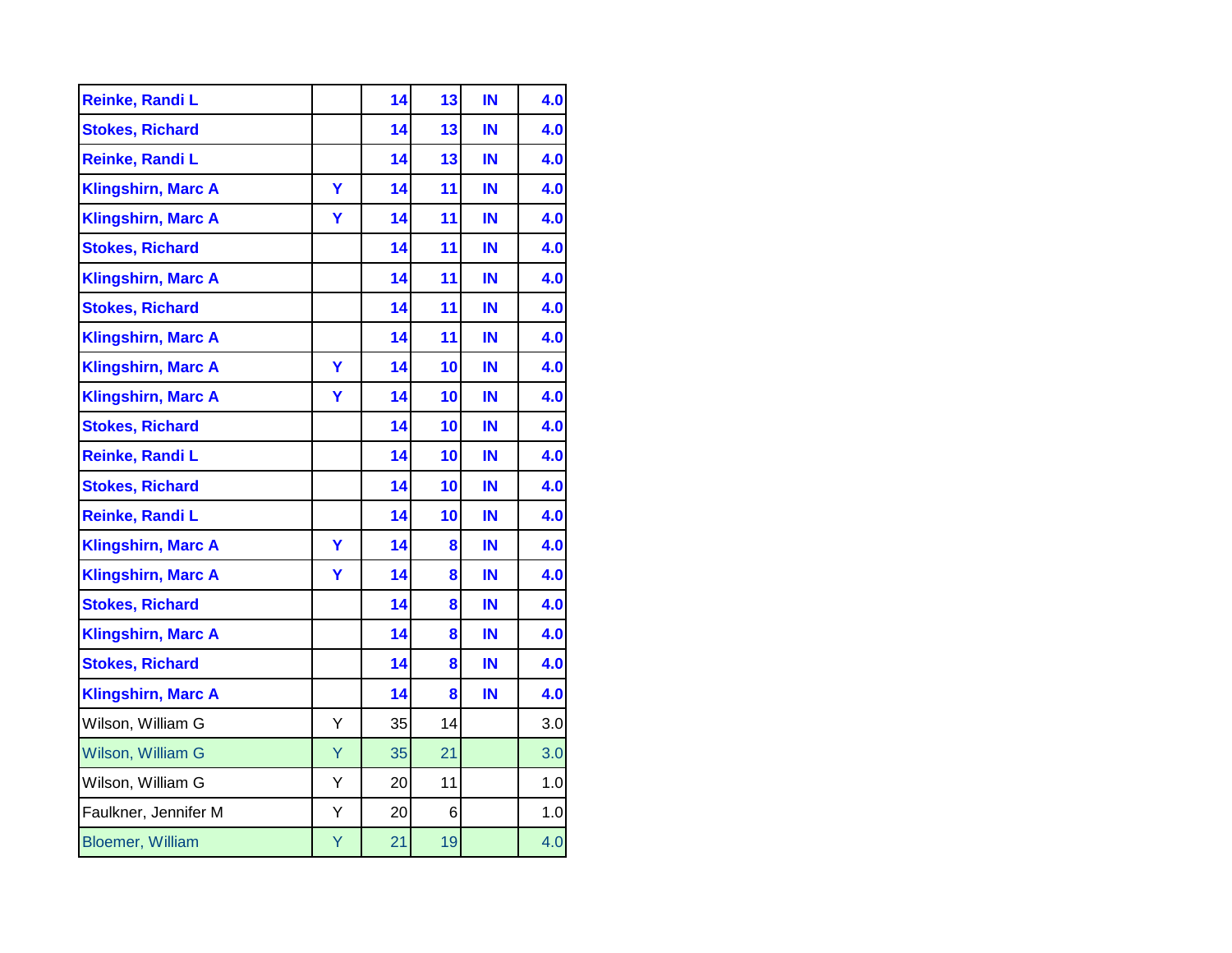| <b>Bloemer, William</b> | Ÿ | 20 | $\overline{2}$ | 3.0 |
|-------------------------|---|----|----------------|-----|
| Burns, Corey            | Y | 16 | 13             | 4.0 |
| Rikli, Hillary G        |   | 16 | 13             | 4.0 |
| Burns, Corey            | Υ | 16 | 16             | 4.0 |
| Rikli, Hillary G        |   | 16 | 16             | 4.0 |
| Burns, Corey            | Υ | 16 | 7              | 4.0 |
| Rikli, Hillary G        |   | 16 | 7              | 4.0 |
| Burns, Corey            | Υ | 16 | 13             | 4.0 |
| Reinke, Randi L         |   | 16 | 13             | 4.0 |
| Burns, Corey            | Y | 30 | 22             | 0.0 |
| Burns, Corey            | Υ | 30 | 10             | 0.0 |
| Burns, Corey            | Υ | 30 | 17             | 0.0 |
| Sclafani, Judith        | Y | 35 | 34             | 3.0 |
| Sclafani, Judith        | Y | 35 | 34             | 3.0 |
| Ting, Tih-Fen           | Y | 20 | 18             | 3.0 |
| Ting, Tih-Fen           | Ÿ | 20 | $\overline{2}$ | 4.0 |
| Wilson, William G       | Υ | 35 | 21             | 3.0 |
| Wilson, William G       | Ÿ | 35 | 14             | 3.0 |
| Wilson, William G       | Υ | 20 | 9              | 1.0 |
| Faulkner, Jennifer M    | Y | 20 | 13             | 1.0 |

| <b>Instructor Full Name</b> | Prim<br>Inst | <b>CAP</b> |    | ENR   APPR | <b>CR</b><br><b>HRS</b> |
|-----------------------------|--------------|------------|----|------------|-------------------------|
| LoBue, Elise                | $\checkmark$ | 20         | 18 | AD         | 3.0                     |
| Reinke, Karen S             | $\checkmark$ | 30         | 28 | AD         | 3.0                     |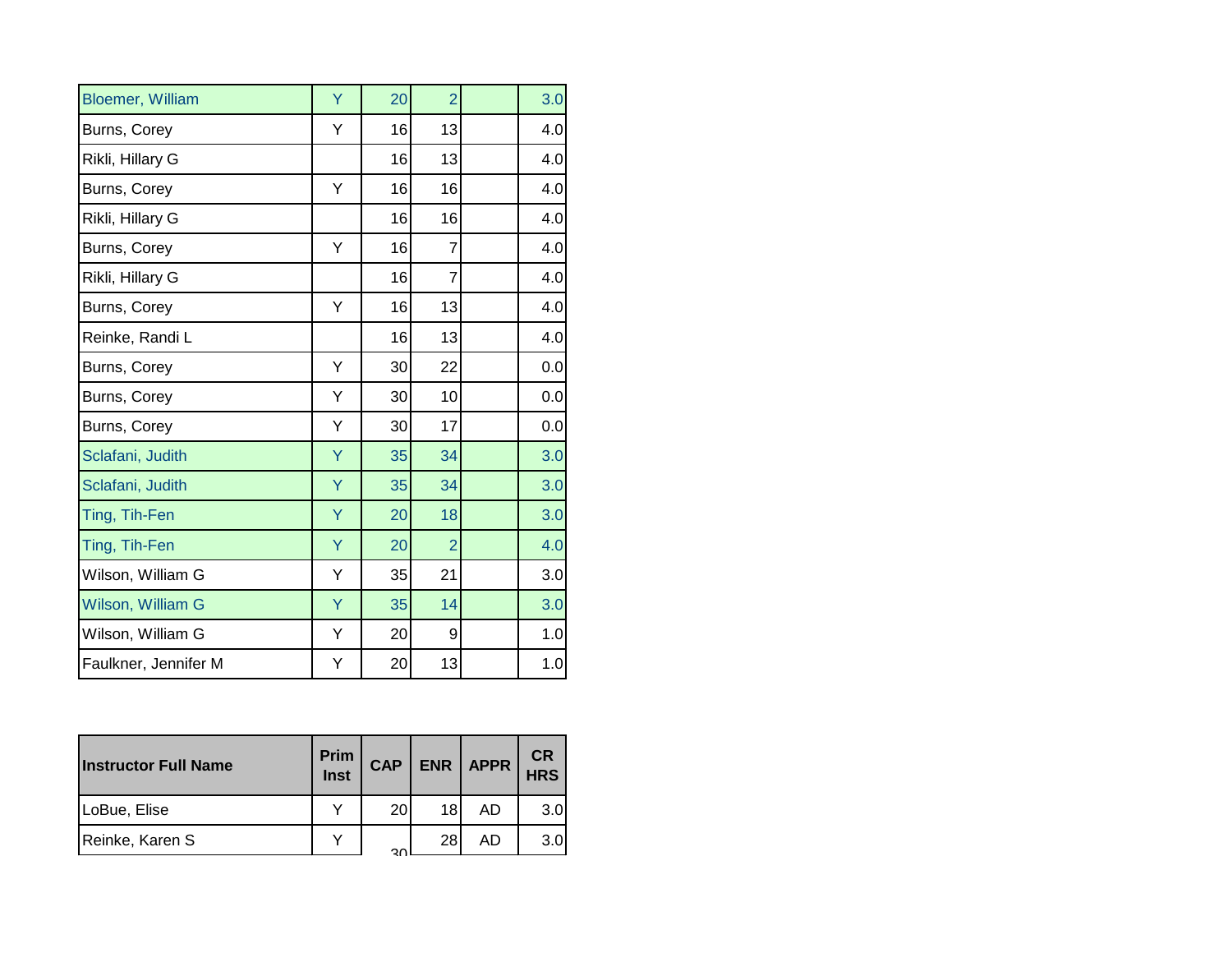|   |    | 28             | <b>AD</b> | 3.0 |
|---|----|----------------|-----------|-----|
| Y |    | 9              | <b>AD</b> | 3.0 |
|   |    | 9              | <b>AD</b> | 3.0 |
| Y | 20 | 14             | IN        | 3.0 |
| Υ |    | 15             | IN        | 3.0 |
|   |    | 15             | IN        | 3.0 |
| Υ |    | 25             | AD        | 3.0 |
|   |    | 25             | <b>AD</b> | 3.0 |
| Ÿ | 20 | 16             | IN        | 3.0 |
| Ÿ | 20 | 16             |           | 3.0 |
| Υ | 45 | 39             |           | 3.0 |
| Υ | 45 | 39             |           | 3.0 |
| Υ | 45 | 23             |           | 3.0 |
| Y | 45 | 23             |           | 3.0 |
| Y | 45 | 22             |           | 3.0 |
| Y | 45 | 22             |           | 3.0 |
| Y | 45 | 25             |           | 3.0 |
| Υ | 45 | 25             |           | 3.0 |
| Υ | 25 | 15             |           | 3.0 |
| Ÿ | 25 | 15             |           | 3.0 |
| Ÿ | 25 | 28             |           | 4.0 |
| Y | 30 | 25             |           | 3.0 |
| Y | 30 | 25             |           | 3.0 |
| Υ | 30 | 26             |           | 3.0 |
| Υ | 30 | 26             |           | 3.0 |
| Υ | 30 | 12             |           | 3.0 |
|   |    | 30<br>30<br>30 |           |     |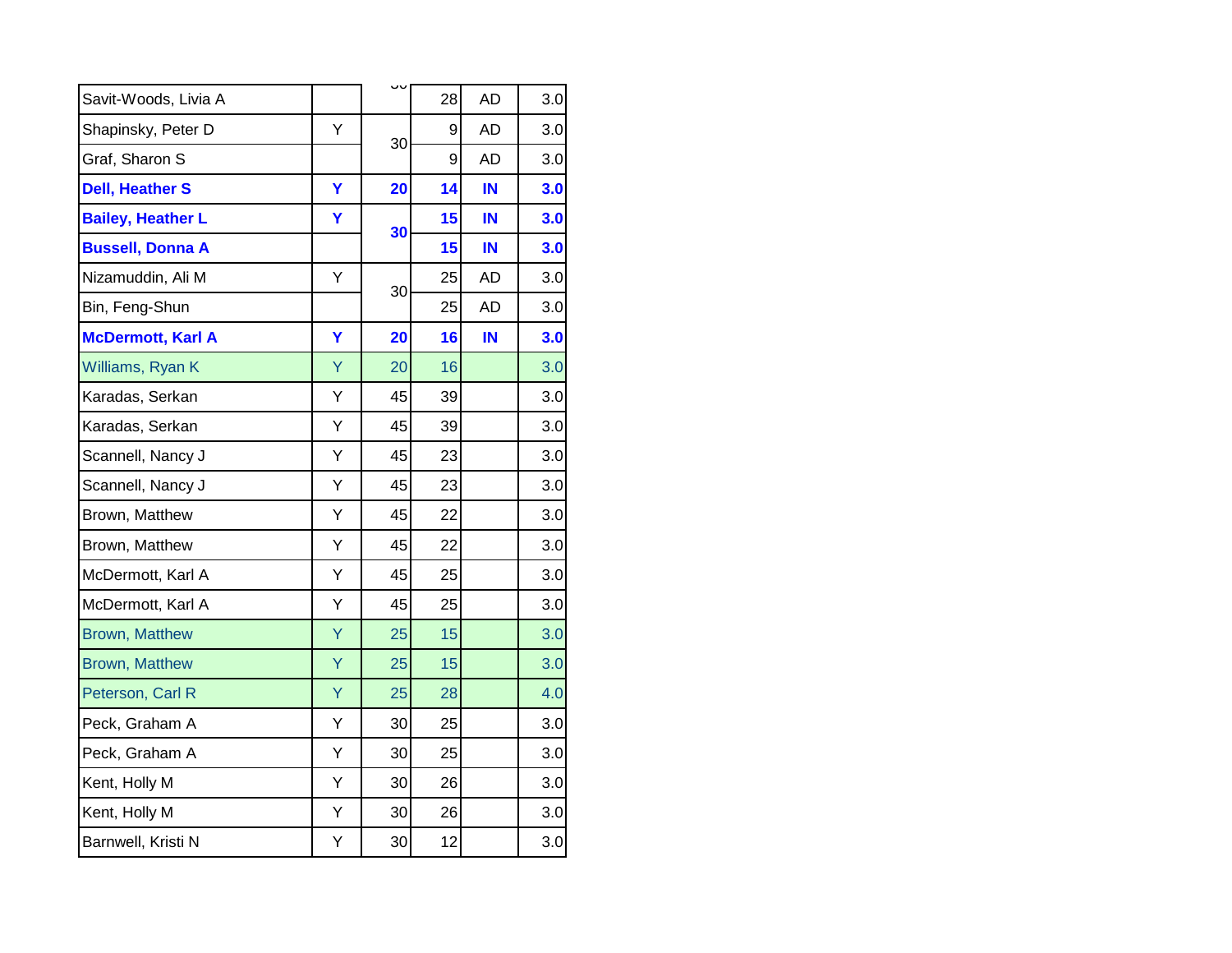| Rincon, Roberto          | Υ | 35 | $\overline{7}$          |           | 3.0 |
|--------------------------|---|----|-------------------------|-----------|-----|
| Rincon, Roberto          | Υ | 35 | $\overline{7}$          |           | 3.0 |
| Rincon, Roberto          | Υ | 35 | 17                      |           | 3.0 |
| Rincon, Roberto          | Υ | 35 | 17                      |           | 3.0 |
| Pierceson, Jason A       | Y | 20 | 11                      |           | 3.0 |
| Pierceson, Jason A       | Ÿ | 20 | 11                      |           | 3.0 |
| Nizamuddin, Ali M        | Υ | 35 | 34                      |           | 3.0 |
| Nizamuddin, Ali M        | Υ | 35 | 34                      |           | 3.0 |
| Nizamuddin, Ali M        | Y | 1  | 1                       | IN        | 3.0 |
| Nizamuddin, Ali M        | Y | 1  | 1                       | IN        | 3.0 |
| Bolivar, Hypatia         | Υ | 35 | 23                      |           | 3.0 |
| Bolivar, Hypatia         | Υ | 35 | 23                      |           | 3.0 |
| Hyde, Jordan             | Ÿ | 25 | 23                      |           | 3.0 |
| Hyde, Jordan             | Ÿ | 25 | 23                      |           | 3.0 |
| Yoder, Marcel S          | Y | 35 | 19                      |           | 3.0 |
| Yoder, Marcel S          | Y | 35 | 19                      |           | 3.0 |
| Bolivar, Hypatia         | Υ | 35 | 18                      |           | 3.0 |
| Bolivar, Hypatia         | Υ | 35 | 18                      |           | 3.0 |
| Reinke, Karen S          | Υ | 35 | 27                      |           | 3.0 |
| Saunders, Tiffani        | Υ | 35 | 36                      |           | 3.0 |
| Saunders, Tiffani        | Υ | 35 | 36                      |           | 3.0 |
| <b>Saunders, Tiffani</b> | Y | 25 | 20                      | <b>DP</b> | 3.0 |
| <b>Saunders, Tiffani</b> | Ÿ | 25 | 20                      | <b>DP</b> | 3.0 |
| Seif, Haley              | Υ | 35 | 15                      |           | 3.0 |
| Saunders, Tiffani        | Y | 35 | 22                      |           | 3.0 |
| Williams, Ryan K         | Υ | 20 | $\overline{\mathbf{4}}$ |           | 3.0 |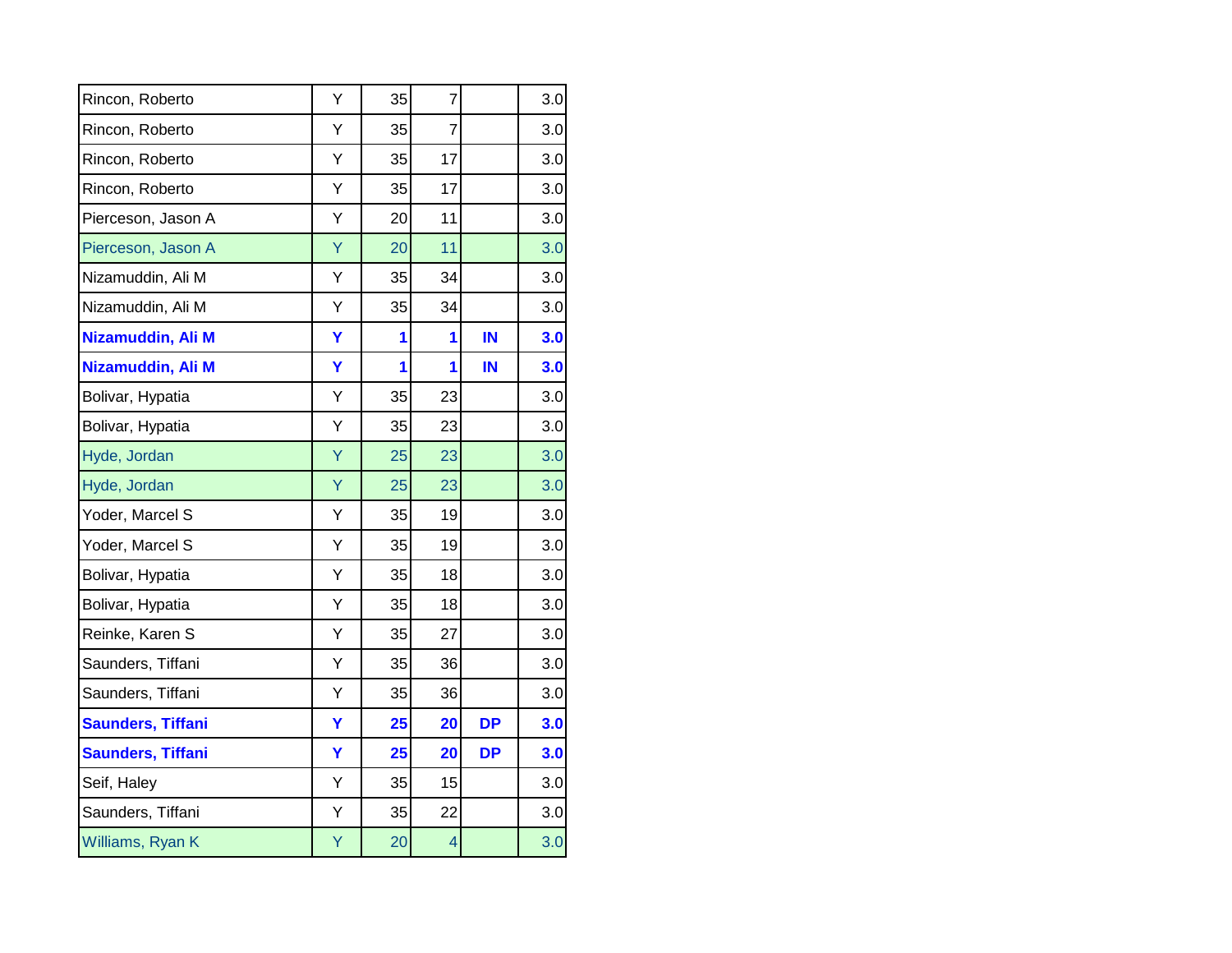| Fisher, Lynn E      | v | 30 | 20              | 4.0 |
|---------------------|---|----|-----------------|-----|
| Fisher, Lynn E      |   | 30 | 20              | 4.0 |
| Hadley-Ives, Eric J | v | 25 | 10 <sub>l</sub> | 3.0 |
| Mitchell, Ronda J   |   | 25 | 29              | 3.0 |
| Barnwell, Kristi N  |   | 30 |                 | 3.0 |

| <b>Instructor Full Name</b> | Prim<br>Inst | <b>CAP</b> | <b>ENR</b> | <b>APPR</b> | <b>CR</b><br><b>HRS</b> |
|-----------------------------|--------------|------------|------------|-------------|-------------------------|
| McFarland, Donald C         | Y            | 30         | 31         |             | 1.0                     |
| Anderson, Patrick G         | Y            | 30         | 30         |             | 1.0                     |
| Hartman, Veronica L         | Y            | 30         | 31         |             | 1.0                     |
| Vansacik, Robin S           | Y            | 30         | 31         |             | 1.0                     |
| Noll, Mae M                 | Y            | 30         | 30         |             | 1.0                     |
| Sotelo, Erin                | Y            | 30         | 30         |             | 1.0                     |
| Egizi, Andrew T             | Y            | 30         | 30         |             | 1.0                     |
| McFarland, Donald C         | Y            | 30         | 30         |             | 1.0                     |
| Kerr, Leslie N              | Ÿ            | 30         | 29         |             | 1.0                     |
| Myers, Edward E             | Ÿ            | 30         | 29         |             | 1.0                     |
| Espina, Veronica L          | Υ            | 30         | 28         |             | 1.0                     |
| Egizi, Andrew T             | Ÿ            | 30         | 30         |             | 1.0                     |
| Anderson, Patrick G         | Υ            | 30         | 27         |             | 1.0                     |

| <b>Instructor Full Name</b> | Inst |  |  | Prim CAP ENR APPR | СR<br><b>HRS</b> |
|-----------------------------|------|--|--|-------------------|------------------|
|-----------------------------|------|--|--|-------------------|------------------|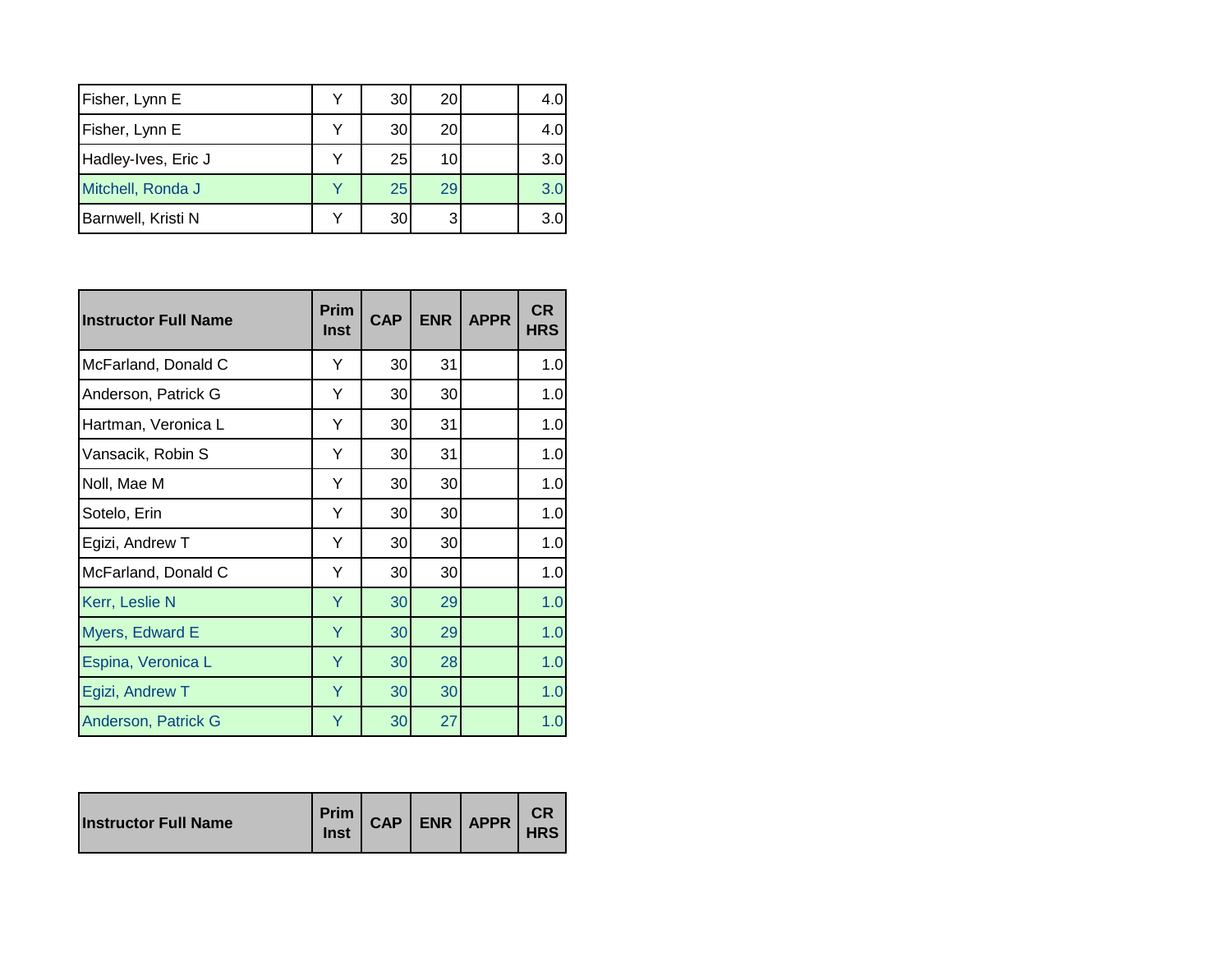| Kemayo, Kamau             | Ÿ | 30 | 28             |           | 3.0 |
|---------------------------|---|----|----------------|-----------|-----|
| Kline, William E          | Ÿ | 30 | 30             |           | 3.0 |
| Kline, William E          | Υ | 35 | 35             |           | 3.0 |
| Kline, William E          | Υ | 35 | 35             |           | 3.0 |
| Kline, William E          | Ÿ | 35 | 21             |           | 3.0 |
| <b>Williams, Ryan K</b>   | Y | 20 | 17             | <b>DP</b> | 3.0 |
| Brown, Debra N            | Y | 30 | 19             |           | 3.0 |
| <b>Brecklin, Leanne R</b> | Ÿ | 20 | 17             |           | 3.0 |
| Murphy, Michael           | Ÿ | 25 | 15             |           | 4.0 |
| Styles, Megan A           | Υ | 30 | 24             |           | 4.0 |
| Rincon, Roberto           | Υ | 30 | 12             |           | 4.0 |
| Rincon, Roberto           | Υ | 30 | 7              |           | 4.0 |
| Kent, Holly M             | Ÿ | 25 | 17             |           | 3.0 |
| Kent, Holly M             | Υ | 25 | 18             |           | 3.0 |
| Styles, Megan A           | Υ | 10 | 6              |           | 4.0 |
| Golden, Lawrence          | Υ | 30 | 23             |           | 3.0 |
| Hanlon, John J            |   |    | 23             |           | 3.0 |
| Golden, Lawrence          | Y | 30 | 0              |           | 4.0 |
| Hanlon, John J            |   |    | 0              |           | 4.0 |
| Golden, Lawrence          | Ÿ | 30 | 8              |           | 4.0 |
| Hanlon, John J            |   |    | 8              |           | 4.0 |
| Rincon, Roberto           | Υ | 30 | 1              |           | 4.0 |
| Newman, Laurel V          | Ÿ | 25 | 23             |           | 3.0 |
| O'Gorman, David           | Y | 10 | $\overline{c}$ |           | 3.0 |
| O'Gorman, David           | Ÿ | 30 | 28             |           | 3.0 |
| <b>Greer, Donna M</b>     | Y | 20 | 14             | <b>DP</b> | 3.0 |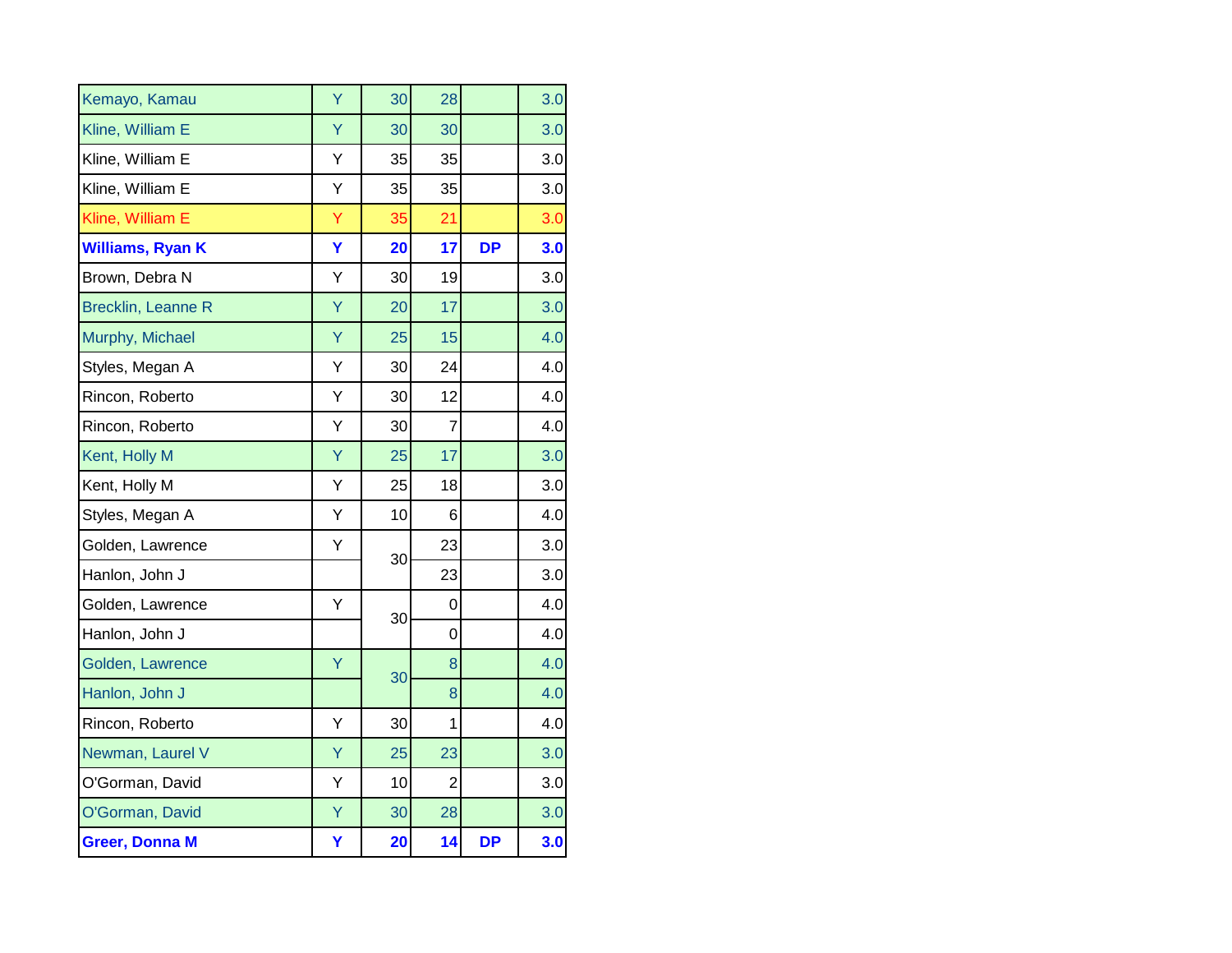| O'Gorman, David           | Ÿ | 30 | 23             | 3.0 |
|---------------------------|---|----|----------------|-----|
| Heshmat, Shahram          | Υ | 20 | 20             | 4.0 |
| Killam, Lenore I          | Υ | 30 | 30             | 4.0 |
| Rincon, Roberto           | Υ | 30 | 3              | 4.0 |
| Seif, Haley               | Υ | 35 | 16             | 3.0 |
| Murphy, Michael           | Υ | 25 | $\overline{7}$ | 4.0 |
| Murphy, Michael           | Υ | 25 | 10             | 4.0 |
| Rincon, Roberto           | Υ | 30 | 6              | 4.0 |
| Murphy, Michael           | Ÿ | 25 | 5              | 4.0 |
| McChesney, Kay            | Υ | 25 | 14             | 4.0 |
| McChesney, Kay            | Υ | 10 | 8              | 4.0 |
| Murphy, Michael           | Ÿ | 25 | 3              | 4.0 |
| Murphy, Michael           | Y | 25 | 15             | 4.0 |
| Murphy, Michael           | Υ | 25 | 15             | 4.0 |
| Murphy, Michael           | Y | 25 | 5              | 4.0 |
| Brown, Debra N            | Υ | 5  | 3              | 3.0 |
| <b>Brecklin, Leanne R</b> | Ÿ | 20 | 3              | 3.0 |
| Kent, Holly M             | Y | 25 | $\overline{7}$ | 3.0 |
| Kent, Holly M             | Υ | 25 | 6              | 3.0 |
| McChesney, Kay            | Υ | 25 | $\overline{7}$ | 4.0 |

| <b>Instructor Full Name</b> | <b>Prim</b><br>Inst | <b>CAP</b> | ENR | <b>APPR</b> | <b>CR</b><br><b>HRS</b> |
|-----------------------------|---------------------|------------|-----|-------------|-------------------------|
| Neginsky, Rosina            |                     | 35         |     |             | 3.0                     |
| Neginsky, Rosina            |                     | 35         |     |             | 3.0                     |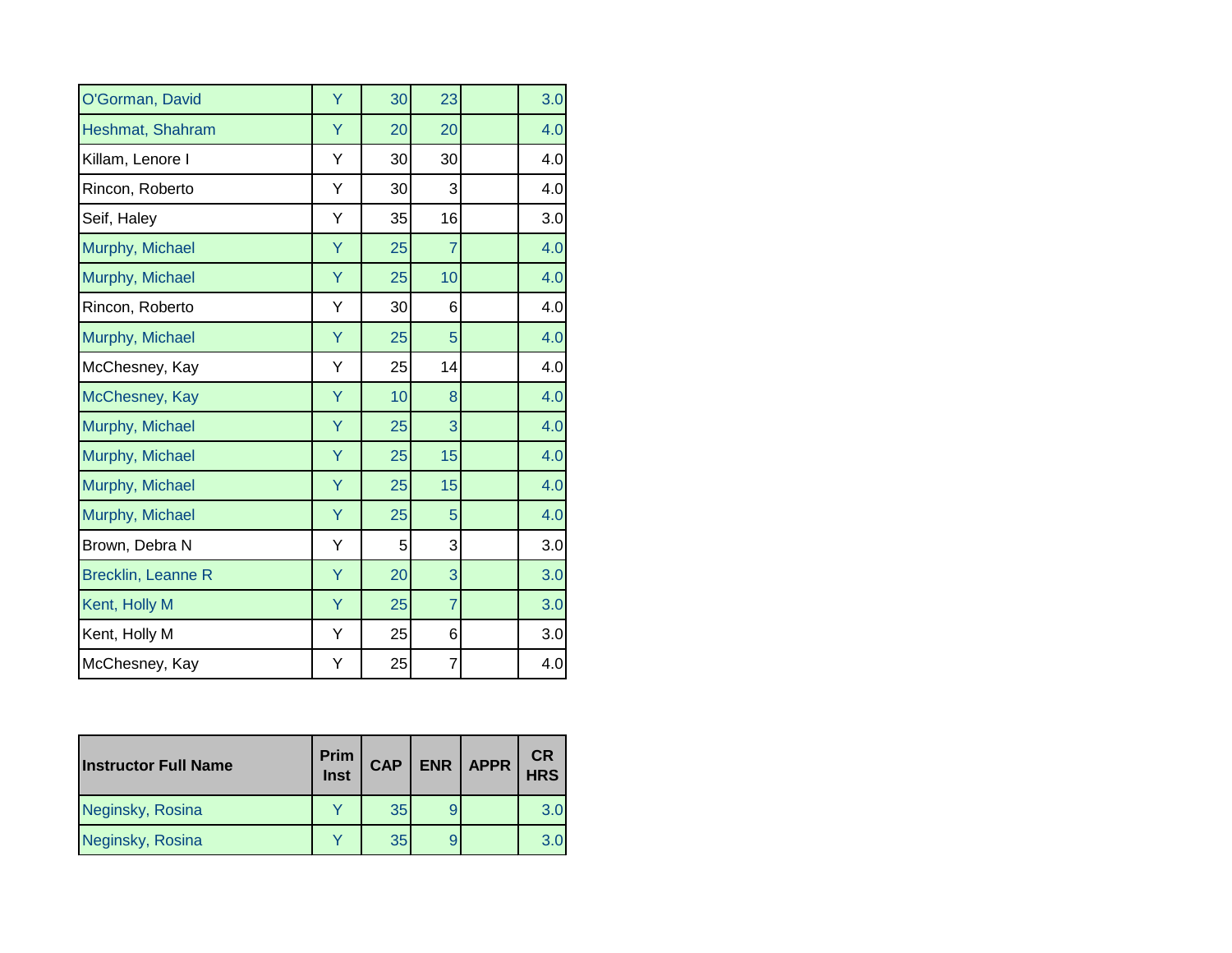| Neginsky, Rosina      | Υ | 35  | 14             |    | 3.0 |
|-----------------------|---|-----|----------------|----|-----|
| Neginsky, Rosina      | Υ | 35  | 14             |    | 3.0 |
| Harris, Shane A       | Υ | 8   | 8              |    | 3.0 |
| Miller, Michael J     | Υ | 8   | 7              |    | 3.0 |
| Robinson, Jeffrey P   | Υ | 8   | 8              |    | 3.0 |
| Perkins, Jonathan     | Υ | 35  | 16             |    | 3.0 |
| Harris, Shane A       | Υ | 8   | $\overline{7}$ |    | 3.0 |
| Robinson, Jeffrey P   | Y | 8   | 6              |    | 3.0 |
| LaMaster, Christina   | Υ | 22  | 21             |    | 3.0 |
| Bjorngaard, Brytton   | Ÿ | 22  | 15             |    | 3.0 |
| Perkins, Jonathan     | Υ | 35  | 19             |    | 3.0 |
| LaMaster, Christina   | Υ | 22  | 1              |    | 3.0 |
| Bjorngaard, Brytton   | Ÿ | 22  | 5              |    | 3.0 |
| Webb, Sarah L         | Υ | 20  | 20             |    | 3.0 |
| Chan, See T           | Y | 100 | 9              |    | 1.0 |
| Mitchell, William     | Y | 100 | 10             |    | 1.0 |
| Stamatis, Yona        | Υ | 99  | 4              |    | 1.0 |
| <b>Larison, Adam</b>  | Ÿ | 20  | $6\phantom{a}$ | IN | 1.0 |
| Clark, Evan           | Υ | 20  | 3              |    | 1.0 |
| Larison, Adam         | Ÿ | 25  | 18             |    | 3.0 |
| Stamatis, Yona        | Ÿ | 25  | 24             |    | 3.0 |
| Stamatis, Yona        | Ÿ | 25  | 24             |    | 3.0 |
| <b>Stamatis, Yona</b> | Ÿ | 25  | 15             |    | 3.0 |
| Stamatis, Yona        | Ÿ | 25  | 15             |    | 3.0 |
| Gobbo Junior, Jose E  | Υ | 25  | 10             |    | 3.0 |
| Kang, Han Cheol       | Υ | 15  | 11             |    | 3.0 |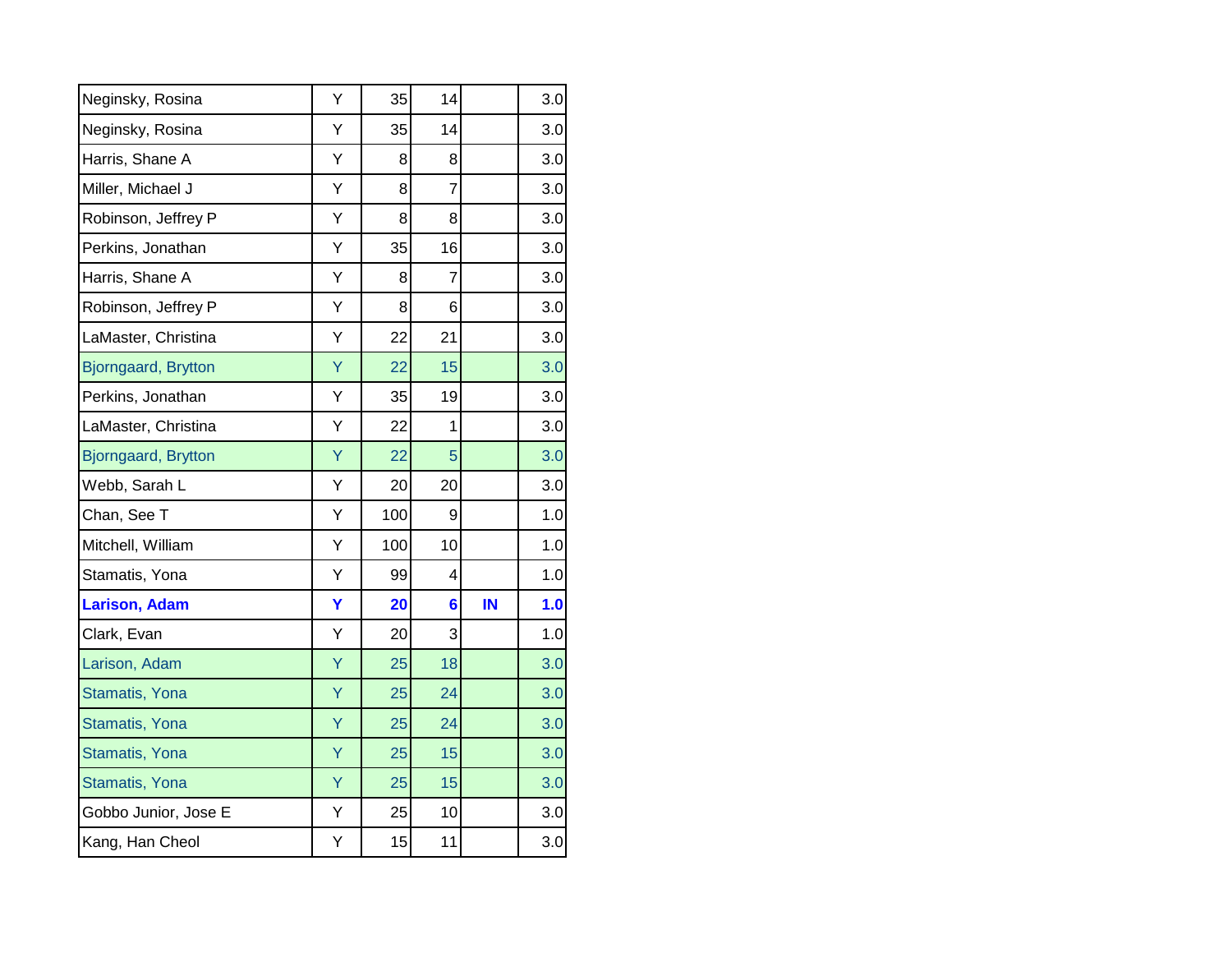| Perkins, Jonathan           | v | 35  | 5  |    | 3.0 |
|-----------------------------|---|-----|----|----|-----|
| <b>Chan, See T</b>          | Y | 99  |    | IN | 1.0 |
| <b>Mitchell, William</b>    | Y | 99  |    | IN | 1.0 |
| <b>Stamatis, Yona</b>       | Υ | 99  | 0  | IN | 1.0 |
| <b>Larison, Adam</b>        | Y | 100 | 6  | IN | 1.0 |
| <b>Clark, Evan</b>          | Y | 20  |    | IN | 1.0 |
| Thibodeaux-Thompson, Eric M | Y | 30  | 22 |    | 3.0 |
| Thibodeaux-Thompson, Eric M | Y | 30  | 22 |    | 3.0 |

| <b>Instructor Full Name</b>    | Prim<br>Inst | <b>CAP</b> | <b>ENR</b> | <b>APPR</b> | <b>CR</b><br><b>HRS</b> |
|--------------------------------|--------------|------------|------------|-------------|-------------------------|
| <b>Dabek, Diana</b>            | Y            | 15         | 12         | IN          | 3.0                     |
| <b>Dabbs, Nicholas A</b>       | Y            | 15         | 7          | IN          | 3.0                     |
| Dabek, Diana                   | Y            | 15         | 8          | IN          | 3.0                     |
| <b>LoBue, Elise</b>            | Y            | 15         | 12         | IN          | 3.0                     |
| <b>LoBue, Elise</b>            | Y            | 15         | 14         | IN          | 3.0                     |
| Dabbs, Nicholas A              | Υ            | 20         | 20         |             | 3.0                     |
| <b>NO INSTRUCTOR</b>           |              | 0          | 0          |             | 3.0                     |
| Robles-Reyes, Arnaldo          | Y            | 20         | 20         |             | 3.0                     |
| McPherson, Lauren E            | Υ            | 20         | 20         |             | 3.0                     |
| <b>Elliott, Tiffany-Anne M</b> | Υ            | 20         | 9          |             | 3.0                     |
| Whalen, Jennifer               | Y            | 20         | 20         |             | 3.0                     |
| Whalen, Jennifer               | Υ            | 20         | 20         |             | 3.0                     |
| Whalen, Jennifer               | Υ            | 20         | 20         |             | 3.0                     |
| Collins, Sarah L               | Y            | 20         | 19         |             | 3.0                     |